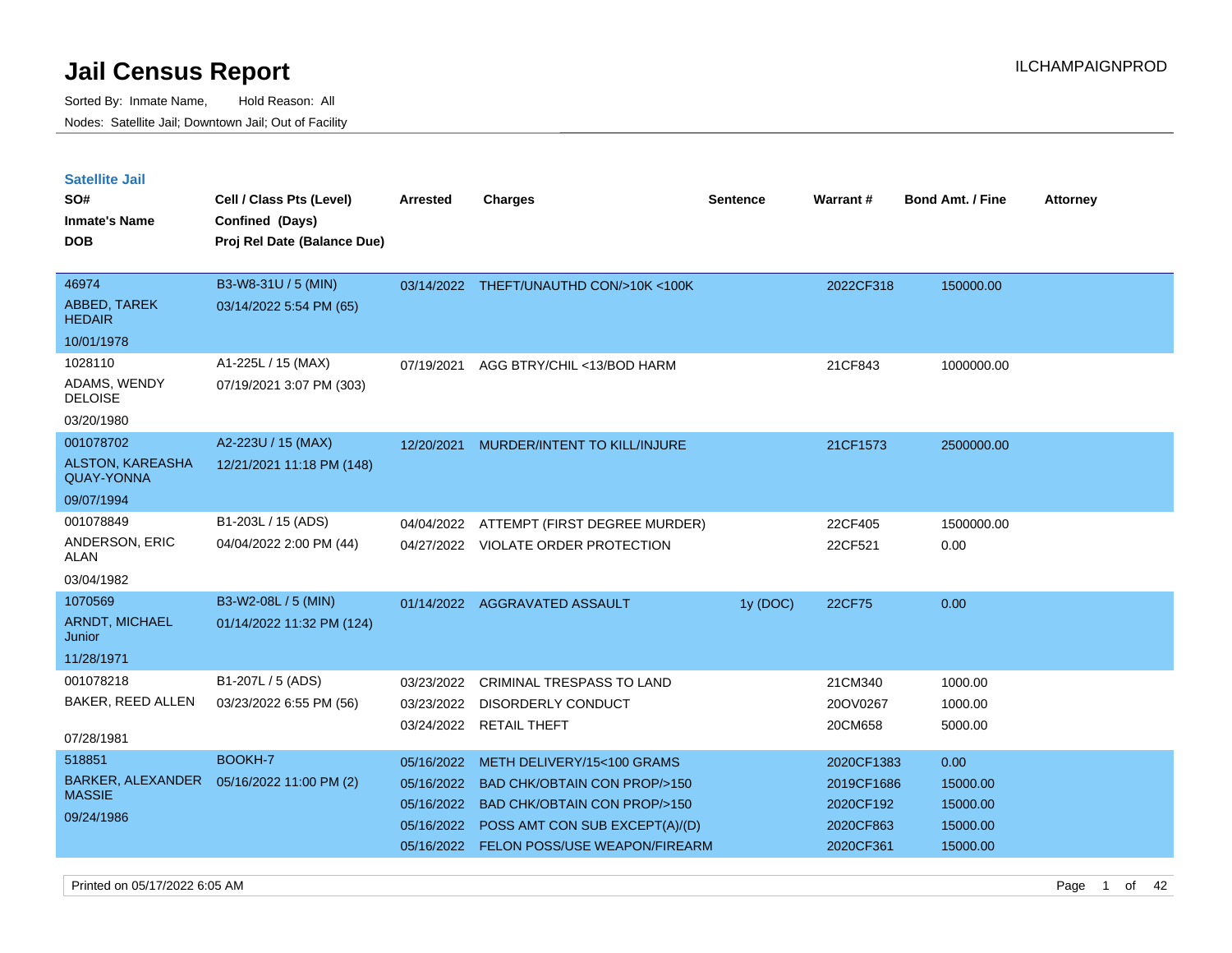| SO#                              | Cell / Class Pts (Level)    | <b>Arrested</b>     | <b>Charges</b>                            | <b>Sentence</b> | Warrant#      | <b>Bond Amt. / Fine</b> | <b>Attorney</b> |
|----------------------------------|-----------------------------|---------------------|-------------------------------------------|-----------------|---------------|-------------------------|-----------------|
| <b>Inmate's Name</b>             | Confined (Days)             |                     |                                           |                 |               |                         |                 |
| <b>DOB</b>                       | Proj Rel Date (Balance Due) |                     |                                           |                 |               |                         |                 |
|                                  |                             |                     |                                           |                 |               |                         |                 |
| 64848                            | B3-W6-22L / 10 (ADS)        | 04/23/2022          | DOM BTRY/BOD HARM/4+ PRECONV              |                 | 20CF1099      | 25000.00                |                 |
| <b>BLISSIT, ANTHONY</b>          | 04/23/2022 1:31 AM (25)     | 04/23/2022          | <b>ESCAPE/VIOLATE ELEC MONITORING</b>     |                 | 21CF372       | 25000.00                |                 |
| <b>LATHEN</b>                    |                             | 04/23/2022          | <b>HRSMT/THREATEN PERSON/KILL</b>         |                 | 21CF339       | 25000.00                |                 |
| 02/16/1985                       |                             | 05/03/2022          | DOMESTIC BATTERY/OTHER PRIOR              |                 | 22CF539       | 10000.00                |                 |
| 001077362                        | B4-DR / 15 (MAX)            | 05/11/2022          | AGG UNLAWFUL USE WEAPON/PERSON            |                 | 22CF593       | 100000.00               |                 |
| <b>BOOKER, JALEN M</b>           | 05/11/2022 2:35 PM (7)      |                     |                                           |                 |               |                         |                 |
| 02/06/2001                       |                             |                     |                                           |                 |               |                         |                 |
| 517915                           | B3-W4-15U / 5 (MIN)         | 08/03/2021          | <b>BURGLARY</b>                           |                 | 21CF289       | 20000.00                |                 |
| <b>BOXLEY, CHARLES</b>           | 08/03/2021 2:18 PM (288)    | 08/03/2021          | <b>BURGLARY</b>                           |                 | 21CF679       | 20000.00                |                 |
| <b>OMAR</b>                      |                             | 08/03/2021          | FORGERY/ISSUE/DELIVER DOCUMENT            |                 |               | 0.00                    |                 |
| 01/10/1985                       |                             |                     |                                           |                 |               |                         |                 |
| 776095                           | B4-127L / 10 (MED)          |                     | 05/12/2022 DOMESTIC BATTERY               |                 | 2020CM446     | 3000.00                 |                 |
| <b>BRADDOCK, MICHAEL</b><br>LEE  | 05/12/2022 10:06 PM (6)     |                     |                                           |                 |               |                         |                 |
| 04/16/1982                       |                             |                     |                                           |                 |               |                         |                 |
| 47897                            | B1-104L / 15 (ADS)          | 01/19/2022          | <b>VIOLATE ORDER PROTECTION</b>           |                 | 22CF85        | 50000.00                |                 |
| <b>BRANAMAN,</b>                 | 01/19/2022 9:21 PM (119)    | 01/19/2022          | DRVG REVOKED/2+/PERS INJ/DEATH            |                 | <b>22CF84</b> | 150000.00               |                 |
| <b>CLIFFORD EARL</b>             |                             |                     | 01/19/2022 PAROLE REVOCATION              |                 | VA2201139     | 0.00                    |                 |
| 03/09/1975                       |                             |                     |                                           |                 |               |                         |                 |
| 923208                           | B3-W8-30L / 10 (MED)        |                     | 01/22/2022 CRIM TRES TO RES/PERS PRESENT  |                 | 22CF92        | 4050.00                 |                 |
| BREADY, ANDREW                   | 01/22/2022 7:43 PM (116)    |                     |                                           |                 |               |                         |                 |
| <b>NICHOLAS</b>                  |                             |                     |                                           |                 |               |                         |                 |
| 06/08/1988                       |                             |                     |                                           |                 |               |                         |                 |
| 25694                            | A3-111L / 5 (ADS)           | 04/25/2022 BURGLARY |                                           |                 | 22CF506       | 15000.00                |                 |
| <b>BROADWAY, ELLIS</b><br>Junior | 04/25/2022 3:23 PM (23)     |                     |                                           |                 |               |                         |                 |
| 10/02/1960                       |                             |                     |                                           |                 |               |                         |                 |
| 61675                            | A4-104U / 10 (MED)          |                     | 02/10/2022 AGG DISCHARGE FIREARM/OCC BLDG |                 | 20CF374       | 100000.00               |                 |
| <b>BROWN, ANTONIO</b>            | 02/10/2022 3:28 PM (97)     |                     |                                           |                 |               |                         |                 |
| BURNETT                          |                             |                     |                                           |                 |               |                         |                 |
| 03/04/1983                       |                             |                     |                                           |                 |               |                         |                 |
|                                  |                             |                     |                                           |                 |               |                         |                 |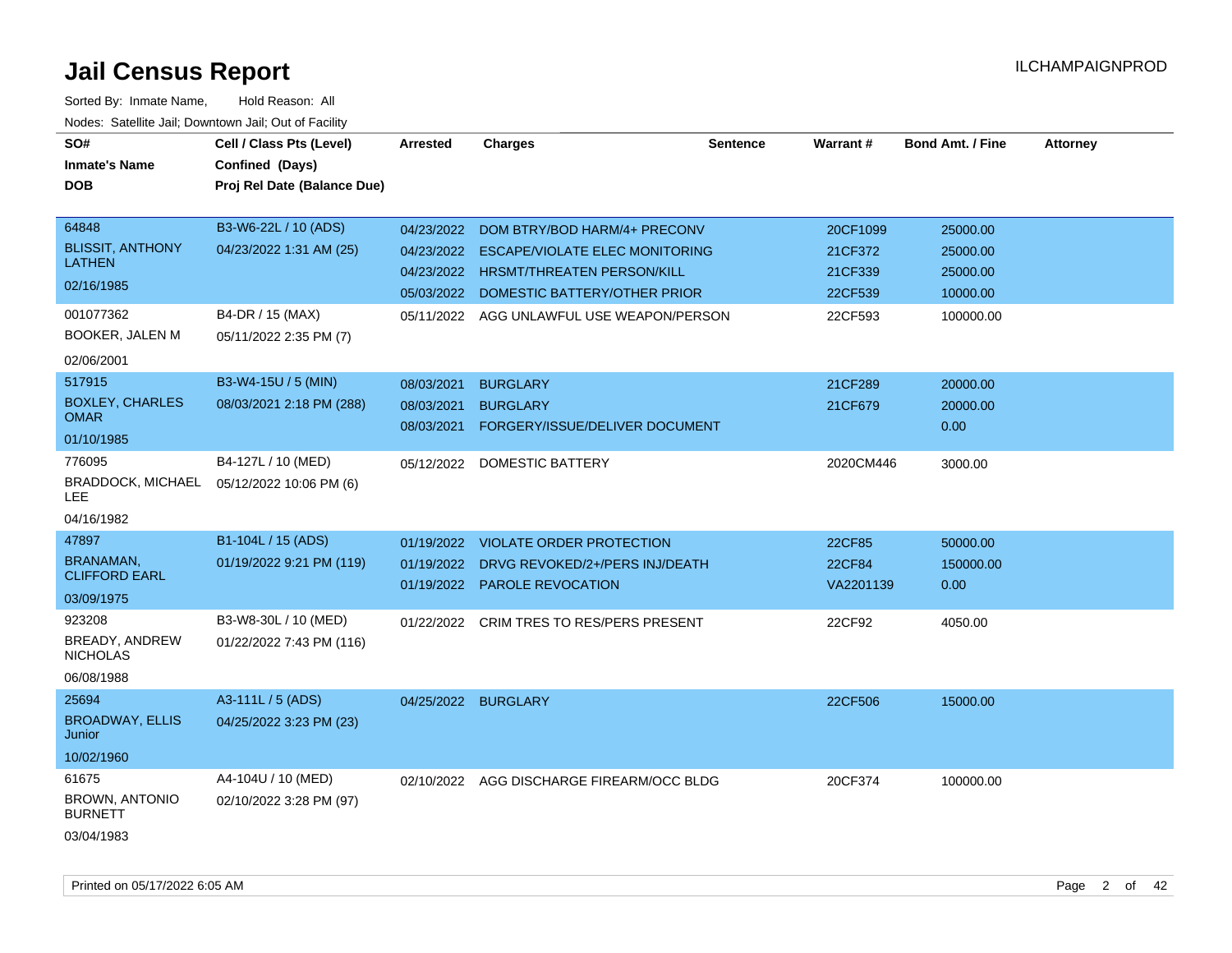Sorted By: Inmate Name, Hold Reason: All Nodes: Satellite Jail; Downtown Jail; Out of Facility

| ivodes. Satellite Jali, Downtown Jali, Out of Facility |                                             |                   |                                         |                 |            |                         |                 |
|--------------------------------------------------------|---------------------------------------------|-------------------|-----------------------------------------|-----------------|------------|-------------------------|-----------------|
| SO#                                                    | Cell / Class Pts (Level)                    | <b>Arrested</b>   | <b>Charges</b>                          | <b>Sentence</b> | Warrant#   | <b>Bond Amt. / Fine</b> | <b>Attorney</b> |
| Inmate's Name                                          | Confined (Days)                             |                   |                                         |                 |            |                         |                 |
| DOB                                                    | Proj Rel Date (Balance Due)                 |                   |                                         |                 |            |                         |                 |
|                                                        |                                             |                   |                                         |                 |            |                         |                 |
| 51247                                                  | A4-104L / 10 (MED)                          | 04/15/2021        | <b>FELON POSS/USE WEAPON/FIREARM</b>    |                 | 21CF411    | 250000.00               |                 |
| <b>BROWN, DANTE</b><br>MAURICE                         | 04/15/2021 6:24 PM (398)                    |                   |                                         |                 |            |                         |                 |
| 04/19/1979                                             |                                             |                   |                                         |                 |            |                         |                 |
| 1028966                                                | A4-102L / 10 (ADS)                          |                   | 04/29/2022 MFG/DEL CANNABIS/500<2000 GR |                 | 22CF532    | 100000.00               |                 |
| <b>BROWN, DARRION</b><br>DEVON                         | 04/30/2022 1:10 AM (18)                     |                   |                                         |                 |            |                         |                 |
| 03/05/1994                                             |                                             |                   |                                         |                 |            |                         |                 |
| 517510                                                 | BOOKH-3                                     | 05/17/2022        | <b>FELON POSS/USE FIREARM/PAROLE</b>    |                 | 20CF612    | 25000.00                |                 |
| <b>BROWN, GERALD</b><br>DEVON, Junior                  | 05/17/2022 3:03 AM (1)                      |                   | 05/17/2022 OBSTRUCTING IDENTIFICATION   |                 | 22CFAWOW   | 0.00                    |                 |
| 12/24/1985                                             |                                             |                   |                                         |                 |            |                         |                 |
| 995432                                                 | B1-101L / 10 (ADS)                          | 12/20/2021        | FAIL TO RPT WKLY/NO FIXED ADDR          |                 | 21CF1559   | 0.00                    |                 |
| BROWN, JAVON<br>SHANTEZ                                | 12/20/2021 2:06 AM (149)                    |                   |                                         |                 |            |                         |                 |
| 10/14/1991                                             |                                             |                   |                                         |                 |            |                         |                 |
| 1015739                                                | A2-123U / 5 (MIN)                           | 04/14/2022        | <b>CRIMINAL TRESPASS BUILDING</b>       |                 | 22CM114    | 100.00                  |                 |
|                                                        | BROWN, JERI CHANCY 04/14/2022 10:11 PM (34) |                   | 04/19/2022 AGGRAVATED BATTERY           |                 | 2021CF1260 | 50000.00                |                 |
|                                                        |                                             |                   |                                         |                 |            |                         |                 |
| 03/07/1989                                             |                                             |                   |                                         |                 |            |                         |                 |
| 990921                                                 | B4-121L / 15 (MAX)                          | 01/20/2022        | MFG/DEL 1<15 GR COCAINE/ANLG            |                 | 19CF369    | 25000.00                |                 |
| <b>BROWN, QUINTIN</b><br>MARSHAUN                      | 01/20/2022 7:19 PM (118)                    |                   | 01/20/2022 ARMED HABITUAL CRIMINAL      |                 | 21CF935    | 750000.00               |                 |
| 09/26/1991                                             |                                             |                   |                                         |                 |            |                         |                 |
| 981645                                                 | B4-225L / 15 (MAX)                          | 01/27/2022 MURDER |                                         |                 | 22CF114    | 1000000.00              |                 |
| <b>BRUMFIELD,</b><br>JONATHAN EZEKEIL                  | 01/27/2022 8:15 PM (111)                    |                   |                                         |                 |            |                         |                 |
| 08/03/1989                                             |                                             |                   |                                         |                 |            |                         |                 |
| 545723                                                 | BOOKF-2                                     |                   | 05/16/2022 DRIVING ON REVOKED LICENSE   |                 | 21TR6230   | 0.00                    |                 |
| BURTON, ANGELA SUE 05/16/2022 4:17 PM (2)              |                                             |                   |                                         |                 |            |                         |                 |
|                                                        |                                             |                   |                                         |                 |            |                         |                 |
| 01/11/1977                                             | 7/14/2022 (0.00)                            |                   |                                         |                 |            |                         |                 |
|                                                        |                                             |                   |                                         |                 |            |                         |                 |

Printed on 05/17/2022 6:05 AM Page 3 of 42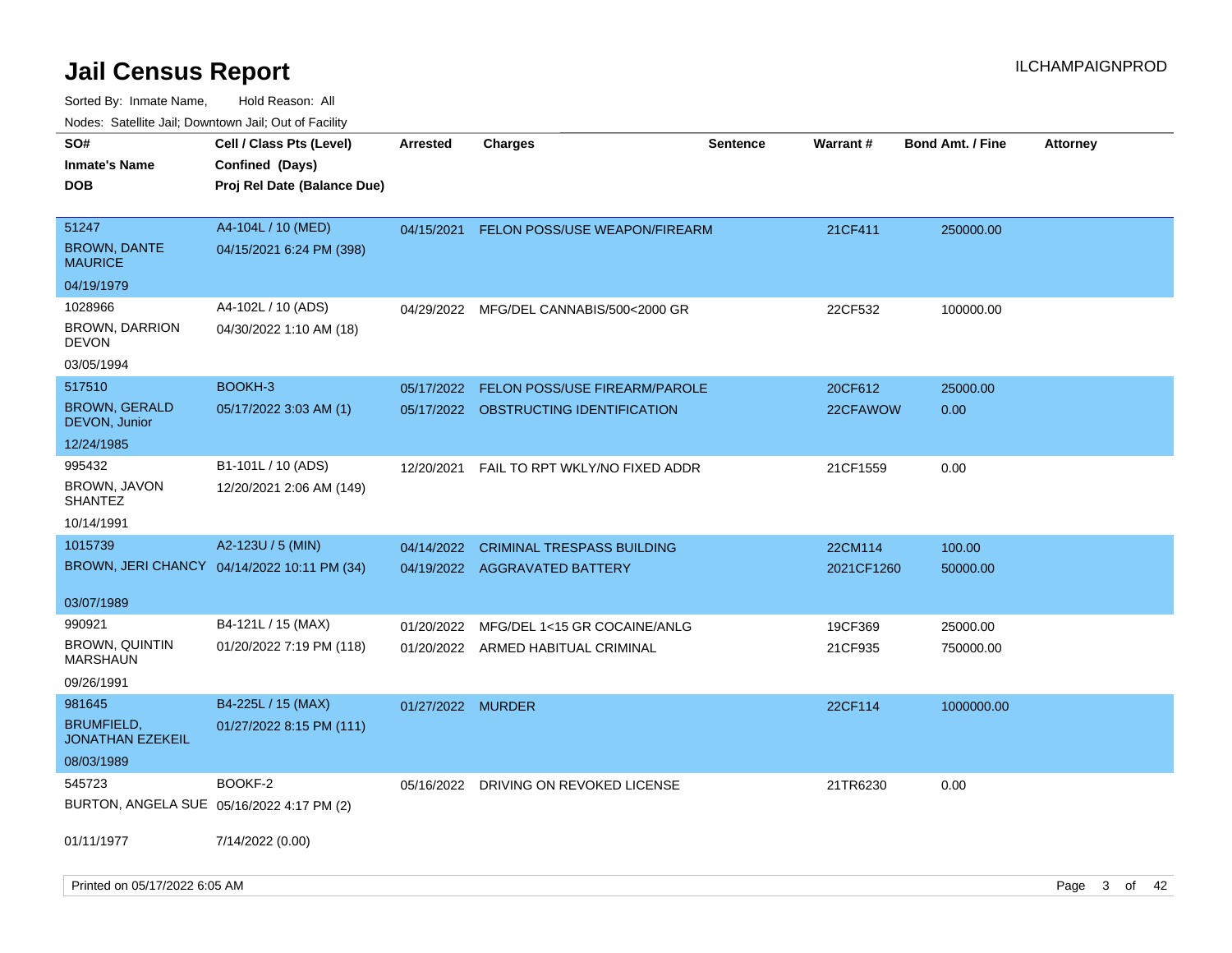| Nodes. Satellite Jali, Downtown Jali, Out of Facility |                             |                  |                                           |                 |                 |                         |                 |
|-------------------------------------------------------|-----------------------------|------------------|-------------------------------------------|-----------------|-----------------|-------------------------|-----------------|
| SO#                                                   | Cell / Class Pts (Level)    | Arrested         | <b>Charges</b>                            | <b>Sentence</b> | <b>Warrant#</b> | <b>Bond Amt. / Fine</b> | <b>Attorney</b> |
| <b>Inmate's Name</b>                                  | Confined (Days)             |                  |                                           |                 |                 |                         |                 |
| <b>DOB</b>                                            | Proj Rel Date (Balance Due) |                  |                                           |                 |                 |                         |                 |
|                                                       |                             |                  |                                           |                 |                 |                         |                 |
| 1047579                                               | A1-125U / 10 (MED)          |                  | 02/24/2022 ARMED ROBBERY/NO FIREARM       |                 | 22CF232         | 150000.00               |                 |
| <b>BUTLER, TAMYRA</b><br><b>COSHAWN</b>               | 02/24/2022 5:40 AM (83)     |                  |                                           |                 |                 |                         |                 |
| 07/06/1988                                            |                             |                  |                                           |                 |                 |                         |                 |
| 39474                                                 | A4-101L / 10 (ADS)          | 07/06/2021       | MFG/DEL 15<100 GR HEROIN/ANLG             |                 | 21CF792         | 75000.00                |                 |
| CAMPBELL, AARON<br>JACOB                              | 07/06/2021 11:56 PM (316)   |                  |                                           |                 |                 |                         |                 |
| 07/18/1974                                            |                             |                  |                                           |                 |                 |                         |                 |
| 533450                                                | A1-226U / 5 (ADS)           | 04/25/2022 THEFT |                                           |                 | 22CF503         | 340.00                  |                 |
| CAMPBELL,                                             | 04/25/2022 7:24 PM (23)     | 04/26/2022       | THEFT                                     |                 | 22CF511         | 840.00                  |                 |
| <b>ELIZABETH TAEHEE</b>                               |                             | 04/26/2022       | <b>POSSESSION OF METH&lt;5 GRAMS</b>      |                 | 22CF512         | 840.00                  |                 |
| 11/11/1979                                            |                             |                  |                                           |                 |                 |                         |                 |
| 001078967                                             | <b>BOOKH-3 / 5 (MIN)</b>    |                  | 05/15/2022 WARRANT OUT OF COUNTY          |                 | 2021CF68        | 10000.00                |                 |
| CAMPBELL, MICHAEL<br>JAMES                            | 05/15/2022 12:54 PM (3)     |                  |                                           |                 |                 |                         |                 |
| 01/05/1990                                            |                             |                  |                                           |                 |                 |                         |                 |
| 1029088                                               | A4-203L / 10 (MED)          | 12/21/2021       | <b>FELON POSS/USE FIREARM PRIOR</b>       |                 | 21CF1338        | 250000.00               |                 |
| <b>CHAPPLE, MALIK</b><br><b>BIANCO</b>                | 12/22/2021 10:02 AM (147)   |                  |                                           |                 |                 |                         |                 |
| 10/25/1994                                            |                             |                  |                                           |                 |                 |                         |                 |
| 1072407                                               | A2-221L / 10 (MED)          | 04/17/2022       | FORGERY/ISSUE/DELIVER DOCUMENT            |                 | 2021CF1159      | 24820.00                |                 |
| CLARK, AMY KANANI                                     | 04/17/2022 1:20 AM (31)     |                  | 04/17/2022 AGG BATTERY/PEACE OFFICER      |                 | 22CF473         | 10000.00                |                 |
|                                                       |                             |                  |                                           |                 |                 |                         |                 |
| 11/29/1988                                            |                             |                  |                                           |                 |                 |                         |                 |
| 56241                                                 | B1-104U / 5 (MIN)           | 01/13/2022       | VIOLATE ORDER/PRIOR DOM BTRY              |                 | 22CF59          | 10000.00                |                 |
| <b>CLARK, DAMON</b><br><b>GILLMORE</b>                | 01/13/2022 4:36 AM (125)    |                  | 04/04/2022 CIVIL FTA WARRANT              |                 | 2007D200        | 100000.00               |                 |
| 12/21/1976                                            |                             |                  |                                           |                 |                 |                         |                 |
| 001078838                                             | B1-206L / 15 (ADS)          |                  | 02/12/2022 PRED CRIM SEX ASLT/BODILY HARM |                 | 21CF30          | 150000.00               |                 |
| CLAYTON, KAREEM<br>JAMAL                              | 02/12/2022 8:55 AM (95)     |                  |                                           |                 |                 |                         |                 |
| 02/03/1974                                            |                             |                  |                                           |                 |                 |                         |                 |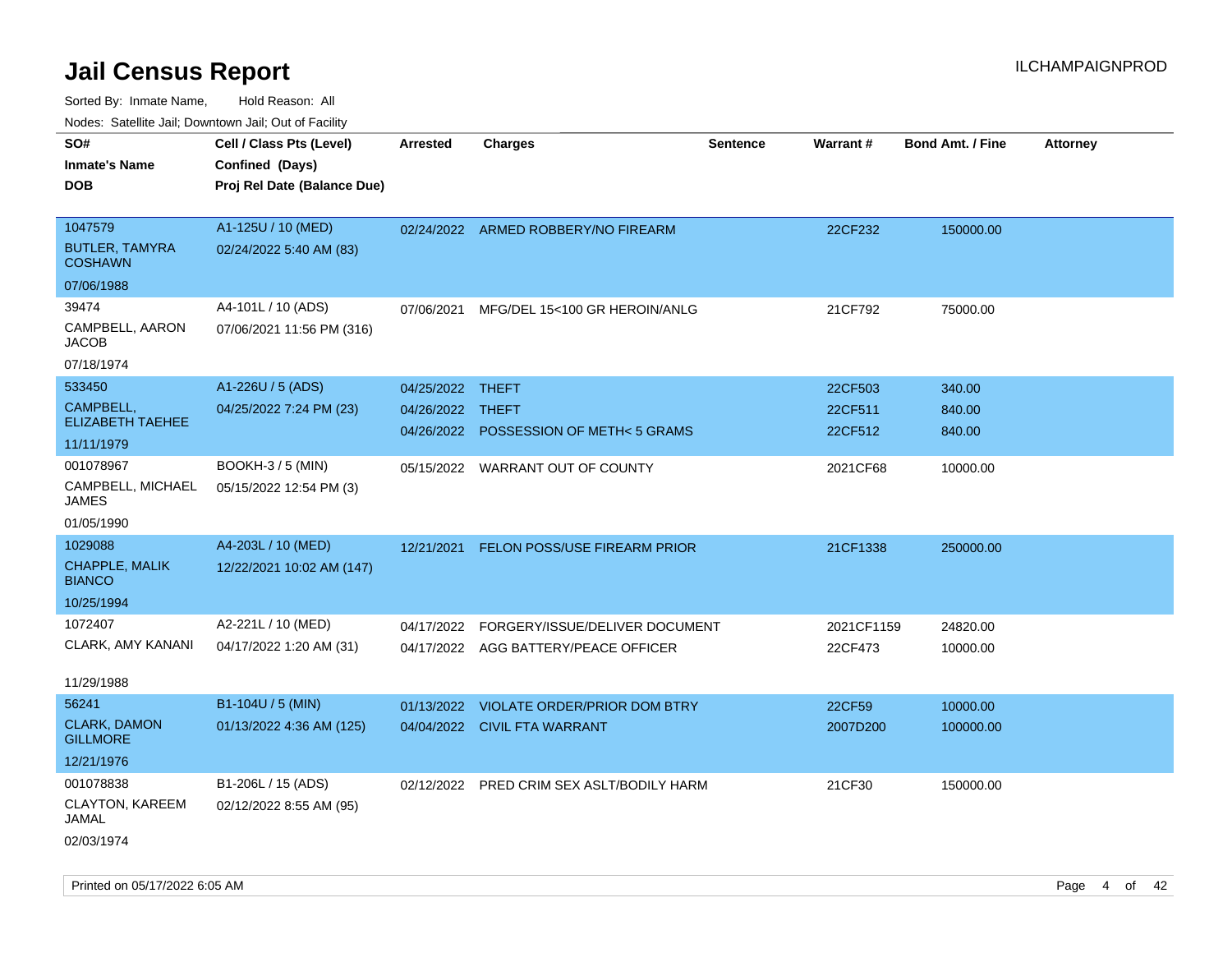| ivuutos. Saltiilit Jall, Duwilluwii Jall, Oul of Facility |                                              |                  |                                            |                 |                 |                         |                 |
|-----------------------------------------------------------|----------------------------------------------|------------------|--------------------------------------------|-----------------|-----------------|-------------------------|-----------------|
| SO#                                                       | Cell / Class Pts (Level)                     | Arrested         | <b>Charges</b>                             | <b>Sentence</b> | <b>Warrant#</b> | <b>Bond Amt. / Fine</b> | <b>Attorney</b> |
| <b>Inmate's Name</b>                                      | Confined (Days)                              |                  |                                            |                 |                 |                         |                 |
| <b>DOB</b>                                                | Proj Rel Date (Balance Due)                  |                  |                                            |                 |                 |                         |                 |
|                                                           |                                              |                  |                                            |                 |                 |                         |                 |
| 768574                                                    | BOOKF-2                                      |                  | 05/16/2022 FIN EXPLOIT ELD/DISABLED/<\$300 |                 | 22CFAWOW        | 0.00                    |                 |
| <b>COBB, MARQUISA</b><br><b>SHANEE</b>                    | 05/16/2022 7:04 PM (2)                       |                  |                                            |                 |                 |                         |                 |
| 12/23/1982                                                |                                              |                  |                                            |                 |                 |                         |                 |
| 001077485                                                 | A1-227U / 15 (MAX)                           | 12/21/2021       | MURDER/INTENT TO KILL/INJURE               |                 | 2021CF1282      | 1000000.00              |                 |
| COLBERT, ARIEANA<br><b>FELICIA</b>                        | 12/21/2021 2:08 PM (148)                     |                  |                                            |                 |                 |                         |                 |
| 12/13/2000                                                |                                              |                  |                                            |                 |                 |                         |                 |
| 34805                                                     | B4-223U / 15 (MAX)                           | 10/01/2021       | <b>DOMESTIC BATTERY</b>                    |                 | 21CF1183        | 10000.00                |                 |
|                                                           | CONERLY, KIN JOSEPH 10/01/2021 1:53 AM (229) | 10/01/2021       | ARMED HABITUAL CRIMINAL                    |                 | 21CF1184        | 1500000.00              |                 |
|                                                           |                                              | 10/06/2021       | POSS STOLEN VEHICLE > \$25,000             |                 | 19CF1786        | 10000.00                |                 |
| 11/16/1971                                                |                                              |                  |                                            |                 |                 |                         |                 |
| 1075361                                                   | B1-205L / 5 (ADS)                            | 04/16/2021       | <b>BURGLARY</b>                            |                 | 21CF414         | 5000.00                 |                 |
| COWART, TORREY<br>BENJAMEN, Junior                        | 04/16/2021 9:17 PM (397)                     |                  |                                            |                 |                 |                         |                 |
| 11/22/1987                                                |                                              |                  |                                            |                 |                 |                         |                 |
| 1074319                                                   | B2-T3-09U / 15 (SPH)                         | 10/12/2021       | AGGRAVATED CRUELTY TO ANIMALS              |                 | 21CF1238        | 43490.00                |                 |
| CRAIG, DAVUCCI<br><b>DAVION</b>                           | 10/12/2021 11:36 AM (218)                    | 10/14/2021       | <b>MURDER</b>                              |                 | 21CF1239        | 2000000.00              |                 |
| 08/02/2001                                                |                                              |                  |                                            |                 |                 |                         |                 |
| 001077549                                                 | B2-T3-10L / 10 (SPH)                         | 12/22/2020       | <b>PRED CRIM SEX ASLT/VICTIM &lt;13</b>    |                 | 2020CF1469      | 250000.00               |                 |
| CRISTOBAL-MATEO,<br>CRISTOBAL                             | 12/22/2020 1:17 PM (512)                     |                  |                                            |                 |                 |                         |                 |
| 12/02/1988                                                |                                              |                  |                                            |                 |                 |                         |                 |
| 528355                                                    | BOOKF-2                                      | 05/16/2022 THEFT |                                            |                 | 22CFAWOW        | 0.00                    |                 |
| CUNNINGHAM,<br>LAVANDA RENEE                              | 05/16/2022 6:05 PM (2)                       |                  |                                            |                 |                 |                         |                 |
| 04/14/1984                                                |                                              |                  |                                            |                 |                 |                         |                 |
| 1066482                                                   | BOOKH-2 / 15 (ADS)                           | 04/24/2022       | AGG ROBBERY/INDICATE ARM W/FIR             |                 | 22CF500         | 500000.00               |                 |
| DANGERFIELD,                                              | 04/24/2022 12:22 PM (24)                     | 04/26/2022       | <b>RETAIL THEFT</b>                        |                 | 21CF811         | 100000.00               |                 |
| AMANTAE ESSTAVION                                         |                                              |                  | 04/26/2022 CRIM DAMAGE TO PROPERTY <\$500  |                 | 21CM239         | 50000.00                |                 |
| 01/11/1998                                                |                                              |                  |                                            |                 |                 |                         |                 |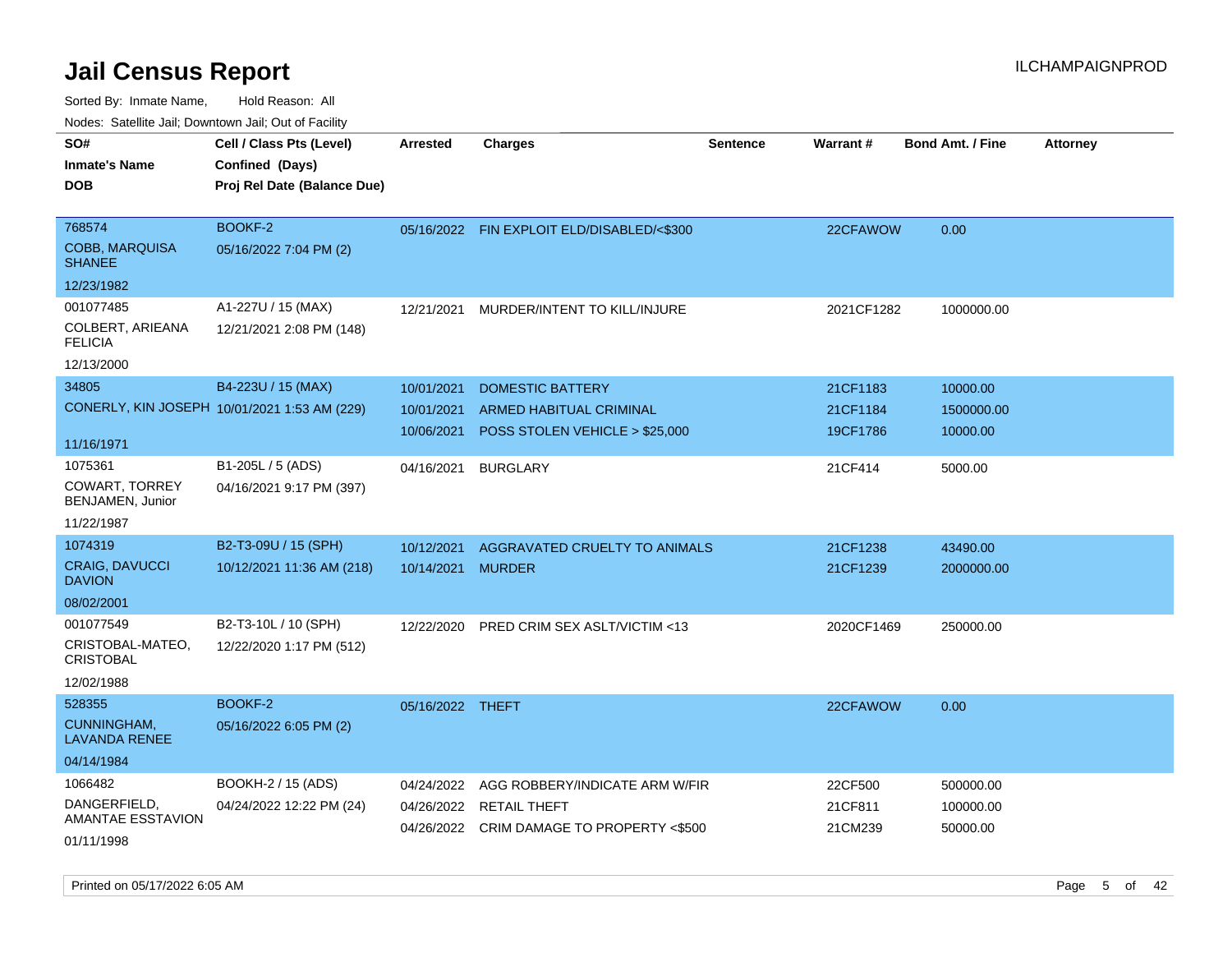Sorted By: Inmate Name, Hold Reason: All Nodes: Satellite Jail; Downtown Jail; Out of Facility

| 10000. Catolino can, Domntonn can, Cat or I doint         |                                                                            |                                        |                                                                                  |                 |                                 |                                   |                 |
|-----------------------------------------------------------|----------------------------------------------------------------------------|----------------------------------------|----------------------------------------------------------------------------------|-----------------|---------------------------------|-----------------------------------|-----------------|
| SO#<br><b>Inmate's Name</b><br><b>DOB</b>                 | Cell / Class Pts (Level)<br>Confined (Days)<br>Proj Rel Date (Balance Due) | <b>Arrested</b>                        | <b>Charges</b>                                                                   | <b>Sentence</b> | Warrant#                        | <b>Bond Amt. / Fine</b>           | <b>Attorney</b> |
| 001079106<br>TYAIRE L                                     | A3-217L / 10 (ADS)<br>DENNIGER-BRADLEY, 04/25/2022 4:21 PM (23)            |                                        | 04/25/2022 BATTERY/MAKES PHYSICAL CONTACT                                        |                 | 22CM130                         | 75000.00                          |                 |
| 06/29/1990                                                |                                                                            |                                        |                                                                                  |                 |                                 |                                   |                 |
| 001079047<br>DILLARD, WILDON<br><b>JEROME</b>             | A4-107L / 10 (MED)<br>04/11/2022 1:54 AM (37)                              |                                        | 04/10/2022 HOME INVASION/CAUSE INJURY                                            |                 | 22CF432                         | 25000.00                          |                 |
| 03/27/1971                                                |                                                                            |                                        |                                                                                  |                 |                                 |                                   |                 |
| 571307<br>DOMINGO-<br>CASTANEDA,                          | A3-117U / 15 (ADS)<br>09/14/2020 11:19 PM (611)                            | 09/14/2020<br>09/14/2020               | <b>CRIM SEXUAL ABUSE/CONSENT</b><br><b>PRED CRIM SEX ASLT/VICTIM &lt;13</b>      |                 | 2020CF1026<br>2020CF1025        | 500000.00<br>500000.00            |                 |
| 09/29/1989                                                |                                                                            |                                        |                                                                                  |                 |                                 |                                   |                 |
| 527379                                                    | B1-106L / 15 (ADS)                                                         | 10/25/2021                             | ARMED HABITUAL CRIMINAL                                                          |                 | 21CF1297                        | 500000.00                         |                 |
| DRAKE, MARCELL<br>DEON                                    | 10/25/2021 5:05 PM (205)                                                   | 10/27/2021                             | AGG DOMESTIC BATTERY/STRANGLE                                                    |                 | 21CF1245                        | 500000.00                         |                 |
| 04/20/1987                                                |                                                                            |                                        |                                                                                  |                 |                                 |                                   |                 |
| 36298<br><b>DUCEY, SCOTT</b><br>ROBERT                    | B2-DR / 5 (SPH)<br>03/11/2022 12:49 PM (68)                                | 03/11/2022                             | AGG DUI/3                                                                        |                 | 21CF380                         | 25000.00                          |                 |
| 04/02/1969                                                |                                                                            |                                        |                                                                                  |                 |                                 |                                   |                 |
| 1024895<br>EDWARDS, GEORGE<br><b>CORTEZ</b><br>06/19/1994 | A4-201U / 10 (MED)<br>12/15/2021 12:26 PM (154)                            | 12/15/2021<br>12/15/2021<br>04/29/2022 | MFG/DEL 100<400 GR COCA/ANLG<br><b>AGGRAVATED BATTERY</b><br>PROBATION VIOLATION |                 | 21CF1535<br>21CF1536<br>18CF964 | 750000.00<br>100000.00<br>1000.00 |                 |
| 1074720                                                   | B2-DR / 15 (SPH)                                                           | 01/19/2022                             | <b>PRED CRIM SEX ASLT/VICTIM &lt;13</b>                                          |                 | 21CF1414                        | 500000.00                         |                 |
| ELVIR-REYES, JORGE<br>LEONARDO                            | 01/19/2022 1:43 PM (119)                                                   |                                        |                                                                                  |                 |                                 |                                   |                 |
| 06/03/1988                                                |                                                                            |                                        |                                                                                  |                 |                                 |                                   |                 |
| 43977<br><b>EMKES, DOUGLAS</b><br>ALAN                    | B2-T1-02L / 5 (SPH)<br>12/20/2021 9:59 AM (149)                            | 12/20/2021<br>12/20/2021               | AGG FLEEING POLICE/21 MPH OVER<br>PAROLE REVOCATION                              |                 | 21CF1566                        | 25000.00<br>0.00                  |                 |
|                                                           |                                                                            |                                        |                                                                                  |                 |                                 |                                   |                 |

06/08/1959

Printed on 05/17/2022 6:05 AM Page 6 of 42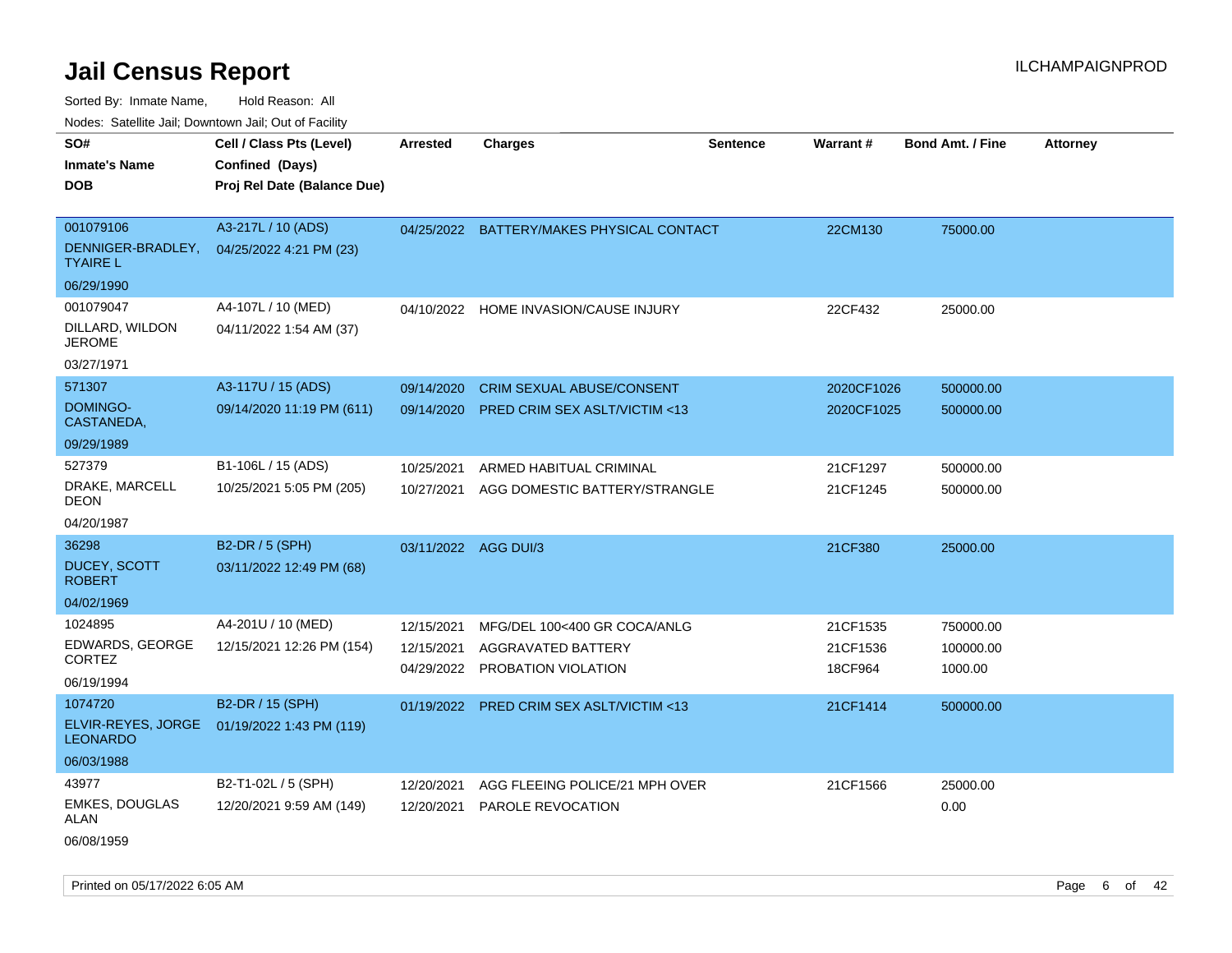Sorted By: Inmate Name, Hold Reason: All Nodes: Satellite Jail; Downtown Jail; Out of Facility

| ivuutis. Galtiillit Jall, Duwilluwii Jall, Oul of Facility |                                               |                   |                                                     |                 |            |                         |                 |
|------------------------------------------------------------|-----------------------------------------------|-------------------|-----------------------------------------------------|-----------------|------------|-------------------------|-----------------|
| SO#                                                        | Cell / Class Pts (Level)                      | <b>Arrested</b>   | <b>Charges</b>                                      | <b>Sentence</b> | Warrant#   | <b>Bond Amt. / Fine</b> | <b>Attorney</b> |
| <b>Inmate's Name</b>                                       | Confined (Days)                               |                   |                                                     |                 |            |                         |                 |
| <b>DOB</b>                                                 | Proj Rel Date (Balance Due)                   |                   |                                                     |                 |            |                         |                 |
|                                                            |                                               |                   |                                                     |                 |            |                         |                 |
| 987328                                                     | A2-122L / 10 (MED)                            | 12/11/2021        | AGG ASLT PEACE OFF/FIRE/ER WRK                      |                 | 21CF1515   | 0.00                    |                 |
| ERVIN, DEIDRA ANN<br>RUTH                                  | 12/11/2021 8:48 PM (158)                      |                   |                                                     |                 |            |                         |                 |
| 04/15/1991                                                 |                                               |                   |                                                     |                 |            |                         |                 |
| 66468                                                      | A3-115L / 15 (MAX)                            | 03/06/2022 MURDER |                                                     |                 | 22CF273    | 1000000.00              |                 |
| FERRELL, BRIAN<br>JAMAL                                    | 03/06/2022 9:04 PM (73)                       |                   |                                                     |                 |            |                         |                 |
| 11/15/1985                                                 |                                               |                   |                                                     |                 |            |                         |                 |
| 962759                                                     | B2-T2-05U / 15 (SPH)                          | 07/16/2021        | <b>METH DELIVERY&lt;5 GRAMS</b>                     |                 | 21CF833    | 250000.00               |                 |
|                                                            | FINLEY, KEVIN DANTE  07/16/2021 9:44 PM (306) | 07/29/2021        | AGG CRIM SEX ASSAULT/FELONY                         |                 | 21CF891    | 1000000.00              |                 |
|                                                            |                                               |                   |                                                     |                 |            |                         |                 |
| 12/28/1988                                                 |                                               |                   |                                                     |                 |            |                         |                 |
| 1039744                                                    | B4-225U / 15 (MAX)                            | 12/06/2021        | <b>MURDER</b>                                       |                 | 20CF959    | 1000000.00              |                 |
| FONVILLE, TREVOY<br><b>JERMAINE</b>                        | 12/06/2021 10:52 AM (163)                     |                   |                                                     |                 |            |                         |                 |
| 01/13/1996                                                 |                                               |                   |                                                     |                 |            |                         |                 |
| 001077852                                                  | A4-202L / 10 (MED)                            |                   | 05/11/2022 AGG UNLAWFUL USE WEAPON/PERSON 14m (DOC) |                 | 2021CF404  | 0.00                    |                 |
| FONZA, DAMARI<br><b>RAQUAN</b>                             | 05/11/2022 3:54 PM (7)                        |                   |                                                     |                 |            |                         |                 |
| 12/07/2001                                                 |                                               |                   |                                                     |                 |            |                         |                 |
| 001077819                                                  | A3-113U / 15 (ADS)                            | 04/06/2022        | MURDER/INTENT TO KILL/INJURE                        |                 | 22CF416    | 5000000.00              |                 |
| FORTUNE, DOMINIC<br><b>AUGUSTUS</b>                        | 04/06/2022 7:15 AM (42)                       |                   |                                                     |                 |            |                         |                 |
| 02/16/1999                                                 |                                               |                   |                                                     |                 |            |                         |                 |
| 001078863                                                  | B4-122L / 15 (MAX)                            | 02/19/2022        | POSSESSION OF STOLEN FIREARM                        |                 | 22CF203    | 100000.00               |                 |
| FOSTER, JOHN<br><b>CARELL</b>                              | 02/19/2022 6:01 AM (88)                       |                   |                                                     |                 |            |                         |                 |
| 03/13/1981                                                 |                                               |                   |                                                     |                 |            |                         |                 |
| 518395                                                     | B2-T3-12L / 15 (SPH)                          | 07/07/2020        | <b>CRIMINAL SEXUAL ASSAULT</b>                      |                 | 2020-CF735 | 250000.00               |                 |
|                                                            | FRANDLE, MARK RYAN 07/07/2020 3:42 PM (680)   |                   |                                                     |                 |            |                         |                 |

09/10/1985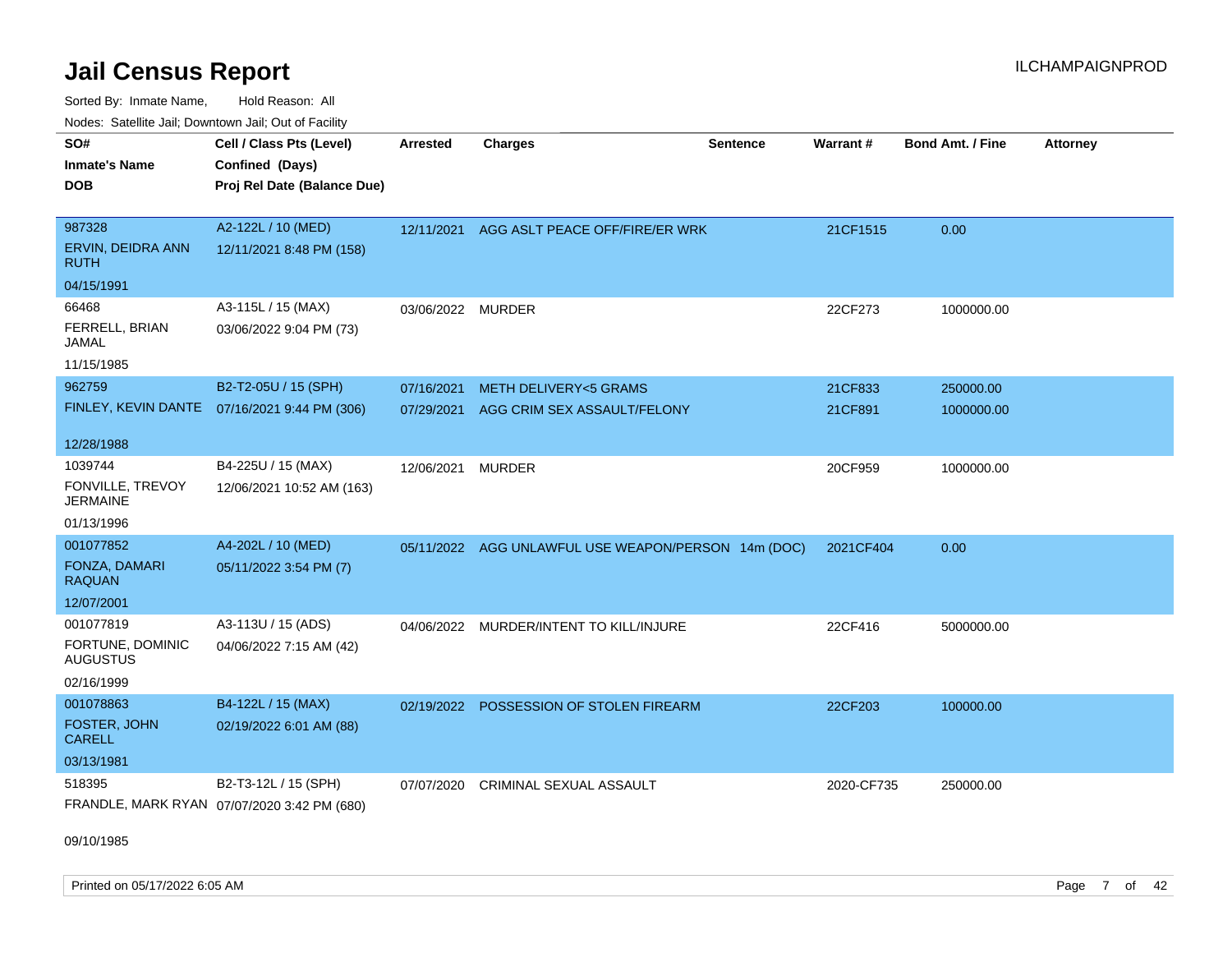Sorted By: Inmate Name, Hold Reason: All Nodes: Satellite Jail; Downtown Jail; Out of Facility

| roaco. Catolino dall, Downtown dall, Out of Fability |                 |                              |                                                                                                                                                          |                                                                                                                                    |                         |                             |
|------------------------------------------------------|-----------------|------------------------------|----------------------------------------------------------------------------------------------------------------------------------------------------------|------------------------------------------------------------------------------------------------------------------------------------|-------------------------|-----------------------------|
| Cell / Class Pts (Level)                             | <b>Arrested</b> | <b>Charges</b>               | <b>Sentence</b>                                                                                                                                          | <b>Warrant#</b>                                                                                                                    | <b>Bond Amt. / Fine</b> | <b>Attorney</b>             |
| Confined (Days)                                      |                 |                              |                                                                                                                                                          |                                                                                                                                    |                         |                             |
| Proj Rel Date (Balance Due)                          |                 |                              |                                                                                                                                                          |                                                                                                                                    |                         |                             |
|                                                      |                 |                              |                                                                                                                                                          |                                                                                                                                    |                         |                             |
| B4-124U / 10 (MED)                                   | 04/08/2022      |                              |                                                                                                                                                          | 22CF434                                                                                                                            | 50000.00                |                             |
| 04/08/2022 1:53 PM (40)                              |                 |                              |                                                                                                                                                          |                                                                                                                                    |                         |                             |
|                                                      |                 |                              |                                                                                                                                                          |                                                                                                                                    |                         |                             |
| A1-125L / 10 (MED)                                   | 08/22/2021      |                              | 10y (DOC)                                                                                                                                                | 21CF1024                                                                                                                           | 0.00                    |                             |
| 08/22/2021 11:45 PM (269)                            |                 |                              |                                                                                                                                                          |                                                                                                                                    |                         |                             |
|                                                      |                 |                              |                                                                                                                                                          |                                                                                                                                    |                         |                             |
| A1-224L / 10 (ADS)                                   | 08/19/2021      |                              |                                                                                                                                                          | 21CF1012                                                                                                                           | 250000.00               |                             |
| 08/19/2021 1:26 AM (272)                             |                 |                              |                                                                                                                                                          |                                                                                                                                    |                         |                             |
|                                                      |                 |                              |                                                                                                                                                          |                                                                                                                                    |                         |                             |
| B2-T4-14L / 10 (SPH)                                 | 02/25/2022      | AGG CRIM SEX ABUSE/VIC 13-17 |                                                                                                                                                          | 22CF230                                                                                                                            | 100000.00               |                             |
| GAMBLE, SCOTT PAUL 02/25/2022 6:08 PM (82)           |                 |                              |                                                                                                                                                          | 22CF135                                                                                                                            | 0.00                    |                             |
|                                                      |                 |                              |                                                                                                                                                          |                                                                                                                                    |                         |                             |
|                                                      |                 |                              |                                                                                                                                                          |                                                                                                                                    |                         |                             |
| B1-201L / 5 (ADS)                                    | 08/11/2021      |                              |                                                                                                                                                          | 21CF965                                                                                                                            | 50000.00                |                             |
| 08/11/2021 9:24 PM (280)                             |                 |                              |                                                                                                                                                          |                                                                                                                                    |                         |                             |
|                                                      |                 |                              |                                                                                                                                                          |                                                                                                                                    |                         |                             |
| B4-223L / 10 (MED)                                   | 01/09/2022      | DRVG UNDER INFLU OF ALCOHOL  |                                                                                                                                                          |                                                                                                                                    | 5000.00                 |                             |
| 01/09/2022 4:41 PM (129)                             |                 |                              |                                                                                                                                                          |                                                                                                                                    | 50000.00                |                             |
|                                                      |                 |                              |                                                                                                                                                          |                                                                                                                                    |                         |                             |
| B4-123L / 10 (MED)                                   |                 |                              |                                                                                                                                                          | 22CF517                                                                                                                            | 200000.00               |                             |
| 04/26/2022 7:43 PM (22)                              |                 |                              |                                                                                                                                                          |                                                                                                                                    |                         |                             |
|                                                      |                 |                              |                                                                                                                                                          |                                                                                                                                    |                         |                             |
| B2-T3-11U / 25 (SPH)                                 | 12/01/2021      |                              |                                                                                                                                                          | 21CF1416                                                                                                                           | 250000.00               |                             |
| 12/01/2021 12:08 PM (168)                            |                 |                              |                                                                                                                                                          |                                                                                                                                    |                         |                             |
|                                                      |                 |                              |                                                                                                                                                          |                                                                                                                                    |                         |                             |
|                                                      |                 |                              | POSS FIR FOID EXPIRED/NOT ELIG<br>AGG DUI/ACCIDENT/DEATH<br>MACHINE GUN/AUTO WEAPON/VEH<br>VIO ORDER/PRIOR VIO OF ORDER<br>PRED CRIM SEX ASLT/VICTIM <13 | 02/25/2022 AGG CRIM SEX ABUSE/THREAT LIFE<br>01/09/2022 AGG DOMESTIC BATTERY/STRANGLE<br>04/26/2022 AGG RECK DRVG/INCLINE/BOD HARM |                         | 2021 DT 182<br>2021 CF 1396 |

Printed on 05/17/2022 6:05 AM Page 8 of 42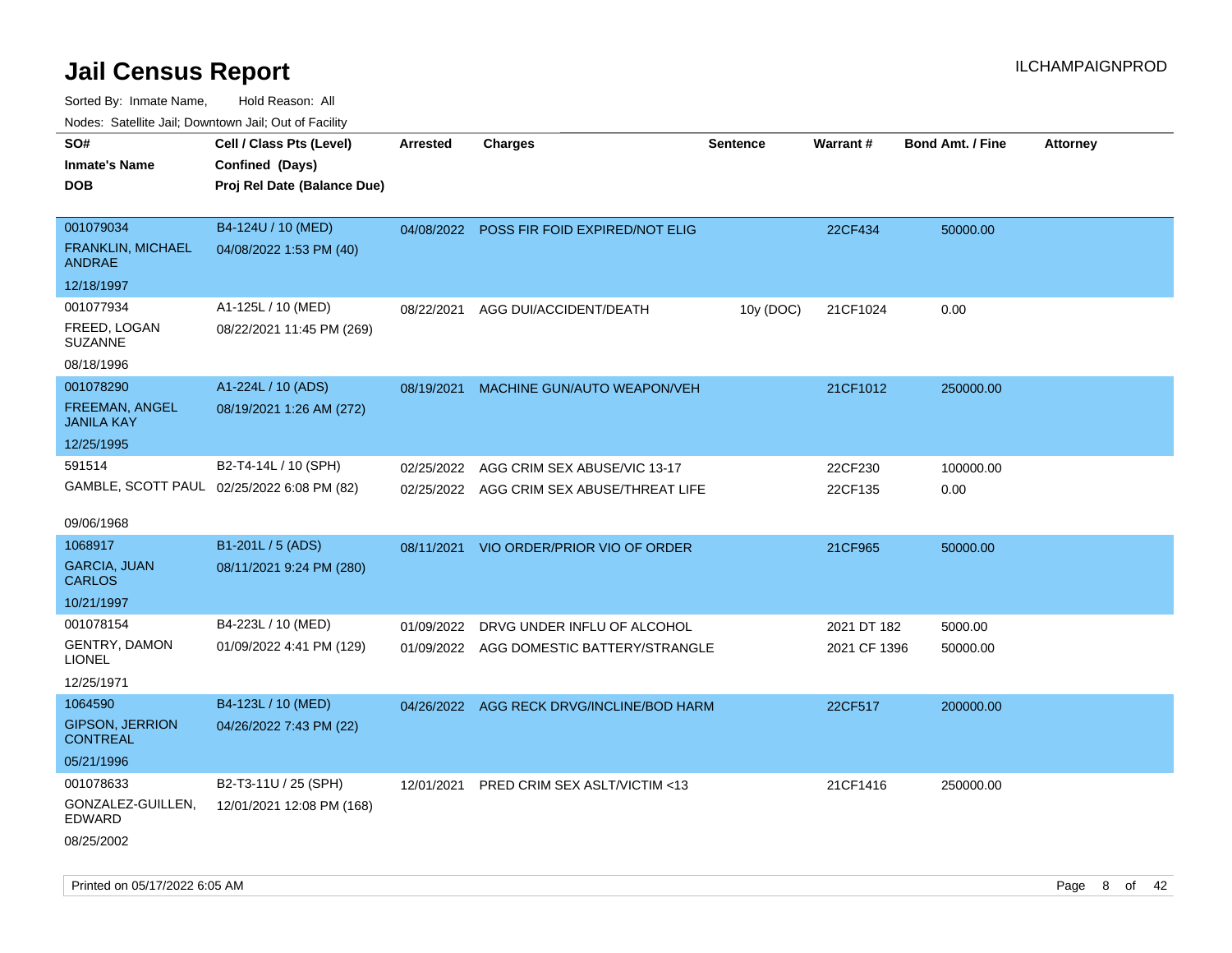| SO#<br><b>Inmate's Name</b><br><b>DOB</b> | Cell / Class Pts (Level)<br>Confined (Days)<br>Proj Rel Date (Balance Due) | <b>Arrested</b> | <b>Charges</b>                                | <b>Sentence</b> | Warrant#  | <b>Bond Amt. / Fine</b> | <b>Attorney</b> |
|-------------------------------------------|----------------------------------------------------------------------------|-----------------|-----------------------------------------------|-----------------|-----------|-------------------------|-----------------|
|                                           |                                                                            |                 |                                               |                 |           |                         |                 |
| 1031794                                   | B3-W3-10L / 10 (MED)                                                       | 04/19/2022      | <b>DOMESTIC BATTERY</b>                       |                 | 21CF662   | 25000.00                |                 |
| GOODWIN, ANTHONY<br><b>DWAYNE</b>         | 04/19/2022 3:51 PM (29)                                                    |                 | 04/19/2022 RESIST/OBSTRUCTING A PEACE OFFICEF |                 | 20CM553   | 1000.00                 |                 |
| 07/03/1986                                |                                                                            |                 | 04/19/2022 BATTERY/MAKES PHYSICAL CONTACT     |                 | 21CM175   | 1000.00                 |                 |
| 35329                                     | BOOKH-1 / 10 (PC)                                                          |                 | 05/12/2022 VIO BAIL BOND/CLASS 4 OFFENSE      |                 | 22CM164   | 2350.00                 |                 |
|                                           | GRADY, JAMES LAMAR 05/12/2022 11:44 PM (6)                                 |                 |                                               |                 |           |                         |                 |
| 12/07/1971                                |                                                                            |                 |                                               |                 |           |                         |                 |
| 001078607                                 | B4-221L / 15 (MAX)                                                         | 11/22/2021      | FELON POSS/USE FIREARM/PAROLE                 |                 | 21CF1437  | 250000.00               |                 |
| <b>GRAY, WILLIAM</b><br><b>DA'VON</b>     | 11/22/2021 2:57 PM (177)                                                   |                 | 11/22/2021 ATTEMPT (FIRST DEGREE MURDER)      |                 | 21CF1435  | 1000000.00              |                 |
| 04/18/1984                                |                                                                            |                 |                                               |                 |           |                         |                 |
| 1074062                                   | A2-220L / 15 (ADS)                                                         |                 | 05/06/2022 FUGITIVE FROM JUSTICE              |                 |           | 0.00                    |                 |
| <b>GREEN, DANIELLE</b><br>IMARI           | 05/06/2022 3:39 PM (12)                                                    |                 |                                               |                 |           |                         |                 |
| 09/18/1986                                |                                                                            |                 |                                               |                 |           |                         |                 |
| 56342                                     | A4-205U / 10 (MED)                                                         | 10/21/2021      | THEFT CONTROL INTENT <\$500                   |                 | 17CF1451  | 10000.00                |                 |
| <b>GRIFFIN, NATHAN</b><br><b>EUGENE</b>   | 10/21/2021 4:20 PM (209)                                                   | 10/21/2021      | DRIVING ON REVOKED LICENSE                    |                 | 20TR1979  | 3000.00                 |                 |
| 02/24/1969                                |                                                                            | 10/21/2021      | ARMED HABITUAL CRIMINAL                       |                 | 21CF1279  | 250000.00               |                 |
| 001078868                                 | B1-202L / 5 (ADS)                                                          | 02/24/2022      | STALKING/CAUSE FEAR FOR SAFETY                |                 | 22CF227   | 150000.00               |                 |
| HARRIS-MINER.<br><b>NICHOLAS</b>          | 02/24/2022 3:56 PM (83)                                                    |                 |                                               |                 |           |                         |                 |
| 07/08/1998                                |                                                                            |                 |                                               |                 |           |                         |                 |
| 975293                                    | A3-215L / 10 (MED)                                                         | 07/21/2021      | VIO ORDER/PRIOR VIO OF ORDER                  |                 | 21CF914   | 250000.00               |                 |
| <b>HILL, JACOB MILES</b>                  | 07/21/2021 8:43 PM (301)                                                   | 07/21/2021      | <b>STALKING</b>                               |                 | 2021CF863 | 75000.00                |                 |
|                                           |                                                                            | 07/25/2021      | <b>PAROLE REVOCATION</b>                      |                 | CH2104646 | 0.00                    |                 |
| 02/06/1988                                |                                                                            | 08/18/2021      | <b>HARASS WITNESS/FAMILY MBR/REP</b>          |                 | 21CF992   | 250000.00               |                 |
|                                           |                                                                            | 09/09/2021      | AGG STALKING/BODILY HARM                      |                 | 21CF1073  | 500000.00               |                 |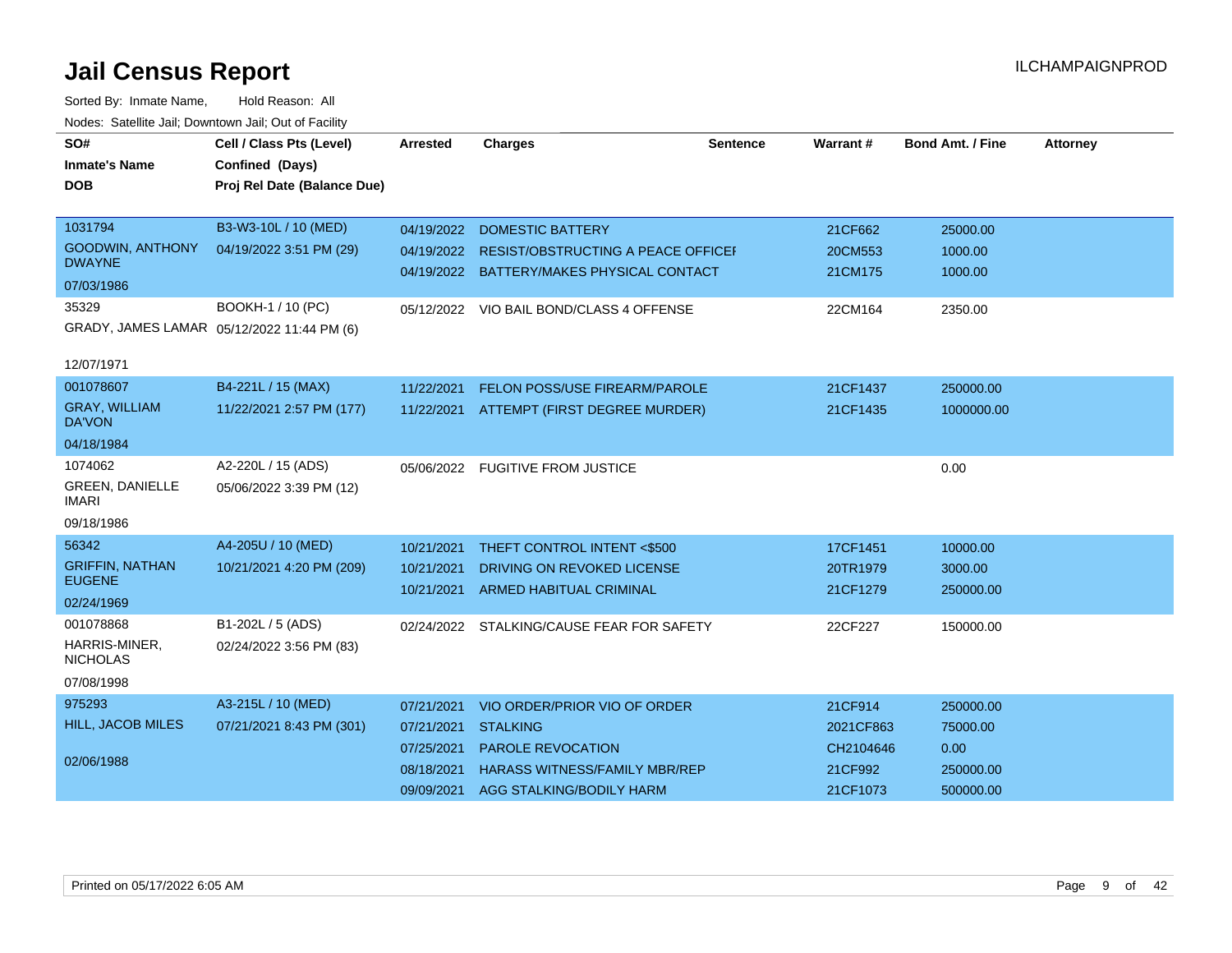| rouco. Calcinic Jan, Downtown Jan, Out of Facility  |                                                                            |                          |                                                                |                 |                      |                         |                 |
|-----------------------------------------------------|----------------------------------------------------------------------------|--------------------------|----------------------------------------------------------------|-----------------|----------------------|-------------------------|-----------------|
| SO#<br>Inmate's Name<br><b>DOB</b>                  | Cell / Class Pts (Level)<br>Confined (Days)<br>Proj Rel Date (Balance Due) | <b>Arrested</b>          | <b>Charges</b>                                                 | <b>Sentence</b> | <b>Warrant#</b>      | <b>Bond Amt. / Fine</b> | <b>Attorney</b> |
| 980939<br><b>HILL, XAVIER</b><br>LENSHAUN           | B4-227U / 10 (MED)<br>03/25/2022 11:15 AM (54)                             | 03/25/2022               | RECEIVE/POSS/SELL STOLEN VEH                                   | 8y (DOC)        | 22CF357              | 15000.00                |                 |
| 06/18/1988                                          |                                                                            |                          |                                                                |                 |                      |                         |                 |
| 1052048<br>HOLLIDAY, KEVON<br>SAMUEL                | BOOKH-3<br>05/17/2022 12:40 AM (1)                                         | 05/16/2022<br>05/16/2022 | POSSESSING A CONTROLLED SUBSTAND<br>POSSESS LOOK-ALIKE SUB/1ST |                 | 22CFAWOW<br>22CFAWOW | 0.00<br>0.00            |                 |
| 11/19/1993                                          |                                                                            |                          |                                                                |                 |                      |                         |                 |
| 51028<br><b>HUFFMAN, MICHAEL</b><br>LEONARD         | B3-W5-20L / 10 (MED)<br>02/23/2022 3:14 AM (84)                            | 02/23/2022               | <b>POSS STOLEN VEHICLE</b>                                     |                 | 20-CF-377            | 0.00                    |                 |
| 07/24/1980                                          |                                                                            |                          |                                                                |                 |                      |                         |                 |
| 988718                                              | BOOKF-1 / 15 (MAX)                                                         | 05/14/2022               | ARMED HABITUAL CRIMINAL                                        |                 | 21CF1339             | 250000.00               |                 |
| HUGGER.<br>CHRISTOPHER                              | 05/14/2022 11:22 AM (4)                                                    |                          | 05/14/2022 ARMED HABITUAL CRIMINAL                             |                 | 22CF597              | 1000000.00              |                 |
| 03/30/1991                                          |                                                                            |                          |                                                                |                 |                      |                         |                 |
| 518711<br><b>INGERSON, LUCUS</b><br>JAMES           | B3-W5-17U / 5 (MIN)<br>01/30/2022 4:57 PM (108)                            | 01/30/2022 THEFT         |                                                                |                 | 22CF133              | 25000.00                |                 |
| 09/16/1979                                          |                                                                            |                          |                                                                |                 |                      |                         |                 |
| 1061186<br>INGRAM, CHERELL<br>LETRISE<br>10/01/1986 | A1-224U / 15 (MAX)<br>03/16/2022 10:17 PM (63)                             | 03/16/2022               | MURDER/STRONG PROB KILL/INJURE                                 |                 | 22CF329              | 2000000.00              |                 |
| 38993                                               | A4-103L / 15 (MAX)                                                         |                          | 02/13/2021 ATTEMPT (FIRST DEGREE MURDER)                       |                 | 21CF181              | 1000000.00              |                 |
| JACKSON, LAMONT<br>JEREMIE                          | 02/13/2021 7:45 AM (459)                                                   |                          |                                                                |                 |                      |                         |                 |
| 07/31/1973                                          |                                                                            |                          |                                                                |                 |                      |                         |                 |
| 001077711<br>JACOBS, JOSHUA<br>PAUL                 | B3-W2-06L / 10 (MED)<br>04/28/2022 2:50 PM (20)                            | 04/28/2022               | AGG CRIM SEX ABUSE/BODILY HARM                                 |                 | 21CF190              | 0.00                    |                 |
| 02/07/1997                                          | 6/2/2022 (0.00)                                                            |                          |                                                                |                 |                      |                         |                 |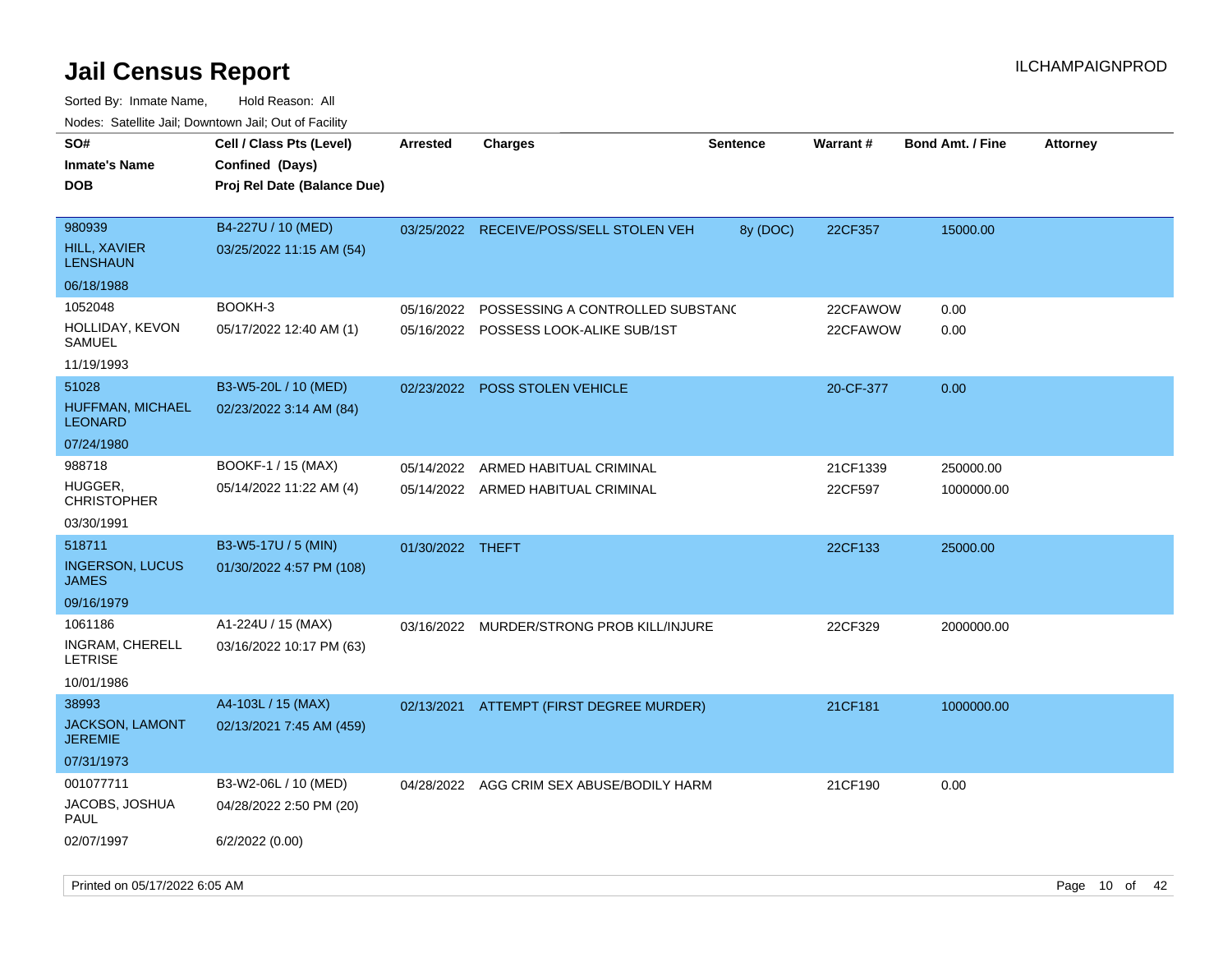| SO#<br><b>Inmate's Name</b><br><b>DOB</b>                | Cell / Class Pts (Level)<br>Confined (Days)<br>Proj Rel Date (Balance Due) | <b>Arrested</b>     | <b>Charges</b>                            | <b>Sentence</b> | Warrant#    | <b>Bond Amt. / Fine</b> | <b>Attorney</b> |
|----------------------------------------------------------|----------------------------------------------------------------------------|---------------------|-------------------------------------------|-----------------|-------------|-------------------------|-----------------|
| 001077866<br><b>JENKINS, ISAIAH</b><br><b>DUJAUN</b>     | B4-226U / 10 (MED)<br>04/28/2022 8:32 PM (20)                              | 04/28/2022          | <b>FELON POSS/USE WEAPON/FIREARM</b>      |                 | 22CF524     | 200000.00               |                 |
| 04/26/1994                                               |                                                                            |                     |                                           |                 |             |                         |                 |
| 1076684                                                  | A3-211U / 5 (ADS)                                                          | 04/27/2022          | <b>CRIMINAL TRESPASS BUILDING</b>         |                 | 22CM140     | 100.00                  |                 |
| <b>JENKINS, KORON</b>                                    | 04/27/2022 1:46 PM (21)                                                    | 04/29/2022          | CRIM TRESPASS TO RESIDENCE                |                 | 22CM113     | 5000.00                 |                 |
| SAMUEL                                                   |                                                                            |                     | 04/29/2022 AGG BATTERY/PUBLIC PLACE       |                 | 22CF342     | 5000.00                 |                 |
| 04/28/2002                                               |                                                                            | 04/29/2022          | <b>BURGLARY</b>                           |                 | 22CF159     | 0.00                    |                 |
| 001078703                                                | A2-221U / 15 (ADS)                                                         | 12/20/2021          | MURDER/INTENT TO KILL/INJURE              |                 | 21CF1574    | 2500000.00              |                 |
| <b>JOHNS, SHANIQUH</b><br><b>THERESA</b>                 | 12/22/2021 6:41 AM (147)                                                   |                     |                                           |                 |             |                         |                 |
| 04/03/1992                                               |                                                                            |                     |                                           |                 |             |                         |                 |
| 001078807                                                | B3-W1-01U / 10 (MED)                                                       |                     | 05/10/2022 AGG BTRY/PREGNANT/HANDICAPPED  |                 | 2022-CF-134 | 0.00                    |                 |
| JOHNSON,<br><b>CHRISTOPHER</b>                           | 05/10/2022 10:13 AM (8)                                                    |                     |                                           |                 |             |                         |                 |
| 10/25/1986                                               | 7/6/2022 (0.00)                                                            |                     |                                           |                 |             |                         |                 |
| 001079105                                                | A3-116L                                                                    | 04/25/2022          | CRIM DAMAGE TO PROPERTY <\$500            |                 | 20CM375     | 3000.00                 |                 |
| JOHNSON, EVERETT<br><b>LEON</b>                          | 04/25/2022 3:08 PM (23)                                                    |                     | 04/25/2022 POSS STOLEN VEHICLE > \$25,000 |                 | 22CF505     | 10000.00                |                 |
| 01/22/1965                                               |                                                                            |                     |                                           |                 |             |                         |                 |
| 001078766                                                | A3-214L / 5 (ADS)                                                          | 02/08/2022          | AGGRAVATED BATTERY                        |                 | 22CF160     | 3000.00                 |                 |
| JOHNSON, IYONZI                                          | 02/08/2022 11:56 AM (99)                                                   | 02/08/2022 BURGLARY |                                           |                 | 22CF63      | 3000.00                 |                 |
| 07/16/1994                                               |                                                                            |                     |                                           |                 |             |                         |                 |
| 001079089<br>JONES, DAVARUIS LEE 04/22/2022 6:34 AM (26) | B2-T1-03U / 15 (SPH)                                                       | 04/22/2022          | PRED CRIM SEX ASLT/VIC <13/FIR            |                 | 21CF858     | 250000.00               |                 |
| 04/21/2001                                               |                                                                            |                     |                                           |                 |             |                         |                 |
| 001078645                                                | B3-W1-02L / 10 (MED)                                                       | 12/02/2021          | AGG DISCHARGE FIREARM                     |                 | 21CF1478    | 250000.00               |                 |
| JONES, KELVIN<br><b>KHYRIC</b>                           | 12/02/2021 6:56 PM (167)                                                   |                     |                                           |                 |             |                         |                 |
| 02/27/2001                                               |                                                                            |                     |                                           |                 |             |                         |                 |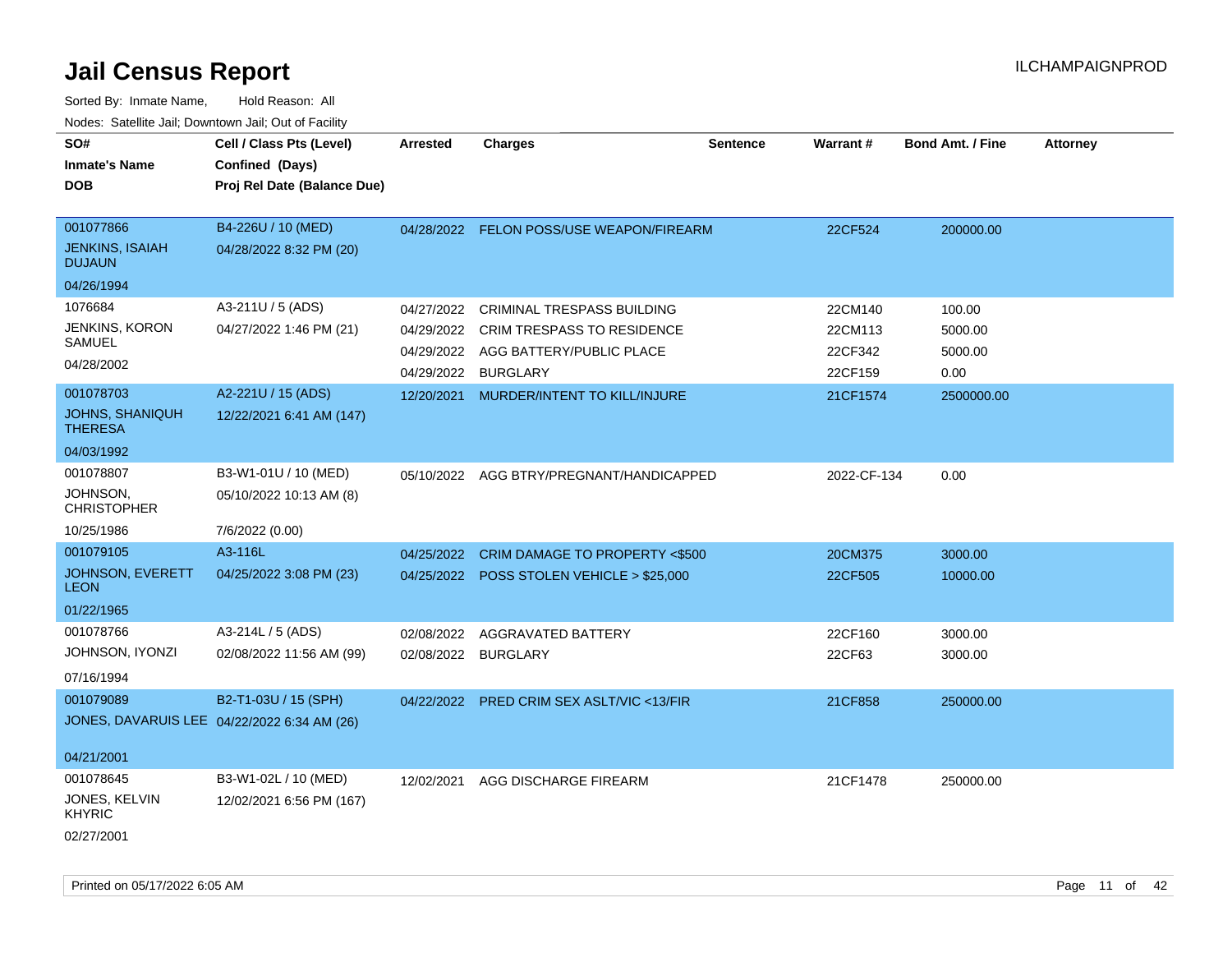| SO#<br><b>Inmate's Name</b><br><b>DOB</b> | Cell / Class Pts (Level)<br>Confined (Days)<br>Proj Rel Date (Balance Due) | <b>Arrested</b> | <b>Charges</b>                                                | <b>Sentence</b> | <b>Warrant#</b>     | <b>Bond Amt. / Fine</b> | <b>Attorney</b> |
|-------------------------------------------|----------------------------------------------------------------------------|-----------------|---------------------------------------------------------------|-----------------|---------------------|-------------------------|-----------------|
| 59668                                     | B2-T1-04L / 10 (SPH)                                                       |                 | 02/11/2022  FAIL TO RPT CHNG ADDRESS/EMPL                     |                 | 20 CF 1241          | 75000.00                |                 |
| <b>JONES, MARTELL</b><br><b>DEANGELO</b>  | 02/11/2022 3:19 PM (96)                                                    |                 | 02/11/2022 AGGRAVATED ARSON/BODILY HARM                       |                 | 22 CF 169           | 75000.00                |                 |
| 07/11/1983                                |                                                                            |                 |                                                               |                 |                     |                         |                 |
| 1008468                                   | B4-125L / 10 (MED)                                                         | 12/01/2021      | FELON POSS/USE WEAPON/FIREARM                                 |                 | 21CF1472            | 250000.00               |                 |
| JONES, MARTEZ<br><b>LAMONTE</b>           | 12/01/2021 1:28 PM (168)                                                   | 12/02/2021      | PROBATION VIOLATION                                           |                 | 20CF1151            | 5000.00                 |                 |
| 06/22/1993                                |                                                                            |                 |                                                               |                 |                     |                         |                 |
| 994904                                    | B4-127U / 10 (MED)                                                         |                 | 04/21/2022 RESIDENTIAL ARSON                                  |                 | 22CF486             | 5000.00                 |                 |
| <b>KEIGHER, BRADLY</b><br><b>ALAN</b>     | 04/21/2022 2:51 PM (27)                                                    |                 |                                                               |                 |                     |                         |                 |
| 10/03/1988                                |                                                                            |                 |                                                               |                 |                     |                         |                 |
| 1000825                                   | A2-223L / 5 (ADS)                                                          | 04/27/2022      | DRIVING ON REVOKED LICENSE                                    |                 | 21CF38              | 4550.00                 |                 |
| KELLEY, MEGAN                             | 04/27/2022 6:19 PM (21)                                                    | 04/27/2022      | RESIST/OBSTRUCTING A PEACE OFFICEL                            |                 | <b>22CF4</b>        | 10000.00                |                 |
| <b>MARIE</b>                              |                                                                            | 04/27/2022      | POSSESSION OF METH/5<15 GRAMS                                 |                 | 21CF965             | 5000.00                 |                 |
| 10/31/1991                                | 5/24/2022 (0.00)                                                           | 04/27/2022      | POSSESSION OF METH<5 GRAMS                                    |                 | 21CF1639            | 75000.00                |                 |
| 44798                                     | A4-207L / 10 (MED)                                                         |                 | 04/19/2022 AGG BATTERY/GOVERNMENT EMP                         |                 | 22CF481             | 2160.00                 |                 |
| KILLAM, STEVEN<br><b>WAYNE</b>            | 04/19/2022 5:26 PM (29)                                                    |                 |                                                               |                 |                     |                         |                 |
| 03/30/1977                                |                                                                            |                 |                                                               |                 |                     |                         |                 |
| 001078818                                 | B1-107L / 10 (MED)                                                         | 02/04/2022      | DOMESTIC BATTERY/OTHER PRIOR                                  |                 | 22CF148             | 50000.00                |                 |
| KINSEL, EVERAL<br>MICHAEL WILLIAM         | 02/04/2022 7:37 PM (103)                                                   |                 |                                                               |                 |                     |                         |                 |
| 10/16/1985                                |                                                                            |                 |                                                               |                 |                     |                         |                 |
| 987201                                    | <b>BOOKH-8 / 15 (MAX)</b>                                                  | 05/14/2022      | FELON POSS/USE WEAPON/FIREARM                                 |                 | 20CF927             | 25000.00                |                 |
| <b>LAMBERT, DERRICK</b><br><b>LAMONT</b>  | 05/14/2022 11:04 AM (4)                                                    | 05/14/2022      | ARMED HABITUAL CRIMINAL<br>05/14/2022 ARMED HABITUAL CRIMINAL |                 | 21CF1340<br>22CF596 | 250000.00<br>1000000.00 |                 |
| 07/13/1989                                |                                                                            |                 |                                                               |                 |                     |                         |                 |
| 001077710                                 | B3-W6-23U / 5 (MIN)                                                        | 03/31/2022      | AGG DOMESTIC BATTERY/STRANGLE                                 |                 | 21CF212             | 0.00                    |                 |
| LANGE, DEVONTAE<br>AND'RE                 | 03/31/2022 2:21 PM (48)                                                    |                 | 03/31/2022 AGG BATTERY/PUBLIC PLACE                           |                 | 21CF279             | 0.00                    |                 |
| 03/05/1994                                |                                                                            |                 |                                                               |                 |                     |                         |                 |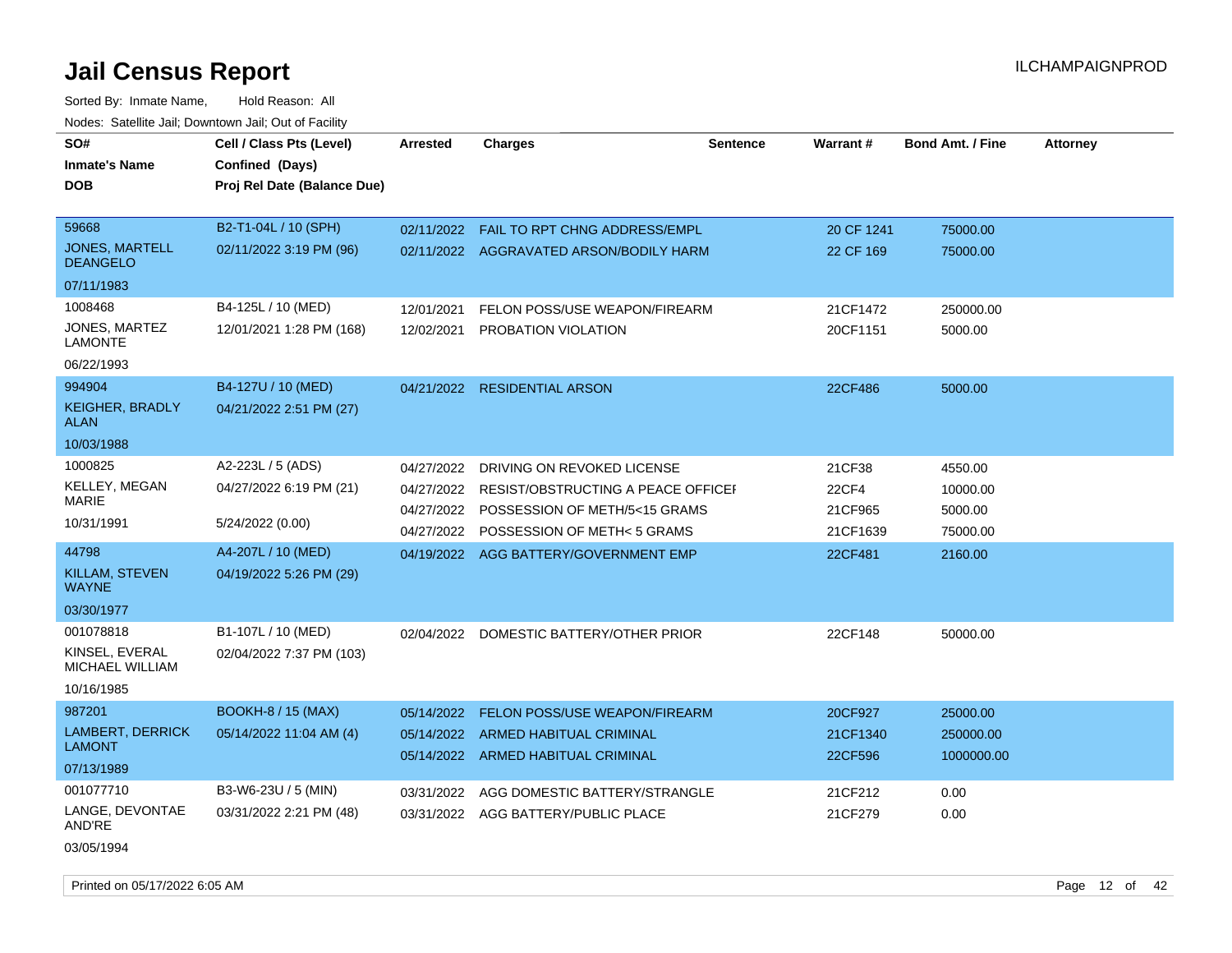| ivouss. Satellite Jali, Downtown Jali, Out of Facility |                             |                 |                                          |                 |           |                         |                 |
|--------------------------------------------------------|-----------------------------|-----------------|------------------------------------------|-----------------|-----------|-------------------------|-----------------|
| SO#                                                    | Cell / Class Pts (Level)    | <b>Arrested</b> | <b>Charges</b>                           | <b>Sentence</b> | Warrant#  | <b>Bond Amt. / Fine</b> | <b>Attorney</b> |
| Inmate's Name                                          | Confined (Days)             |                 |                                          |                 |           |                         |                 |
| <b>DOB</b>                                             | Proj Rel Date (Balance Due) |                 |                                          |                 |           |                         |                 |
|                                                        |                             |                 |                                          |                 |           |                         |                 |
| 29681                                                  | A3-117L / 15 (ADS)          | 07/14/2020      | PREDATORY CRIMINAL SEX ASSLT/CHILD       |                 | 20CF-781  | 250000.00               |                 |
| LENOIR, JOHN<br><b>CHRISTOPHER</b>                     | 07/14/2020 12:51 PM (673)   |                 |                                          |                 |           |                         |                 |
| 04/20/1966                                             |                             |                 |                                          |                 |           |                         |                 |
| 001078797                                              | B1-105L / 10 (ADS)          |                 | 01/26/2022 VIO STALKING NO CONTACT ORDER |                 | 22CM31    | 5000.00                 |                 |
| LEVIN, DANIEL DAVID                                    | 01/26/2022 3:00 PM (112)    |                 |                                          |                 |           |                         |                 |
| 08/08/1984                                             |                             |                 |                                          |                 |           |                         |                 |
| 55648                                                  | <b>BOOKH-4 / 5 (ADS)</b>    |                 | 05/08/2022 CRIM DMG TO PROP \$500-10K    |                 | 2020CF821 | 940.00                  |                 |
| LEWIS, LATASHA<br>ANNLEE                               | 05/08/2022 10:33 AM (10)    |                 |                                          |                 |           |                         |                 |
| 03/23/1982                                             |                             |                 |                                          |                 |           |                         |                 |
| 41428                                                  | B4-224U / 10 (MED)          | 05/02/2022      | POSSESSING A CONTROLLED SUBSTAND         |                 | 22CF255   | 100000.00               |                 |
| LINDSEY, DERRICK<br>LAMONT                             | 03/02/2022 8:03 AM (77)     |                 |                                          |                 |           |                         |                 |
| 06/19/1975                                             |                             |                 |                                          |                 |           |                         |                 |
| 001077143                                              | B3-W3-11U / 10 (MED)        | 05/04/2022      | <b>BURGLARY</b>                          |                 | 22CF545   | 2110.00                 |                 |
| LORENZO-MATEO,                                         | 05/04/2022 4:07 AM (14)     | 05/04/2022      | AGG ASLT PEACE OFF/FIRE/ER WRK           |                 | 22CF401   | 3000.00                 |                 |
| <b>DIEGO</b>                                           |                             |                 | 05/04/2022 AGG BATTERY/PEACE OFFICER     |                 | 21CF180   | 3000.00                 |                 |
| 11/01/2000                                             |                             |                 |                                          |                 |           |                         |                 |
| 1035159                                                | B2-T2-07U / 15 (SPH)        | 05/09/2022      | RECEIVE/POSS/SELL STOLEN VEH             |                 | 22CF579   | 25000.00                |                 |
| <b>MACKEY, MICHAEL</b><br>ANTHONY                      | 05/09/2022 11:53 AM (9)     |                 |                                          |                 |           |                         |                 |
| 07/27/1971                                             |                             |                 |                                          |                 |           |                         |                 |
| 53045                                                  | B3-W2-05U / 10 (MED)        | 04/21/2022      | DOMESTIC BTRY/CONTACT/VIO O/P            |                 |           | 5000.00                 |                 |
| <b>MARKHAM, HENRY</b><br>EARL                          | 04/21/2022 10:56 PM (27)    |                 | 04/21/2022 AGGRAVATED BATTERY/NURSE      |                 | 22CF487   | 1000.00                 |                 |
| 02/10/1981                                             | 6/19/2022 (0.00)            |                 |                                          |                 |           |                         |                 |
| 001078320                                              | A3-216U / 10 (ADS)          | 04/30/2022      | BURGLARY                                 |                 | 22CF533   | 5000.00                 |                 |
| MARSH, PAUL<br>OLUFUNMILAYO                            | 04/30/2022 8:44 PM (18)     |                 |                                          |                 |           |                         |                 |
| 07/13/1994                                             |                             |                 |                                          |                 |           |                         |                 |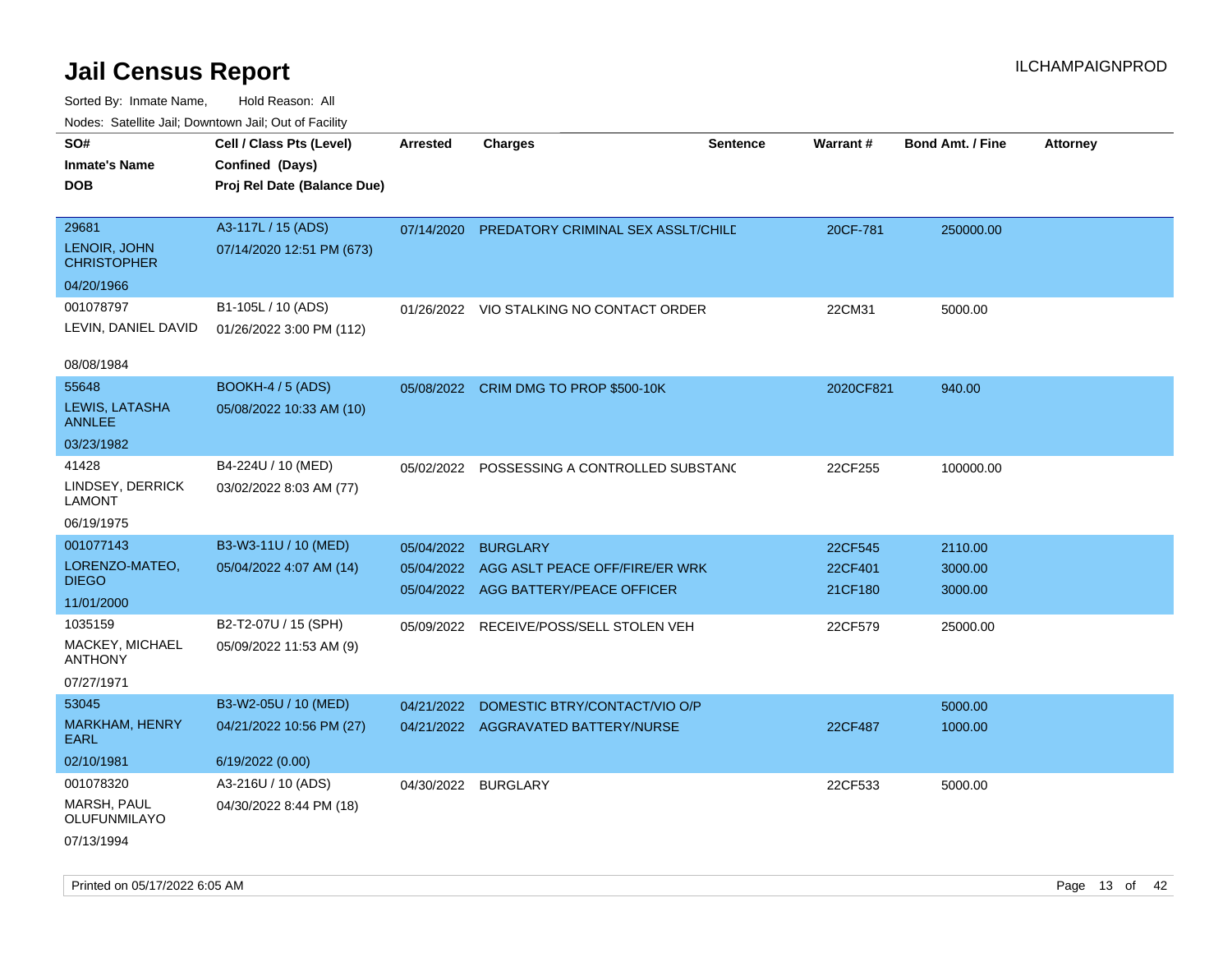Sorted By: Inmate Name, Hold Reason: All Nodes: Satellite Jail; Downtown Jail; Out of Facility

| Noues. Salemie Jan, Downlown Jan, Out of Facility |                                             |                          |                                                 |                 |                        |                         |                 |
|---------------------------------------------------|---------------------------------------------|--------------------------|-------------------------------------------------|-----------------|------------------------|-------------------------|-----------------|
| SO#                                               | Cell / Class Pts (Level)                    | Arrested                 | <b>Charges</b>                                  | <b>Sentence</b> | Warrant#               | <b>Bond Amt. / Fine</b> | <b>Attorney</b> |
| <b>Inmate's Name</b>                              | Confined (Days)                             |                          |                                                 |                 |                        |                         |                 |
| DOB                                               | Proj Rel Date (Balance Due)                 |                          |                                                 |                 |                        |                         |                 |
|                                                   |                                             |                          |                                                 |                 |                        |                         |                 |
| 1063030                                           | B1-107U / 15 (ADS)                          | 12/20/2021               | <b>MURDER</b>                                   |                 | 21CF1571               | 5000000.00              |                 |
|                                                   | MASON, RYAN ONEIAL 12/21/2021 9:30 AM (148) | 12/22/2021               | <b>PAROLE REVOCATION</b>                        |                 | CH2107979              | 0.00                    |                 |
| 02/22/1991                                        |                                             |                          |                                                 |                 |                        |                         |                 |
| 1038892                                           | B2-DR / 10 (SPH)                            |                          | 02/16/2022 PRED CRIM SEX ASLT/BODILY HARM       |                 | 22CF199                | 500000.00               |                 |
| MCCAULEY, TIMOTHY<br><b>WILLIAM</b>               | 02/16/2022 8:49 PM (91)                     |                          |                                                 |                 |                        |                         |                 |
| 03/05/1989                                        |                                             |                          |                                                 |                 |                        |                         |                 |
| 48792                                             | B4-126L / 10 (MED)                          | 11/19/2021               | AGG BATTERY/DISCHARGE FIREARM                   |                 | 21CF1425               | 500000.00               |                 |
| <b>MCCLAIN, HURCHEL</b><br><b>JOSEPH</b>          | 11/20/2021 4:11 AM (179)                    |                          |                                                 |                 |                        |                         |                 |
| 05/01/1979                                        |                                             |                          |                                                 |                 |                        |                         |                 |
| 1005514                                           | B4-121U / 15 (MAX)                          |                          | 04/27/2022 FELON POSS/USE WEAPON/FIREARM        |                 | 22CF518                | 750000.00               |                 |
| MCDONALD,<br>RAYTRELL DOMINIQUE                   | 04/27/2022 11:11 PM (21)                    |                          |                                                 |                 |                        |                         |                 |
| 03/08/1992                                        |                                             |                          |                                                 |                 |                        |                         |                 |
| 001077938                                         | <b>BOOKH-6 / 15 (ADS)</b>                   | 05/10/2021               | AGG KIDNAPING DISCH FIR/HARM                    |                 | 21CF532                | 5000000.00              |                 |
| MCGAHA,<br><b>CHRISTOPHER D</b>                   | 05/10/2021 7:02 PM (373)                    | 05/11/2021<br>05/27/2021 | <b>MURDER</b><br>ESCAPE FROM DEPT OF CORRECTION |                 | 2021-CF-215<br>21CF600 | 0.00<br>2000000.00      |                 |
| 07/27/1991                                        |                                             |                          |                                                 |                 |                        |                         |                 |
| 66710                                             | A4-207U / 15 (ADS)                          |                          | 01/19/2022 ARMED VIOLENCE/CATEGORY I            |                 | 22CF88                 | 75000.00                |                 |
| MEEKS, CASSARIOUS<br><b>MONTE</b>                 | 01/20/2022 11:40 AM (118)                   |                          |                                                 |                 |                        |                         |                 |
| 06/22/1984                                        |                                             |                          |                                                 |                 |                        |                         |                 |
| 1043071                                           | A2-120L / 10 (MED)                          | 11/08/2021               | CRIM DMG/GOVT PROP/<\$500                       |                 | 21CF1378               | 0.00                    |                 |
| <b>MERRELL-</b><br>SUTHERLAND, ALICIA             | 11/08/2021 2:22 AM (191)                    |                          |                                                 |                 |                        |                         |                 |
| 11/26/1972                                        |                                             |                          |                                                 |                 |                        |                         |                 |
| 40235                                             | B3-W7-25U / 5 (MIN)                         | 10/04/2021               | AGG DUI/4                                       |                 | 2021CF1145             | 35000.00                |                 |
| MERRIWEATHER,<br><b>MARCUS TODD</b>               | 10/04/2021 4:41 PM (226)                    |                          |                                                 |                 |                        |                         |                 |
| 11/28/1967                                        |                                             |                          |                                                 |                 |                        |                         |                 |

Printed on 05/17/2022 6:05 AM **Page 14** of 42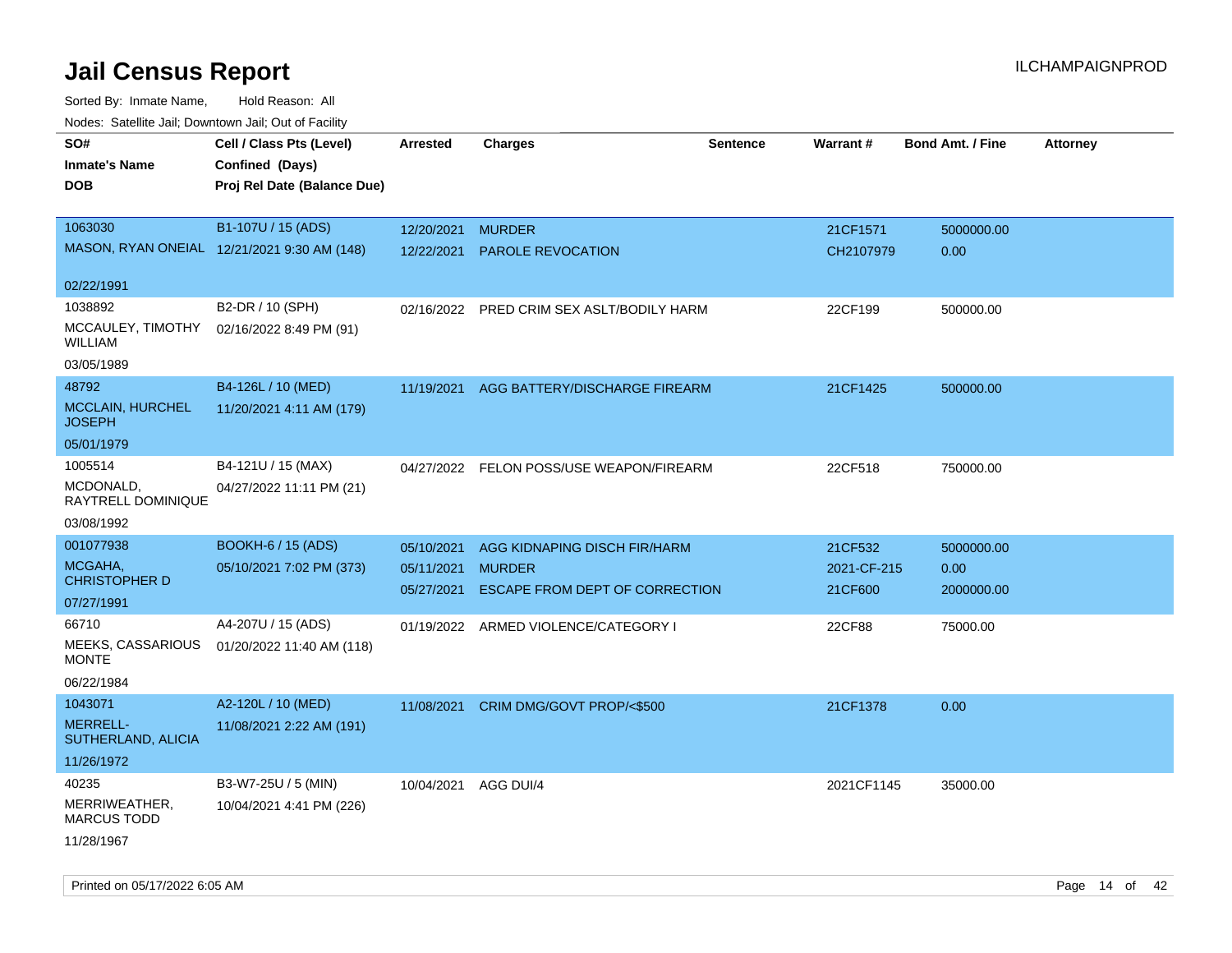| roaco. Catolino dall, Downtown dall, Out of Fability |                                              |                      |                                           |                 |              |                         |                 |
|------------------------------------------------------|----------------------------------------------|----------------------|-------------------------------------------|-----------------|--------------|-------------------------|-----------------|
| SO#                                                  | Cell / Class Pts (Level)                     | <b>Arrested</b>      | <b>Charges</b>                            | <b>Sentence</b> | Warrant#     | <b>Bond Amt. / Fine</b> | <b>Attorney</b> |
| <b>Inmate's Name</b>                                 | Confined (Days)                              |                      |                                           |                 |              |                         |                 |
| <b>DOB</b>                                           | Proj Rel Date (Balance Due)                  |                      |                                           |                 |              |                         |                 |
|                                                      |                                              |                      |                                           |                 |              |                         |                 |
| 1040273                                              | B1-101U / 15 (MAX)                           | 09/30/2021           | <b>PRED CRIM SEX ASLT/VICTIM &lt;13</b>   |                 | 21CF329      | 500000.00               |                 |
| METCALFE, LANELL<br><b>JARON</b>                     | 09/30/2021 11:32 PM (230)                    |                      |                                           |                 |              |                         |                 |
| 09/22/1988                                           |                                              |                      |                                           |                 |              |                         |                 |
| 968679                                               | A4-205L / 15 (MAX)                           |                      | 04/10/2022 ARMED VIOLENCE/CATEGORY I      |                 | 21CF911      | 750000.00               |                 |
| MILES, ANTHONY<br><b>MARCUS JERALE</b>               | 04/10/2022 9:29 PM (38)                      |                      |                                           |                 |              |                         |                 |
| 10/21/1985                                           |                                              |                      |                                           |                 |              |                         |                 |
| 1026478                                              | B3-W4-13U / 5 (ADS)                          | 05/10/2022           | <b>CRIM TRES TO RES/PERS PRESENT</b>      |                 | 22CF579      | 5000.00                 |                 |
| MILLER, ANTHONY                                      | 05/10/2022 2:17 AM (8)                       |                      | 05/10/2022 VIO BAIL BOND/CLASS 4 OFFENSE  |                 | 22CM155      | 19790.00                |                 |
| 02/20/1994                                           |                                              |                      |                                           |                 |              |                         |                 |
| 41584                                                | B4-227L / 15 (MAX)                           | 12/01/2021           | ARMED HABITUAL CRIMINAL                   |                 | 21CF1467     | 500000.00               |                 |
|                                                      | MILLER, JOSE LOVELL 12/02/2021 1:04 AM (167) |                      |                                           |                 |              |                         |                 |
|                                                      |                                              |                      |                                           |                 |              |                         |                 |
| 10/07/1975                                           |                                              |                      |                                           |                 |              |                         |                 |
| 001077922                                            | <b>BOOKH-8 / 15 (MAX)</b>                    |                      | 05/15/2022 AGG UNLAWFUL USE OF WEAPON/VEH |                 | 22CF602      | 100000.00               |                 |
| MOFFITT, STEFONCE<br><b>TERRELL</b>                  | 05/15/2022 7:14 PM (3)                       |                      |                                           |                 |              |                         |                 |
| 02/14/2001                                           |                                              |                      |                                           |                 |              |                         |                 |
| 1007540                                              | BOOKH-3                                      | 05/16/2022           | <b>BURGLARY</b>                           |                 | 2022CF000437 | 100000.00               |                 |
| <b>MOLINA, PABLO</b>                                 | 05/16/2022 9:04 AM (2)                       | 05/16/2022           | BURGLARY                                  |                 | 2022CFAWOW   | 0.00                    |                 |
| <b>DAMIEN</b>                                        |                                              |                      | 05/16/2022 CRIM DAMAGE/PROPERTY           |                 | 2022CFAWOW   | 0.00                    |                 |
| 07/21/1978                                           |                                              |                      |                                           |                 |              |                         |                 |
| 1042168                                              | B3-W5-18L / 5 (MIN)                          | 02/26/2022 AGG DUI/4 |                                           |                 | 22CF238      | 15000.00                |                 |
| MONTALVO, ANTONIO                                    | 02/26/2022 6:14 AM (81)                      |                      |                                           |                 |              |                         |                 |
|                                                      |                                              |                      |                                           |                 |              |                         |                 |
| 05/03/1976                                           |                                              |                      |                                           |                 |              |                         |                 |
| 1052889                                              | B3-W6-24L / 10 (MED)                         |                      | 03/31/2022 AGGRAVATED DOMESTIC BATTERY    |                 | 22CF375      | 500000.00               |                 |
| MOORE, JEREMIAH<br>THOMAS                            | 03/31/2022 2:39 AM (48)                      |                      |                                           |                 |              |                         |                 |
| 07/21/1996                                           |                                              |                      |                                           |                 |              |                         |                 |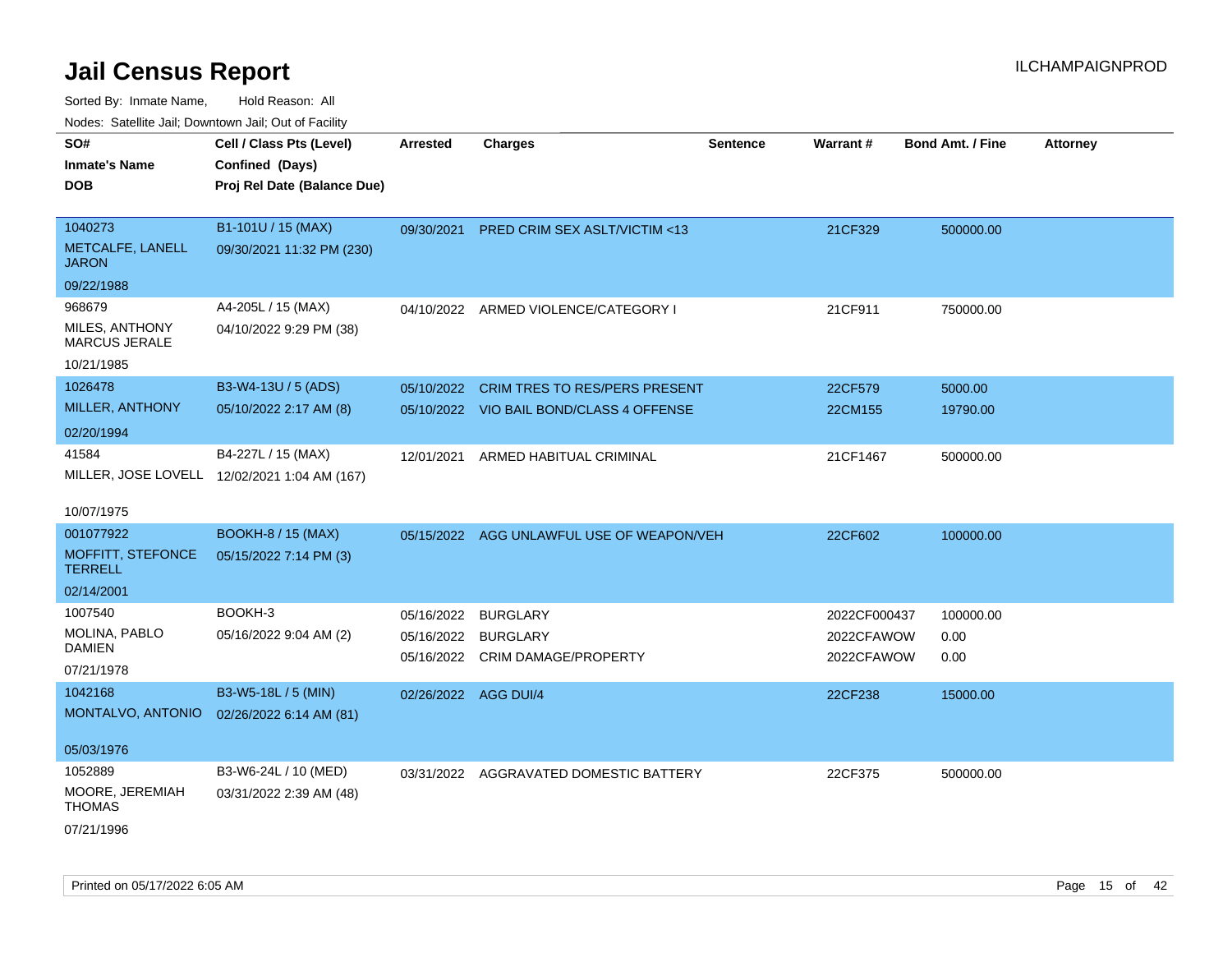| wacs. Calcillic Jali, Downtown Jali, Out of Facility |                                             |                 |                                           |                 |           |                         |                 |
|------------------------------------------------------|---------------------------------------------|-----------------|-------------------------------------------|-----------------|-----------|-------------------------|-----------------|
| SO#                                                  | Cell / Class Pts (Level)                    | <b>Arrested</b> | <b>Charges</b>                            | <b>Sentence</b> | Warrant#  | <b>Bond Amt. / Fine</b> | <b>Attorney</b> |
| <b>Inmate's Name</b>                                 | Confined (Days)                             |                 |                                           |                 |           |                         |                 |
| DOB                                                  | Proj Rel Date (Balance Due)                 |                 |                                           |                 |           |                         |                 |
|                                                      |                                             |                 |                                           |                 |           |                         |                 |
| 539294                                               | B3-W3-12L / 10 (MED)                        |                 | 01/11/2022 AGG DUI/NO VALID DL            |                 | 22CF49    | 5000.00                 |                 |
| MOSLEY, JAMES<br><b>CALVIN</b>                       | 01/11/2022 9:43 PM (127)                    |                 | 01/11/2022 PAROLE REVOCATION              |                 | CH2200227 | 0.00                    |                 |
| 12/11/1985                                           |                                             |                 |                                           |                 |           |                         |                 |
| 001078993                                            | A3-212L / 10 (ADS)                          |                 | 03/29/2022 AGG ASLT PEACE OFF/FIRE/ER WRK |                 | 22CM87    | 5000.00                 |                 |
| MURPHY, JUSTIN RAY                                   | 03/29/2022 6:40 PM (50)                     |                 |                                           |                 |           |                         |                 |
| 03/12/1997                                           |                                             |                 |                                           |                 |           |                         |                 |
| 001078814                                            | B3-W5-19U / 5 (MIN)                         |                 | 05/05/2022 VIO BAIL BOND/CLASS 2 OFFENSE  |                 | 22CM150   | 14640.00                |                 |
| <b>MYLES, JENTAVIOUS</b><br><b>KENTRAIL</b>          | 05/05/2022 4:19 AM (13)                     |                 |                                           |                 |           |                         |                 |
| 10/12/2001                                           |                                             |                 |                                           |                 |           |                         |                 |
| 1009176                                              | BOOKH-3                                     |                 | 05/16/2022 AGGRAVATED BATTERY             |                 | 22CFAWOW  | 0.00                    |                 |
| OVERMAN, ZACHARY<br><b>WILLIAM</b>                   | 05/16/2022 3:38 PM (2)                      |                 |                                           |                 |           |                         |                 |
| 11/01/1992                                           |                                             |                 |                                           |                 |           |                         |                 |
| 544881                                               | B3-W6-21U / 5 (MIN)                         | 05/02/2022      | <b>RESIST/OBSTRUCT WITH INJURY</b>        |                 | 22CF543   | 7050.00                 |                 |
|                                                      | PASCUAL, FRANCISCO 05/02/2022 11:40 PM (16) | 05/02/2022      | <b>BATTERY/CAUSE BODILY HARM</b>          |                 | 20CM592   | 7500.00                 |                 |
| <b>JUAN</b>                                          |                                             |                 | 05/02/2022 DOMESTIC BTRY/PHYSICAL CONTACT |                 | 20CM802   | 5000.00                 |                 |
| 04/20/1983                                           |                                             |                 |                                           |                 |           |                         |                 |
| 001078854                                            | B2-DR / 15 (SPH)                            | 02/15/2022      | ARMED VIOLENCE/CATEGORY I                 |                 | 22CF190   | 100000.00               |                 |
| PATNAUDE, MARTY<br><b>WW</b>                         | 02/15/2022 5:12 PM (92)                     |                 | 02/15/2022 AGG BATTERY/DISCHARGE FIREARM  |                 | 2019JD22  | 0.00                    |                 |
| 08/26/2003                                           |                                             |                 |                                           |                 |           |                         |                 |
| 1076920                                              | B4-DR / 10 (MED)                            |                 | 05/11/2022 FELON POSS/USE WEAPON/FIREARM  | 15y (DOC)       | 20-CF-892 | 0.00                    |                 |
| PENNINGTON, RICHIE<br><b>DEAN</b>                    | 05/11/2022 12:19 PM (7)                     |                 |                                           |                 |           |                         |                 |
| 05/11/1977                                           |                                             |                 |                                           |                 |           |                         |                 |
| 61251                                                | A3-114L / 15 (ADS)                          | 12/27/2021      | PRED CRIM SEX ASLT/VICTIM <13             |                 | 21CF651   | 500000.00               |                 |
| PETMECKY, JOHN<br><b>ROBERT</b>                      | 12/27/2021 1:52 PM (142)                    |                 |                                           |                 |           |                         |                 |
| 03/09/1983                                           |                                             |                 |                                           |                 |           |                         |                 |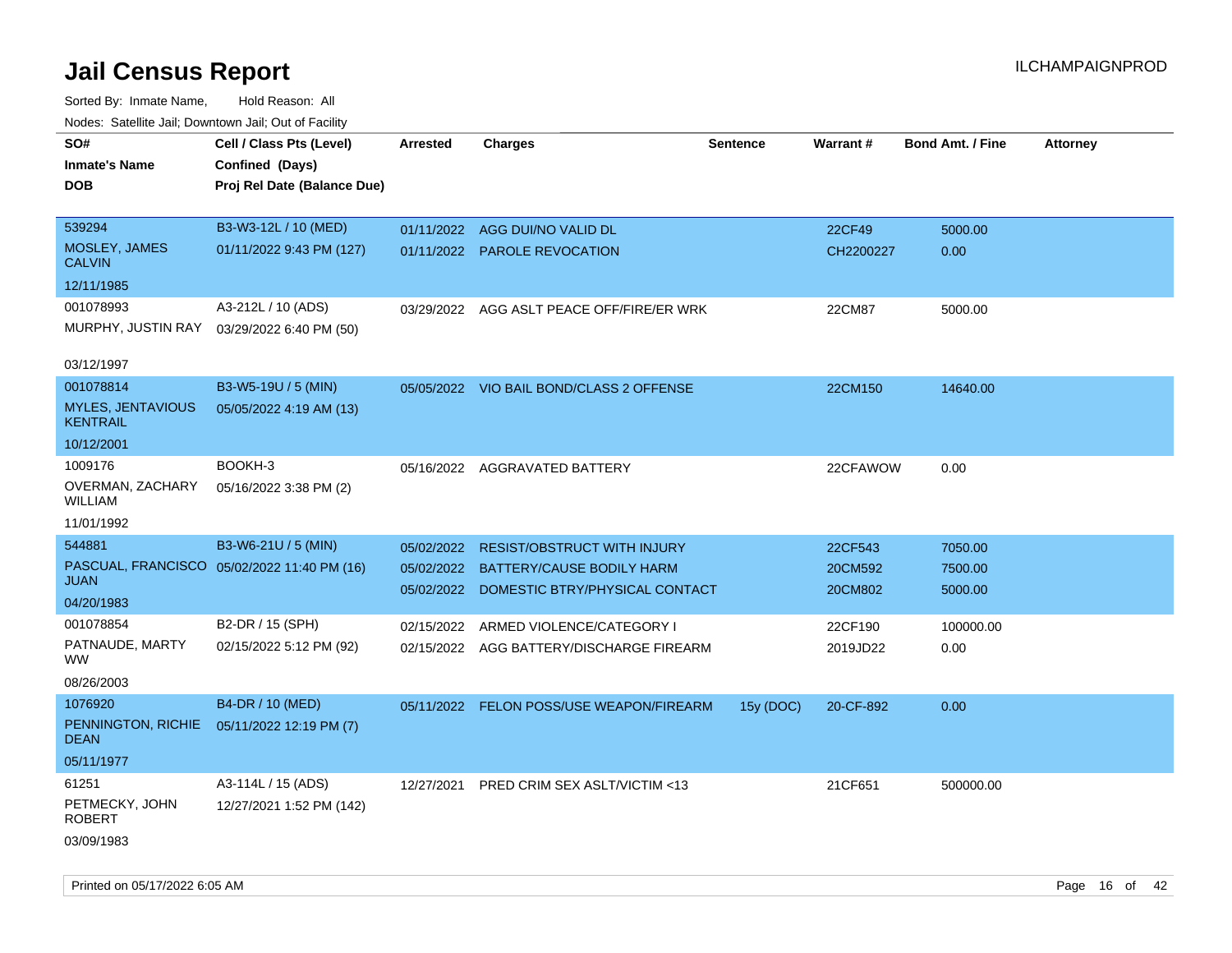| SO#<br><b>Inmate's Name</b><br>DOB                                                 | Cell / Class Pts (Level)<br>Confined (Days)<br>Proj Rel Date (Balance Due) | Arrested                                                           | <b>Charges</b>                                                                                                                                                | <b>Sentence</b> | Warrant#                                              | <b>Bond Amt. / Fine</b>                                         | <b>Attorney</b> |
|------------------------------------------------------------------------------------|----------------------------------------------------------------------------|--------------------------------------------------------------------|---------------------------------------------------------------------------------------------------------------------------------------------------------------|-----------------|-------------------------------------------------------|-----------------------------------------------------------------|-----------------|
| 001078357<br>PETTIGREW, CAREY<br><b>CORNITRIAS DEOBLO</b><br>08/31/1986<br>1030954 | A4-105L<br>09/17/2021 9:56 AM (243)<br>B3-W4-16L / 10 (MED)                | 09/17/2021<br>09/17/2021<br>09/17/2021<br>09/17/2021<br>01/14/2022 | ARMED ROBBERY/ARMED W/FIREARM<br>ARMED ROBBERY/ARMED W/FIREARM<br>ARMED ROBBERY/ARMED W/FIREARM<br>ARMED ROBBERY/ARMED W/FIREARM<br>ARMED VIOLENCE/CATEGORY I |                 | 22-CF-7<br>21CF1230<br>21CF1128<br>21CF1129<br>22CF76 | 500000.00<br>500000.00<br>1000000.00<br>1000000.00<br>150000.00 |                 |
| PETTIGREW,<br>MALCOME JAMIESON<br>02/20/1995                                       | 01/15/2022 4:35 AM (123)                                                   | 01/14/2022                                                         | MFG/DEL CANNABIS/10-30 GRAMS                                                                                                                                  |                 | 2020CF9                                               | 15000.00                                                        |                 |
| 1008308<br>PETTIGREW, MARIO<br><b>TRAVINIO</b><br>08/11/1992                       | A4-106U / 10 (MED)<br>01/30/2022 6:15 AM (108)                             | 01/30/2022 ASSAULT                                                 | 01/30/2022 AGG BTRY/GREAT BOD HARM/60+                                                                                                                        |                 | 19CM364<br>22CF131                                    | 4000.00<br>15000.00                                             |                 |
| 1022441<br>PICKENS, DONTRELL<br>DEMAR<br>12/10/1993                                | B2-T1-01U / 10 (SPH)<br>10/27/2021 1:39 PM (203)                           | 10/27/2021<br>10/27/2021                                           | AGG BATTERY/PEACE OFFICER<br>AGG BATTERY/PEACE OFFICER                                                                                                        |                 | 2021 CF 12<br>2020 CF 1488                            | 7500.00<br>7500.00                                              |                 |
| 001078005<br>PINEX, MARCHELLO D<br>12/25/1991                                      | B1-204L / 10 (MED)<br>03/08/2022 2:54 AM (71)                              | 03/08/2022<br>03/08/2022                                           | HOME INVASION/CAUSE INJURY<br>AGGRAVATED BATTERY/STRANGLE                                                                                                     |                 | 22CF280<br>19CR605101                                 | 1000000.00<br>0.00                                              |                 |
| 60613<br>POINDEXTER,<br>ANTHONY DEVON<br>06/14/1978                                | B4-226L / 10 (MED)<br>04/26/2022 8:49 PM (22)                              |                                                                    | 04/26/2022 FELON POSS/USE WEAPON/FIREARM                                                                                                                      |                 | 22CF513                                               | 75000.00                                                        |                 |
| 54916<br>RAYBURN, JOSHUA<br><b>STEVEN</b><br>03/09/1982                            | B4-222U / 10 (MED)<br>04/29/2022 1:56 PM (19)                              |                                                                    | 04/29/2022 ATTEMPT DISARM PC OFF/CORR EMP                                                                                                                     |                 | 22CF535                                               | 100000.00                                                       |                 |
| 1008646<br>RIVERA, ANDRIANNA<br>LEANN<br>06/25/1991                                | BOOKF-2 / 10 (MED)<br>05/12/2022 1:14 PM (6)                               | 05/12/2022 THEFT                                                   | 05/12/2022 AGG ASLT/USE DDLY WEAPON                                                                                                                           |                 | 22CF20<br>21CM490                                     | 10000.00<br>1000.00                                             |                 |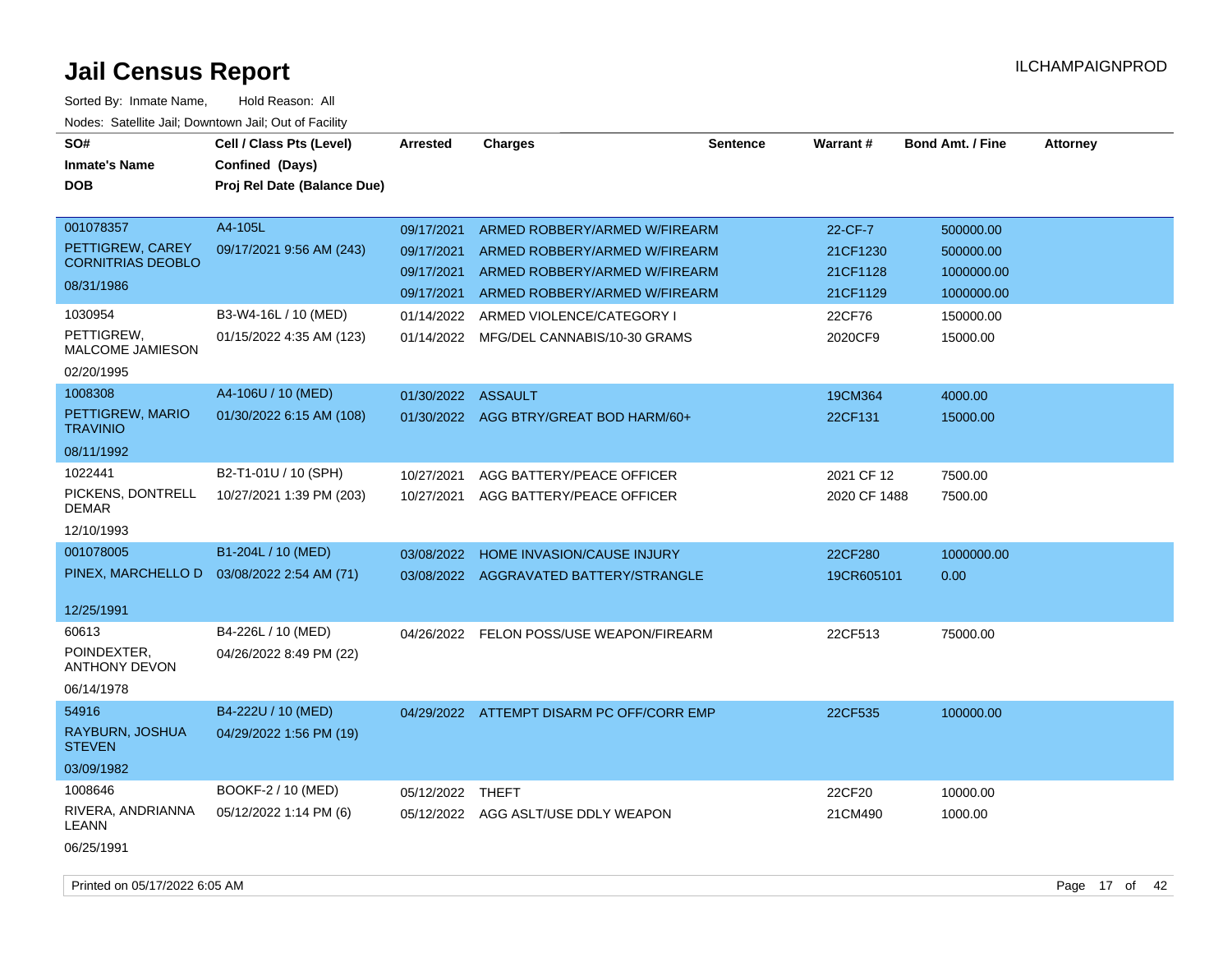| SO#<br><b>Inmate's Name</b><br><b>DOB</b>                                                                             | Cell / Class Pts (Level)<br>Confined (Days)<br>Proj Rel Date (Balance Due)                        | <b>Arrested</b>          | <b>Charges</b>                                                                                                                                                       | <b>Sentence</b> | Warrant#                                                      | <b>Bond Amt. / Fine</b>                          | <b>Attorney</b> |
|-----------------------------------------------------------------------------------------------------------------------|---------------------------------------------------------------------------------------------------|--------------------------|----------------------------------------------------------------------------------------------------------------------------------------------------------------------|-----------------|---------------------------------------------------------------|--------------------------------------------------|-----------------|
| 001077783<br>RIVERA, DARYL<br><b>ANTONIO</b><br>11/14/1981                                                            | A3-213L / 10 (ADS)<br>01/05/2022 4:20 PM (133)                                                    |                          | 01/05/2022 AGGRAVATED BATTERY                                                                                                                                        |                 | 21CF325                                                       | 500000.00                                        |                 |
| 001079048<br>ROBINSON, AMARI<br><b>MICHELLE TAMIRA</b><br>04/10/2004<br>979485<br>RODRIGUEZ, JOSHUA<br><b>ANTHONY</b> | A1-227L / 15 (MAX)<br>04/10/2022 9:44 AM (38)<br>B2-T4-16L / 15 (SPH)<br>03/12/2021 1:57 PM (432) | 04/10/2022<br>03/12/2021 | <b>MURDER</b><br>04/10/2022 AGGRAVATED BATTERY<br>04/10/2022 CRIMINAL DAMAGE<br>04/10/2022 AGG UNLAWFUL USE WEAPON/PERSON<br><b>PRED CRIM SEX ASLT/VICTIM &lt;13</b> |                 | 21CF649<br>2022-JD-014<br>2022-JD-014<br>21-JD-079<br>21CF282 | 1000000.00<br>0.00<br>0.00<br>0.00<br>1000000.00 |                 |
| 04/06/1990<br>61330<br>RUFFIN, JONATHON<br><b>CECIL</b><br>05/10/1984                                                 | B4-224L / 15 (MAX)<br>12/01/2021 5:34 AM (168)                                                    | 12/01/2021<br>12/01/2021 | ARMED HABITUAL CRIMINAL<br>PAROLE REVOCATION                                                                                                                         |                 | 21CF1473<br>CH2107545                                         | 500000.00<br>0.00                                |                 |
| 001077681<br><b>SALES, ANDREW</b><br><b>KEVIN</b><br>02/25/1979                                                       | B3-W7-26L / 10 (MED)<br>04/08/2022 6:03 PM (40)                                                   | 04/08/2022               | CRIM DMG/GOVT PROP/<\$500<br>04/11/2022 ELEC HRSMT/OBSCENE/FORC FEL<br>04/11/2022 AGGRAVATED DOMESTIC BATTERY                                                        |                 | 22CM101<br>21CF406<br>21CF247                                 | 18830.00<br>25000.00<br>1000.00                  |                 |
| 1071161<br>SANDERS, MARKELL<br>LAMAR<br>02/02/2000                                                                    | B4-124L / 15 (MAX)<br>08/18/2021 6:18 PM (273)                                                    | 08/18/2021               | DELIVERY OF OR POSSESSION OF W/ INT                                                                                                                                  |                 | 21CF1008                                                      | 500000.00                                        |                 |
| 001078441<br>SINGLETON, CORRIE<br><b>DERRELL</b><br>05/07/1983                                                        | <b>BOOKF-3 / 15 (ADS)</b><br>10/01/2021 12:36 PM (229)                                            | 10/01/2021               | <b>ARMED HABITUAL CRIMINAL</b><br>12/20/2021 SPEEDING 26-34 MPH OVER LIMIT                                                                                           |                 | 21CF1182<br>2021TR2701                                        | 1000000.00<br>1000.00                            |                 |
| 001078608<br>SOMERS, DYLAN<br><b>THOMAS</b><br>05/18/2000                                                             | A3-112U / 5 (ADS)<br>04/28/2022 4:49 AM (20)                                                      | 04/28/2022               | MFG/DEL CANNABIS/30-500 GRAMS                                                                                                                                        |                 | 22CF520                                                       | 4430.00                                          |                 |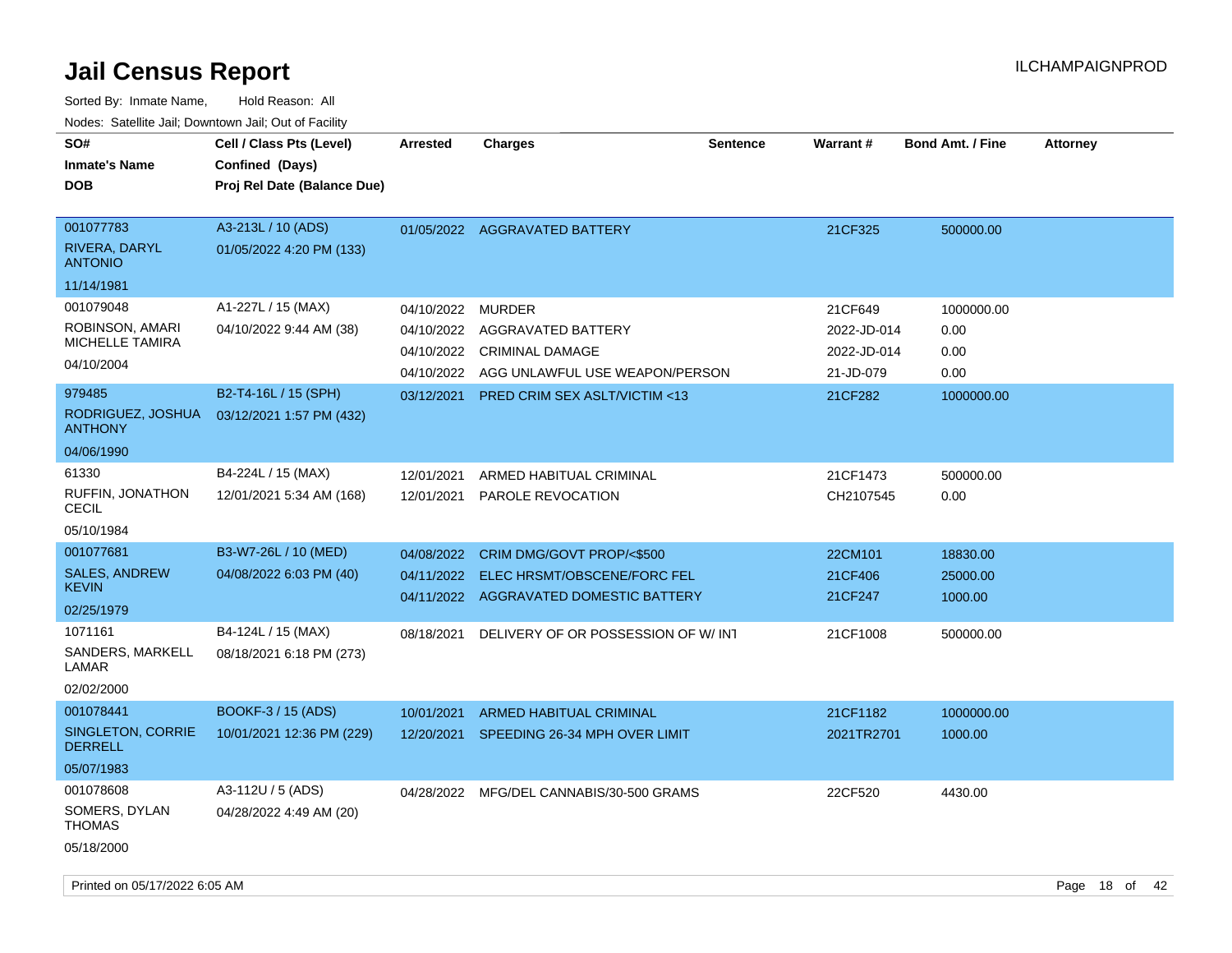Sorted By: Inmate Name, Hold Reason: All Nodes: Satellite Jail; Downtown Jail; Out of Facility

| roaco. Catolino dall, Downtown dall, Out of Fability |                             |                   |                                         |                 |            |                         |                 |
|------------------------------------------------------|-----------------------------|-------------------|-----------------------------------------|-----------------|------------|-------------------------|-----------------|
| SO#                                                  | Cell / Class Pts (Level)    | <b>Arrested</b>   | <b>Charges</b>                          | <b>Sentence</b> | Warrant#   | <b>Bond Amt. / Fine</b> | <b>Attorney</b> |
| <b>Inmate's Name</b>                                 | Confined (Days)             |                   |                                         |                 |            |                         |                 |
| <b>DOB</b>                                           | Proj Rel Date (Balance Due) |                   |                                         |                 |            |                         |                 |
|                                                      |                             |                   |                                         |                 |            |                         |                 |
| 975068                                               | A4-203U / 15 (MAX)          |                   | 04/26/2022 DRVG ON SUSP LICENSE/FTA     |                 | 19TR17004  | 690.00                  |                 |
| SPEARMAN, JOE<br><b>DEMARKUS TERREL</b>              | 04/26/2022 3:34 PM (22)     |                   | 04/26/2022 ARMED VIOLENCE/CATEGORY I    |                 | 22CF515    | 300000.00               |                 |
| 12/15/1989                                           |                             |                   |                                         |                 |            |                         |                 |
| 1064798                                              | A3-112L / 15 (ADS)          | 01/17/2022 MURDER |                                         |                 | 2021CF695  | 1500000.00              |                 |
| STENNIS, BRUCE<br><b>DEONTAY</b>                     | 01/17/2022 1:29 PM (121)    |                   | 01/17/2022 MFG/DEL 1<15 GR COCAINE/ANLG |                 | 21CF520    | 50000.00                |                 |
| 08/12/1998                                           |                             |                   |                                         |                 |            |                         |                 |
| 38305                                                | B2-T2-06L / 10 (SPH)        |                   | 03/18/2020 CRIMINAL SEXUAL ABUSE        |                 | 20CF-343   | 500000.00               |                 |
| STOVER, JOSH<br><b>ANDREW</b>                        | 03/18/2020 10:24 AM (791)   |                   |                                         |                 |            |                         |                 |
| 08/18/1973                                           |                             |                   |                                         |                 |            |                         |                 |
| 001078742                                            | A2-222L / 5 (MIN)           |                   | 04/01/2022 BURGLARY                     |                 | 22CF33     | 10000.00                |                 |
| TAYLOR, ERIKA LYNN                                   | 04/01/2022 10:15 AM (47)    |                   |                                         |                 |            |                         |                 |
|                                                      |                             |                   |                                         |                 |            |                         |                 |
| 04/09/1996                                           |                             |                   |                                         |                 |            |                         |                 |
| 1066794                                              | B3-W7-28L / 5 (MIN)         |                   | 04/15/2022 VIO ORDER/PRIOR VIO OF ORDER |                 | 2021CF1061 | 50000.00                |                 |
| TAYLOR, STANLEY<br><b>JAMES</b>                      | 04/15/2022 9:27 AM (33)     |                   |                                         |                 |            |                         |                 |
| 01/05/1994                                           |                             |                   |                                         |                 |            |                         |                 |
| 32058                                                | B4-123U / 15 (MAX)          | 06/14/2021        | AGG DISCH FIREARM                       |                 | 21CF690    | 750000.00               |                 |
| THOMPSON, STEVEN<br><b>ONEAL</b>                     | 06/14/2021 6:44 AM (338)    |                   |                                         |                 |            |                         |                 |
| 03/14/1969                                           |                             |                   |                                         |                 |            |                         |                 |
| 993660                                               | B3-W2-07U / 10 (MED)        | 05/04/2022        | <b>BURGLARY</b>                         |                 | 22CF544    | 2110.00                 |                 |
| TORRES-NEGRON,<br><b>JUAN CARLOS</b>                 | 05/04/2022 4:34 AM (14)     |                   | 05/11/2022 PROBATION VIOLATION          |                 | 22CF11     | 5000.00                 |                 |
| 11/18/1983                                           |                             |                   |                                         |                 |            |                         |                 |
| 001078792                                            | B4-122U / 15 (MAX)          | 01/24/2022        | <b>FUGITIVE FROM JUSTICE</b>            |                 | 22CF99     | 30000.00                |                 |
| TRAMBLE, TOM<br><b>MARCUS</b>                        | 01/24/2022 10:24 AM (114)   |                   | 01/24/2022 ARMED VIOLENCE/CATEGORY I    |                 | 22CF101    | 750000.00               |                 |
| 02/28/1985                                           |                             |                   |                                         |                 |            |                         |                 |

Printed on 05/17/2022 6:05 AM Page 19 of 42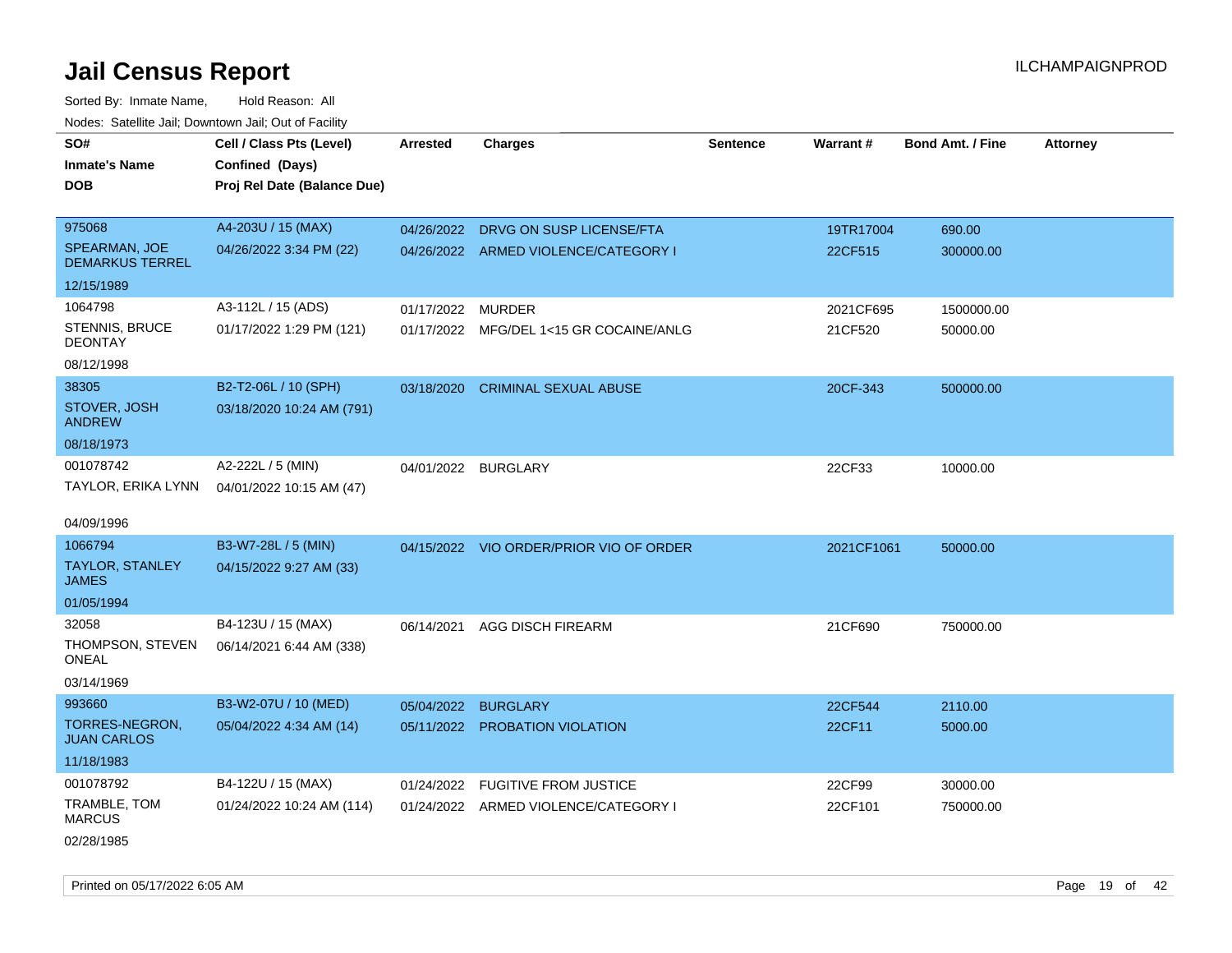| SO#<br><b>Inmate's Name</b><br>DOB        | Cell / Class Pts (Level)<br>Confined (Days)<br>Proj Rel Date (Balance Due) | <b>Arrested</b> | <b>Charges</b>                       | <b>Sentence</b> | <b>Warrant#</b> | <b>Bond Amt. / Fine</b> | <b>Attorney</b> |
|-------------------------------------------|----------------------------------------------------------------------------|-----------------|--------------------------------------|-----------------|-----------------|-------------------------|-----------------|
| 1056971                                   | A4-202U                                                                    | 08/07/2021      | <b>FELON POSS/USE WEAPON/FIREARM</b> |                 | 21CF948         | 500000.00               |                 |
| <b>TRAVIS, DENZEL</b><br><b>DANTRELL</b>  | 08/07/2021 7:36 AM (284)                                                   | 08/08/2021      | AGG BATTERY/PUBLIC PLACE             |                 | 2020CF647       | 25000.00                |                 |
| 03/21/1993                                |                                                                            |                 |                                      |                 |                 |                         |                 |
| 1071272                                   | A2-121L / 10 (ADS)                                                         |                 | 05/04/2022 AGGRAVATED BATTERY        |                 | 22CF549         | 1000.00                 |                 |
| TSHINGUTA,<br><b>GERTRUDE KABONGO</b>     | 05/04/2022 10:38 AM (14)                                                   |                 |                                      |                 |                 |                         |                 |
| 06/04/1976                                |                                                                            |                 |                                      |                 |                 |                         |                 |
| 1076325                                   | A4-201L / 15 (MAX)                                                         | 03/25/2022      | AGG UUW/LOADED/NO FCCA/FOID          |                 | 2020CF742       | 25000.00                |                 |
| <b>TURNER, PRINTISS</b><br>VASHAWN-DEMAN, | 03/25/2022 3:15 PM (54)                                                    | 03/25/2022      | <b>MURDER</b>                        |                 | 2021CF1071      | 1500000.00              |                 |
| 11/10/2001                                |                                                                            | 03/25/2022      | <b>DOMESTIC BATTERY</b>              |                 | 20CM468         | 1000.00                 |                 |
|                                           |                                                                            | 03/25/2022      | AGG UUW/LOADED/NO FCCA/FOID          |                 | 21CF1520        | 50000.00                |                 |
|                                           |                                                                            | 03/28/2022      | <b>FUGITIVE FROM JUSTICE</b>         |                 | 22CF360         | 50000.00                |                 |
| 50548                                     | B3-W4-14L / 10 (MED)                                                       | 03/29/2022      | AGG UNLAWFUL USE OF WEAPON/VEH       |                 | 21CF1067        | 0.00                    |                 |
| VINEYARD, SHORNOR<br><b>JAMAL</b>         | 03/29/2022 8:51 AM (50)                                                    |                 |                                      |                 |                 |                         |                 |
| 12/14/1979                                | 5/19/2022 (0.00)                                                           |                 |                                      |                 |                 |                         |                 |
| 39204                                     | B1-102L / 5 (ADS)                                                          |                 | 05/08/2022 POSS DRUG PARAPHERNALIA   |                 | 22CM152         | 1230.00                 |                 |
| <b>VOGEL, ALLEN RENO</b>                  | 05/08/2022 4:50 PM (10)                                                    |                 |                                      |                 |                 |                         |                 |
| 07/18/1974                                |                                                                            |                 |                                      |                 |                 |                         |                 |
| 968681                                    | B1-103L / 15 (ADS)                                                         | 08/27/2021      | AGG CRIM SX AB/VIC 13<18/TRUST       |                 | 2020CF499       | 250000.00               |                 |
| <b>WADE, DEMETRIUS</b><br><b>DARYL</b>    | 08/27/2021 2:25 AM (264)                                                   | 08/27/2021      | INDIRECT CRIMINAL CONTEMPT           | 3y(DOC)         | 2021CC16        | 0.00                    |                 |
| 01/07/1987                                |                                                                            |                 |                                      |                 |                 |                         |                 |
| 1076520                                   | B4-222L / 15 (MAX)                                                         |                 | 04/20/2022 ARMED VIOLENCE/CATEGORY I |                 | 22CF485         | 200000.00               |                 |
| WARNER-UDUEBOR,<br><b>JAESEN CHI</b>      | 04/20/2022 2:56 PM (28)                                                    |                 |                                      |                 |                 |                         |                 |
| 04/11/2001                                |                                                                            |                 |                                      |                 |                 |                         |                 |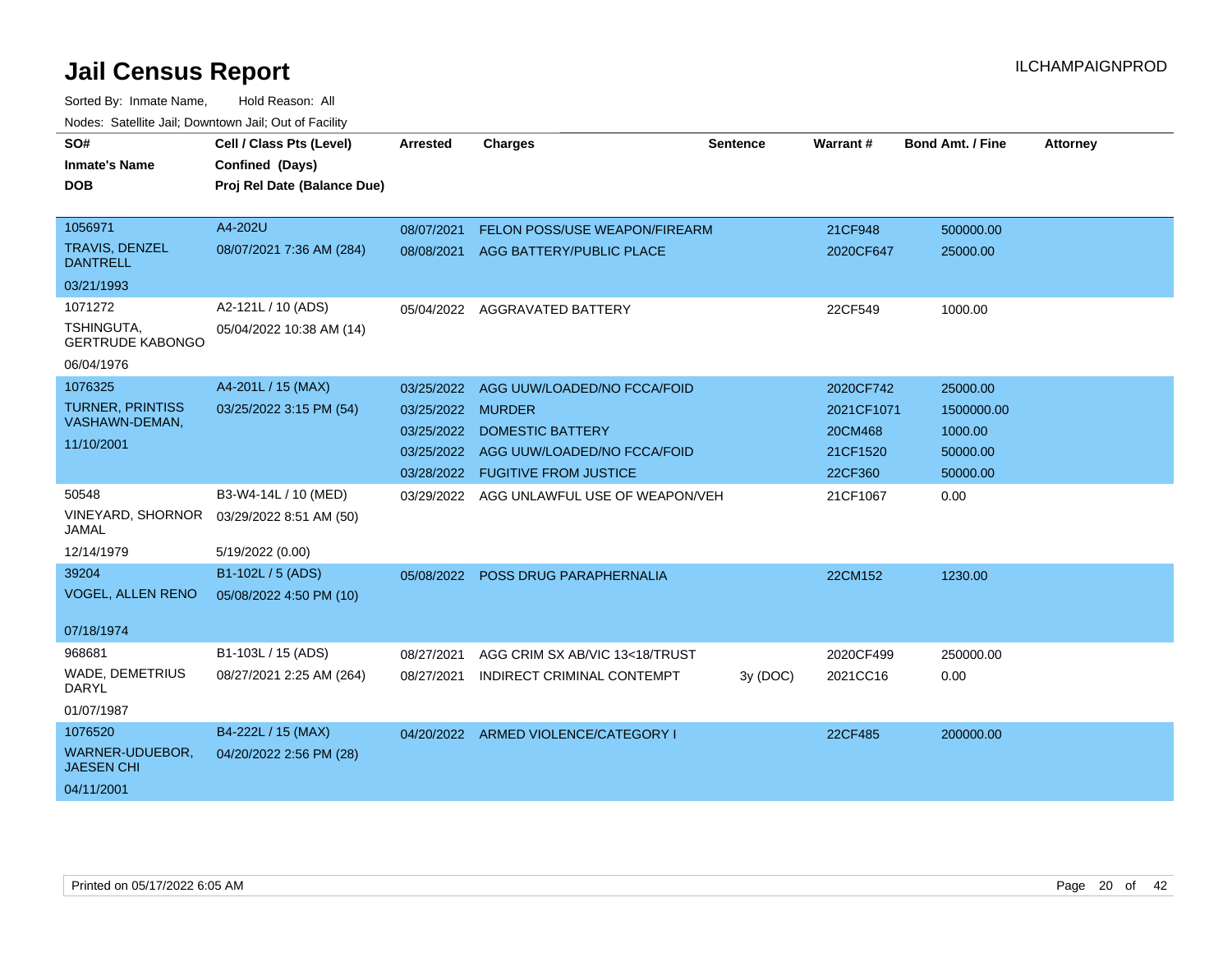| Sorted By: Inmate Name,                               | Hold Reason: All            |                 |                                  |                 |                 |                         |          |
|-------------------------------------------------------|-----------------------------|-----------------|----------------------------------|-----------------|-----------------|-------------------------|----------|
| Nodes: Satellite Jail; Downtown Jail; Out of Facility |                             |                 |                                  |                 |                 |                         |          |
| SO#                                                   | Cell / Class Pts (Level)    | <b>Arrested</b> | <b>Charges</b>                   | <b>Sentence</b> | <b>Warrant#</b> | <b>Bond Amt. / Fine</b> | Attorney |
| <b>Inmate's Name</b>                                  | Confined (Days)             |                 |                                  |                 |                 |                         |          |
| DOB                                                   | Proj Rel Date (Balance Due) |                 |                                  |                 |                 |                         |          |
|                                                       |                             |                 |                                  |                 |                 |                         |          |
| 1070737                                               | A1-126L / 15 (MAX)          | 10/14/2021      | AGG KIDNAPG/<13/INTEL DISABL     | (DHS)           | 2020CF418       | 250000.00               |          |
| <b>WASHINGTON,</b><br><b>JASTINA VIRGINIA</b>         | 10/14/2021 12:02 PM (216)   |                 |                                  |                 |                 |                         |          |
| 04/11/2000                                            |                             |                 |                                  |                 |                 |                         |          |
| 977140                                                | A4-206L / 10 (MED)          | 10/24/2021      | ARMED HABITUAL CRIMINAL          |                 | 21CF1289        | 750000.00               |          |
| <b>WEBSTER, DERRIAL</b><br><b>DEVON</b>               | 10/24/2021 2:46 AM (206)    |                 |                                  |                 |                 |                         |          |
| 01/14/1990                                            |                             |                 |                                  |                 |                 |                         |          |
| 001077235                                             | B4-221U / 10 (MED)          | 04/26/2022      | POSS AMT CON SUB EXCEPT(A)/(D)   |                 | 20CF1077        | 940.00                  |          |
| <b>WHITLEY, CHARLES</b>                               | 04/26/2022 6:11 PM (22)     | 04/26/2022      | <b>WARRANT OUT OF COUNTY</b>     |                 | 20TR10761       | 3000.00                 |          |
|                                                       |                             |                 | 04/26/2022 WARRANT OUT OF COUNTY |                 | 20TR10760       | 3000.00                 |          |
| 09/03/1975                                            |                             |                 | 04/26/2022 WARRANT OUT OF COUNTY |                 | 20CM646         | 5000.00                 |          |
| 54212                                                 | B1-204U / 10 (ADS)          | 12/21/2021      | ARMED VIOLENCE/CATEGORY I        |                 | 21CF1576        | 150000.00               |          |
| <b>WHITLOCK, GEORGE</b><br>ABRAM                      | 12/21/2021 1:20 PM (148)    | 12/21/2021      | RECEIVE/POSS/SELL STOLEN VEH     |                 | 2021CF669       | 10000.00                |          |
| 11/10/1978                                            |                             | 12/21/2021      | VIOLATE ORDER PROTECTION         |                 | 2021CM391       | 1000.00                 |          |
| 963324                                                | A4-107U / 10 (MED)          | 04/24/2022      | AGG BTRY/PREGNANT/HANDICAPPED    |                 | 16CF1327        | 150000.00               |          |
| <b>WILLIAMS, HERMAN</b>                               | 04/24/2022 6:46 PM (24)     | 04/24/2022      | <b>CIVIL FTA WARRANT</b>         |                 | 07F10           | 110000.00               |          |
| <b>RASHAAD</b>                                        |                             | 04/24/2022      | POSS AMT CON SUB EXCEPT(A)/(D)   |                 | 19CF273         | 150000.00               |          |
| 12/01/1988                                            |                             |                 |                                  |                 |                 |                         |          |
| 1058072                                               | A4-105U                     | 02/25/2021      | ARMED HABITUAL CRIMINAL          |                 |                 | 0.00                    |          |
| <b>WILLIAMS, KENNETH</b><br><b>BERNARD</b>            | 02/25/2021 3:24 PM (447)    |                 |                                  |                 |                 |                         |          |
| 10/04/1985                                            |                             |                 |                                  |                 |                 |                         |          |
| 638552                                                | B2-T2-08L / 5 (SPH)         | 10/07/2021      | CHILD PORNOGRAPHY/PHOTOGRAPH     |                 | 2021CF1207      | 250000.00               |          |
| <b>WILLIAMS, MICHAEL</b><br>JAMES                     | 10/07/2021 12:20 PM (223)   |                 |                                  |                 |                 |                         |          |
| 03/29/1964                                            |                             |                 |                                  |                 |                 |                         |          |
| 1066370                                               | A4-101U / 15 (MAX)          | 07/28/2021      | ARMED VIOLENCE/CATEGORY III      |                 | 2021 CF 882     | 500000.00               |          |

WILLIAMS, REONTE 07/28/2021 5:40 AM (294)

REMIR 05/14/1999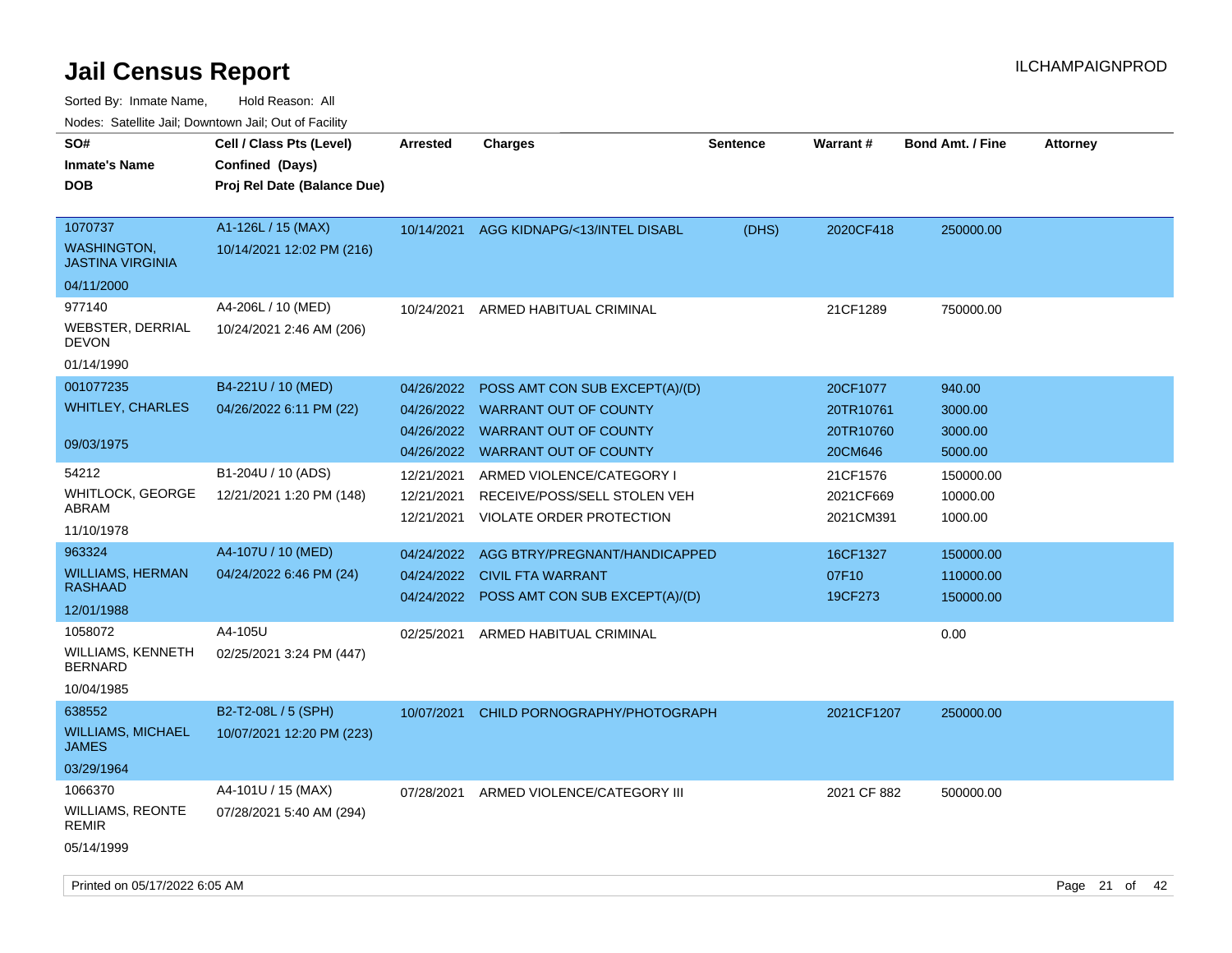| SO#                                       | Cell / Class Pts (Level)    | Arrested   | <b>Charges</b>                           | <b>Sentence</b> | Warrant# | <b>Bond Amt. / Fine</b> | <b>Attorney</b> |
|-------------------------------------------|-----------------------------|------------|------------------------------------------|-----------------|----------|-------------------------|-----------------|
| <b>Inmate's Name</b>                      | Confined (Days)             |            |                                          |                 |          |                         |                 |
| <b>DOB</b>                                | Proj Rel Date (Balance Due) |            |                                          |                 |          |                         |                 |
|                                           |                             |            |                                          |                 |          |                         |                 |
| 1051953                                   | A1-226L / 10 (MED)          | 02/02/2022 | DOMESTIC BATTERY/OTHER PRIOR             | 8y (DOC)        | 22CF144  | 50000.00                |                 |
| WINSTON, ALYSSIA<br><b>LETEECE</b>        | 02/02/2022 4:29 AM (105)    | 03/28/2022 | AGG ROBBERY/INDICATE ARM W/FIR           | 8y (DOC)        | 22CF353  | 40000.00                |                 |
| 03/17/1996                                |                             |            |                                          |                 |          |                         |                 |
| 001079176                                 | BOOKH-3                     | 05/16/2022 | AGGRAVATED ASSAULT                       |                 | 22CMAWOW | 100.00                  |                 |
| <b>WORKMAN, GABRIEL</b><br><b>KENNEDY</b> | 05/16/2022 9:11 PM (2)      |            |                                          |                 |          |                         |                 |
| 09/15/2000                                |                             |            |                                          |                 |          |                         |                 |
| 001077731                                 | A4-206U / 15 (MAX)          |            | 04/12/2022 ATTEMPT (FIRST DEGREE MURDER) |                 | 22CF428  | 1500000.00              |                 |
| YOUNG, AARON<br><b>BLAKE</b>              | 04/12/2022 12:53 PM (36)    |            |                                          |                 |          |                         |                 |
| 03/04/2000                                |                             |            |                                          |                 |          |                         |                 |
| <b>Total Satellite Jail: 168</b>          |                             | Males: 143 | Females: 25<br>Unknown: 0                |                 |          |                         |                 |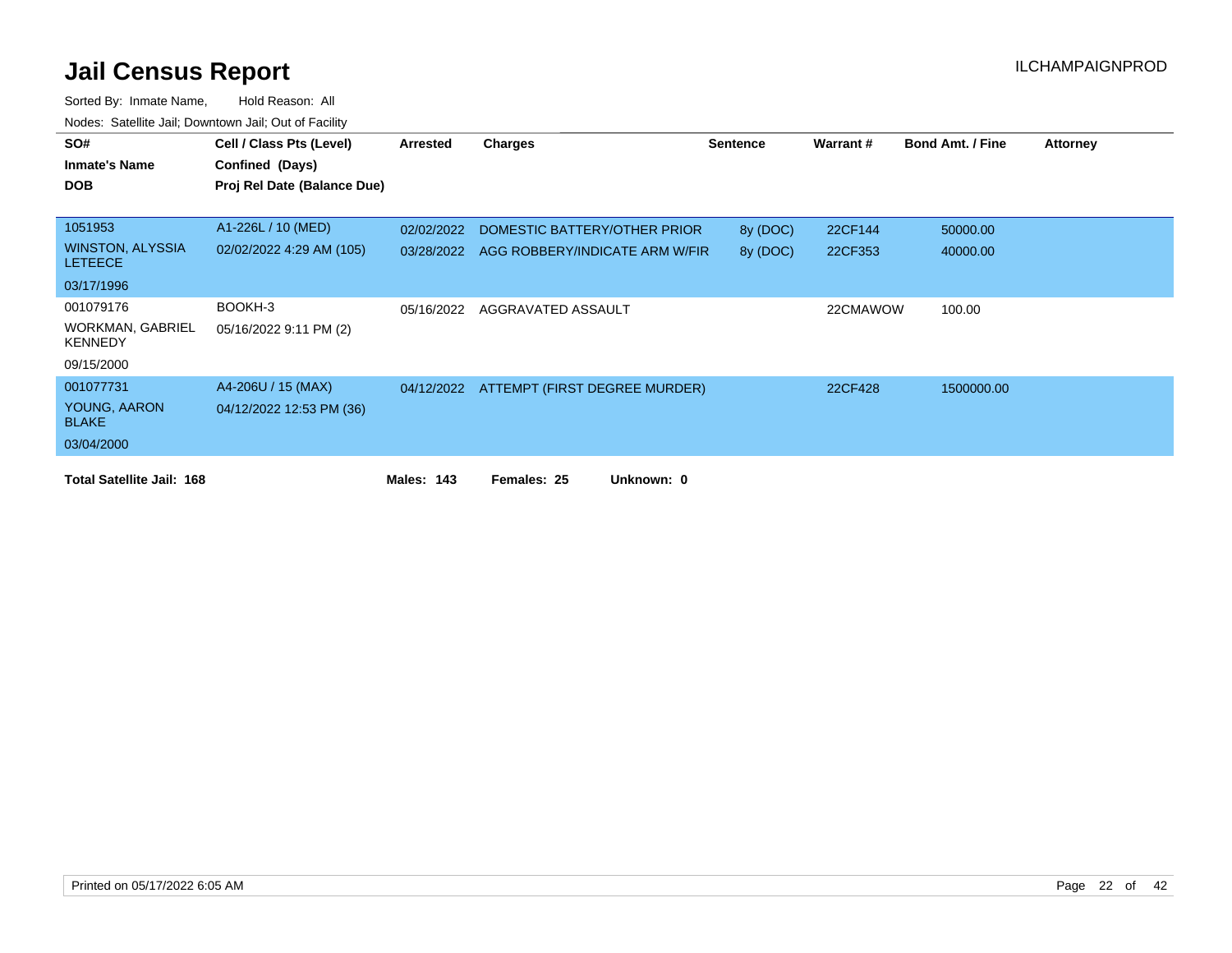| <b>Downtown Jail</b>                  |                                             |                 |                                          |                 |            |                         |                 |
|---------------------------------------|---------------------------------------------|-----------------|------------------------------------------|-----------------|------------|-------------------------|-----------------|
| SO#                                   | Cell / Class Pts (Level)                    | <b>Arrested</b> | <b>Charges</b>                           | <b>Sentence</b> | Warrant#   | <b>Bond Amt. / Fine</b> | <b>Attorney</b> |
| <b>Inmate's Name</b>                  | Confined (Days)                             |                 |                                          |                 |            |                         |                 |
| <b>DOB</b>                            | Proj Rel Date (Balance Due)                 |                 |                                          |                 |            |                         |                 |
|                                       |                                             |                 |                                          |                 |            |                         |                 |
| 001078900                             | G9L / 15 (ADS)                              | 03/02/2022      | MURDER/INTENT TO KILL/INJURE             |                 | 22CF252    | 2000000.00              |                 |
| <b>BYRD, ANDREW</b><br><b>DARNELL</b> | 03/02/2022 11:59 PM (77)                    |                 |                                          |                 |            |                         |                 |
| 12/30/2003                            |                                             |                 |                                          |                 |            |                         |                 |
| 001078092                             | H2U / 10 (ADS)                              | 12/27/2021      | AGG BATTERY/PUBLIC PLACE                 |                 | 2021CF1042 | 5000.00                 |                 |
| <b>WILLIAM</b>                        | CHOUNARD, STANLEY 12/27/2021 10:47 PM (142) |                 |                                          |                 |            |                         |                 |
| 06/25/1986                            |                                             |                 |                                          |                 |            |                         |                 |
| 32913                                 | I1 / 15 (ADS)                               | 12/03/2021      | <b>PRED CRIM SEX ASLT/VICTIM &lt;13</b>  |                 | 21CF1481   | 400000.00               |                 |
| GROB, WARREN A,<br>Junior             | 12/03/2021 4:24 PM (166)                    |                 |                                          |                 |            |                         |                 |
| 12/07/1950                            |                                             |                 |                                          |                 |            |                         |                 |
| 1073894                               | H6L / 5 (ADS)                               | 04/07/2022      | PROBATION VIOLATION                      |                 | 2021CF920  | 3000.00                 |                 |
| JOKICH, ANTON VEGO                    | 04/07/2022 5:40 PM (41)                     |                 |                                          |                 |            |                         |                 |
| 05/30/1969                            |                                             |                 |                                          |                 |            |                         |                 |
| 527447                                | G7L / 10 (ADS)                              | 02/22/2022      | <b>BURGLARY</b>                          |                 | 22CF224    | 50000.00                |                 |
| KIRKWOOD, TYLER                       | 02/22/2022 10:47 AM (85)                    | 02/22/2022      | AGG BATTERY/GREAT BODILY HARM            |                 | 22CF223    | 50000.00                |                 |
| <b>JAMES</b>                          |                                             | 02/23/2022      | <b>BURGLARY</b>                          |                 | 22CF152    | 1000.00                 |                 |
| 10/04/1985                            |                                             |                 | 04/05/2022 RESIDENTIAL BURGLARY          |                 | 22CF383    | 25000.00                |                 |
| 1070610                               | G3L / 10 (ADS)                              | 03/03/2022      | AGG BATTERY/PUBLIC PLACE                 |                 | 21CF930    | 25000.00                |                 |
| PHILLIS, AARON<br><b>MONTRELL</b>     | 03/03/2022 2:49 PM (76)                     |                 | 03/03/2022 AGG BATTERY/GREAT BODILY HARM |                 | 21CF482    | 5000.00                 |                 |
| 03/26/1999                            |                                             |                 |                                          |                 |            |                         |                 |
| 30108                                 | G6L / 15 (ADS)                              | 07/30/2021      | <b>MURDER</b>                            |                 | 21CF902    | 2000000.00              |                 |
| VANDYKE, DARYL<br><b>ANTHONY</b>      | 07/30/2021 8:29 PM (292)                    |                 |                                          |                 |            |                         |                 |
| 10/04/1965                            |                                             |                 |                                          |                 |            |                         |                 |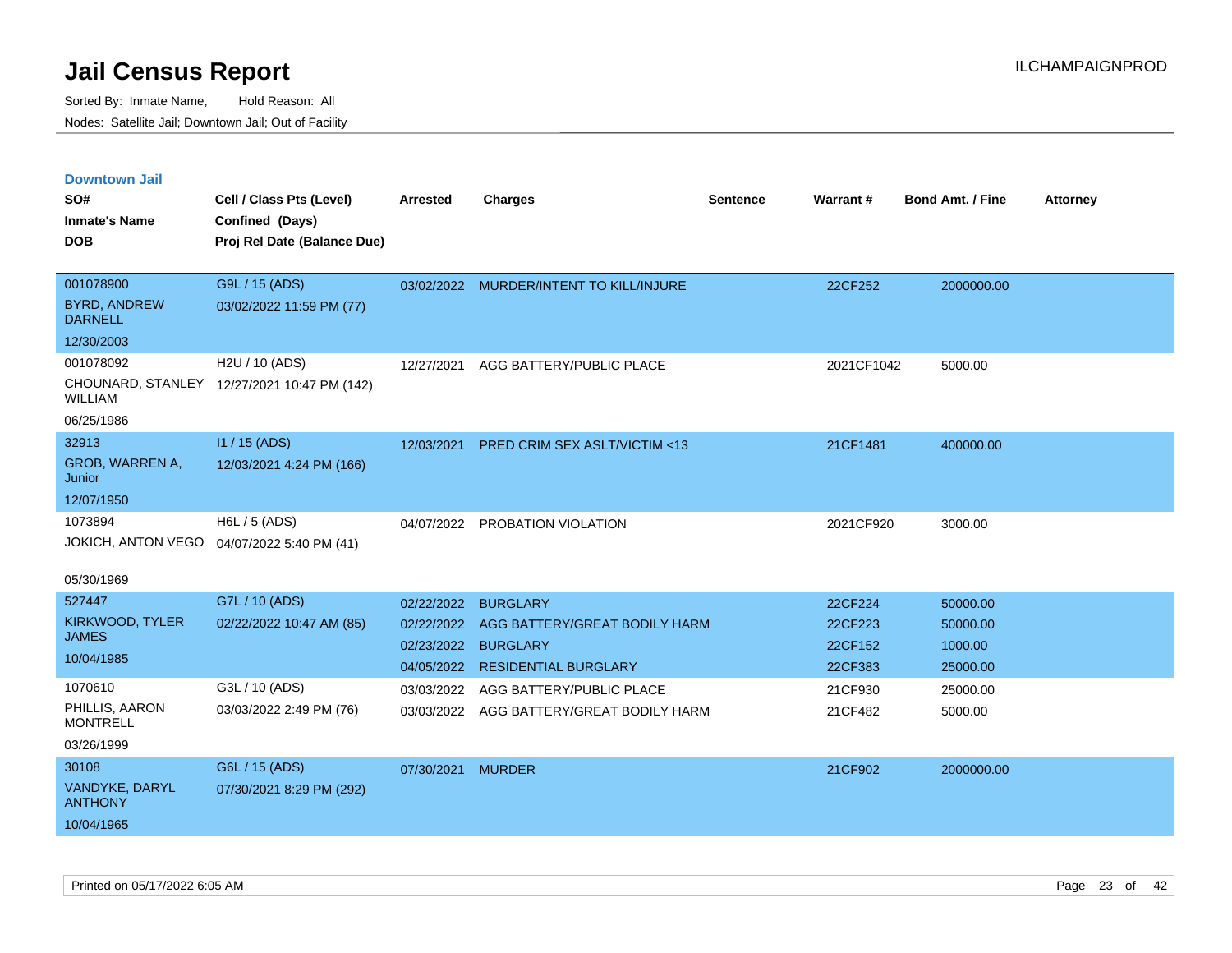| SO#                                   | Cell / Class Pts (Level)    | Arrested   | Charges                         | <b>Sentence</b> | Warrant# | <b>Bond Amt. / Fine</b> | <b>Attorney</b> |
|---------------------------------------|-----------------------------|------------|---------------------------------|-----------------|----------|-------------------------|-----------------|
| <b>Inmate's Name</b>                  | Confined (Days)             |            |                                 |                 |          |                         |                 |
| <b>DOB</b>                            | Proj Rel Date (Balance Due) |            |                                 |                 |          |                         |                 |
|                                       |                             |            |                                 |                 |          |                         |                 |
| 1070971                               | H3L / 5 (ADS)               | 12/07/2021 | <b>IDENTITY THEFT/&lt;\$300</b> |                 | 20CF922  | 0.00                    |                 |
| <b>WEIR, CLINTON</b><br><b>HOWARD</b> | 12/08/2021 3:45 AM (161)    | 12/07/2021 | <b>RECKLESS DRIVING</b>         |                 | 19TR2348 | 0.00                    |                 |
| 03/15/1983                            |                             |            |                                 |                 |          |                         |                 |
| <b>Total Downtown Jail: 8</b>         |                             | Males: 8   | Females: 0<br>Unknown: 0        |                 |          |                         |                 |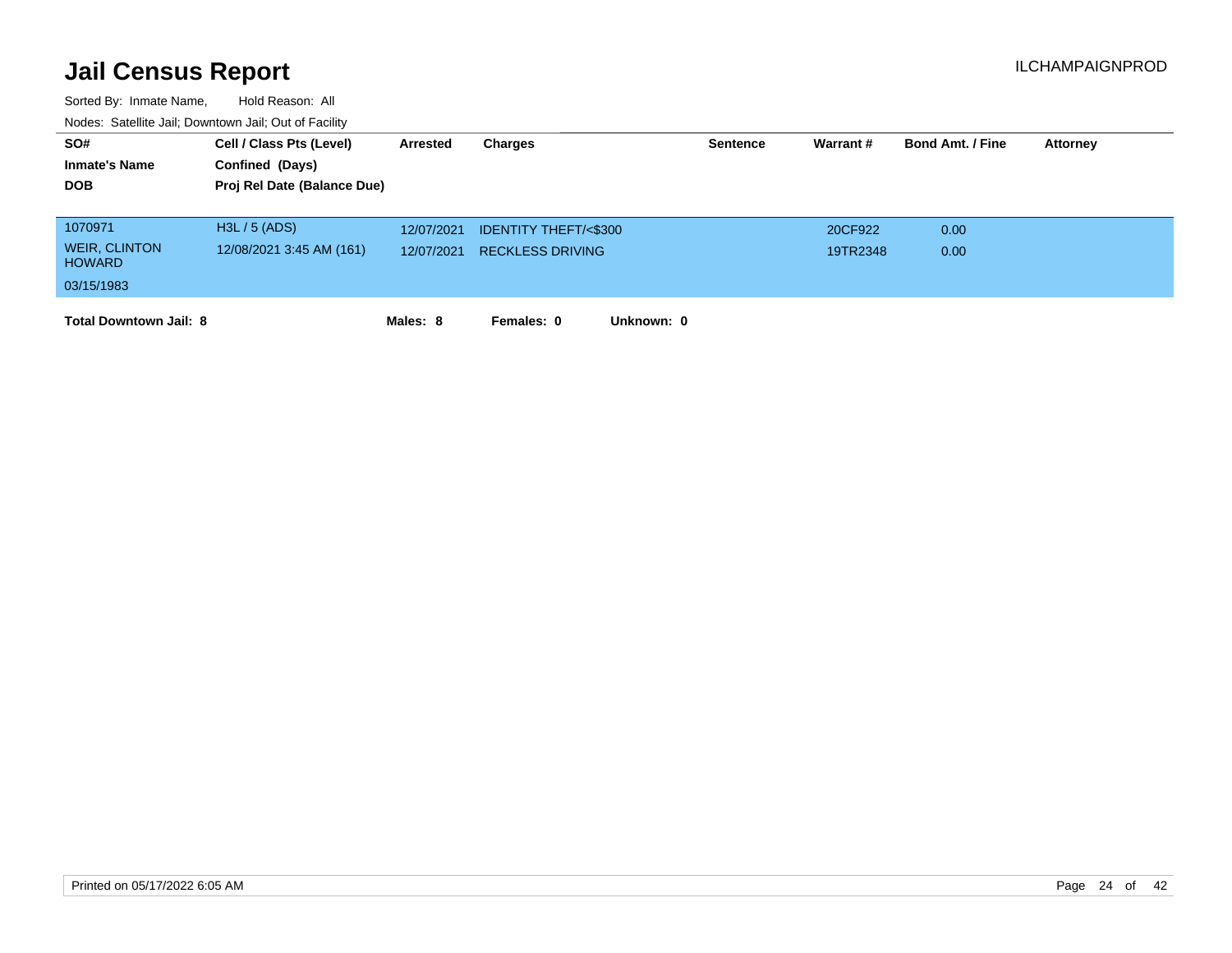|  | <b>Out of Facility</b> |  |
|--|------------------------|--|
|  |                        |  |
|  |                        |  |
|  |                        |  |

| SO#<br><b>Inmate's Name</b><br><b>DOB</b>                      | Cell / Class Pts (Level)<br>Confined (Days)<br>Proj Rel Date (Balance Due) | <b>Arrested</b>                        | <b>Charges</b>                                                          | <b>Sentence</b> | Warrant#                      | <b>Bond Amt. / Fine</b>          | <b>Attorney</b> |
|----------------------------------------------------------------|----------------------------------------------------------------------------|----------------------------------------|-------------------------------------------------------------------------|-----------------|-------------------------------|----------------------------------|-----------------|
| 983810<br>AKINS, KEVIN IVAN                                    | <b>KAN / 15 (MAX)</b><br>12/14/2021 5:34 PM (155)                          | 12/14/2021                             | <b>ARMED HABITUAL CRIMINAL</b>                                          |                 | 21CF1526                      | 750000.00                        |                 |
| 09/23/1990                                                     |                                                                            |                                        |                                                                         |                 |                               |                                  |                 |
| 952871<br>AUTEBERRY, JOSHUA<br><b>DAVID</b><br>12/28/1984      | $KAN / 5$ (MIN)<br>03/13/2022 7:24 PM (66)                                 | 03/13/2022                             | METH DELIVERY/5<15 GRAMS                                                |                 | 22CF300                       | 75000.00                         |                 |
| 001078292                                                      | <b>KAN / 10 (MED)</b>                                                      |                                        | 03/27/2022 ARMED VIOLENCE/CATEGORY I                                    |                 | 22CF361                       | 250000.00                        |                 |
| <b>BAILEY, DIVONTAE</b><br><b>ANTONIO JEWELEON</b>             | 03/27/2022 7:43 PM (52)                                                    |                                        |                                                                         |                 |                               |                                  |                 |
| 09/28/2001                                                     |                                                                            |                                        |                                                                         |                 |                               |                                  |                 |
| 548350<br><b>BAILEY, NORBERT</b><br>WILLIAM<br>02/14/1992      | EHD<br>03/29/2022 9:11 AM (50)<br>5/23/2022 (0.00)                         | 03/29/2022                             | AGG DUI/NO VALID DL                                                     |                 | 2020CF268                     | 0.00                             |                 |
| 001078565                                                      | KAN / 15 (MAX)                                                             | 11/05/2021                             | POSSESSION OF STOLEN FIREARM                                            |                 | 21CF1366                      | 150000.00                        |                 |
| <b>BARBER, MARK</b><br><b>ANTHONY, Junior</b><br>09/24/2003    | 11/05/2021 7:40 AM (194)                                                   | 11/05/2021<br>11/05/2021               | RECEIVE/POSS/SELL STOLEN VEH<br><b>BURGLARY</b>                         |                 | 2021CF1309<br>21CF1369        | 25000.00<br>75000.00             |                 |
| 001077899<br>BARKSDALE, RAY<br><b>SHAWN</b><br>10/31/1990      | KAN / 5 (MIN)<br>03/20/2022 2:40 PM (59)                                   | 03/20/2022<br>03/20/2022<br>03/20/2022 | <b>BURGLARY</b><br>POSSESSION OF METH/5<15 GRAMS<br>POSS STOLEN VEHICLE |                 | 21CF593<br>21CF655<br>21CF505 | 20000.00<br>20000.00<br>20000.00 |                 |
| 516062<br><b>BENNETT, JOHN</b><br><b>MICHAEL</b><br>04/30/1986 | <b>KAN / 15 (MAX)</b><br>02/22/2021 10:47 AM (450)                         | 02/22/2021<br>02/22/2021               | AGG DISCH FIR/VEH/PC OFF/FRMAN<br><b>PHONE HARASSMENT/2+</b>            |                 | 21CF210<br>20CF194            | 2000000.00<br>5000.00            |                 |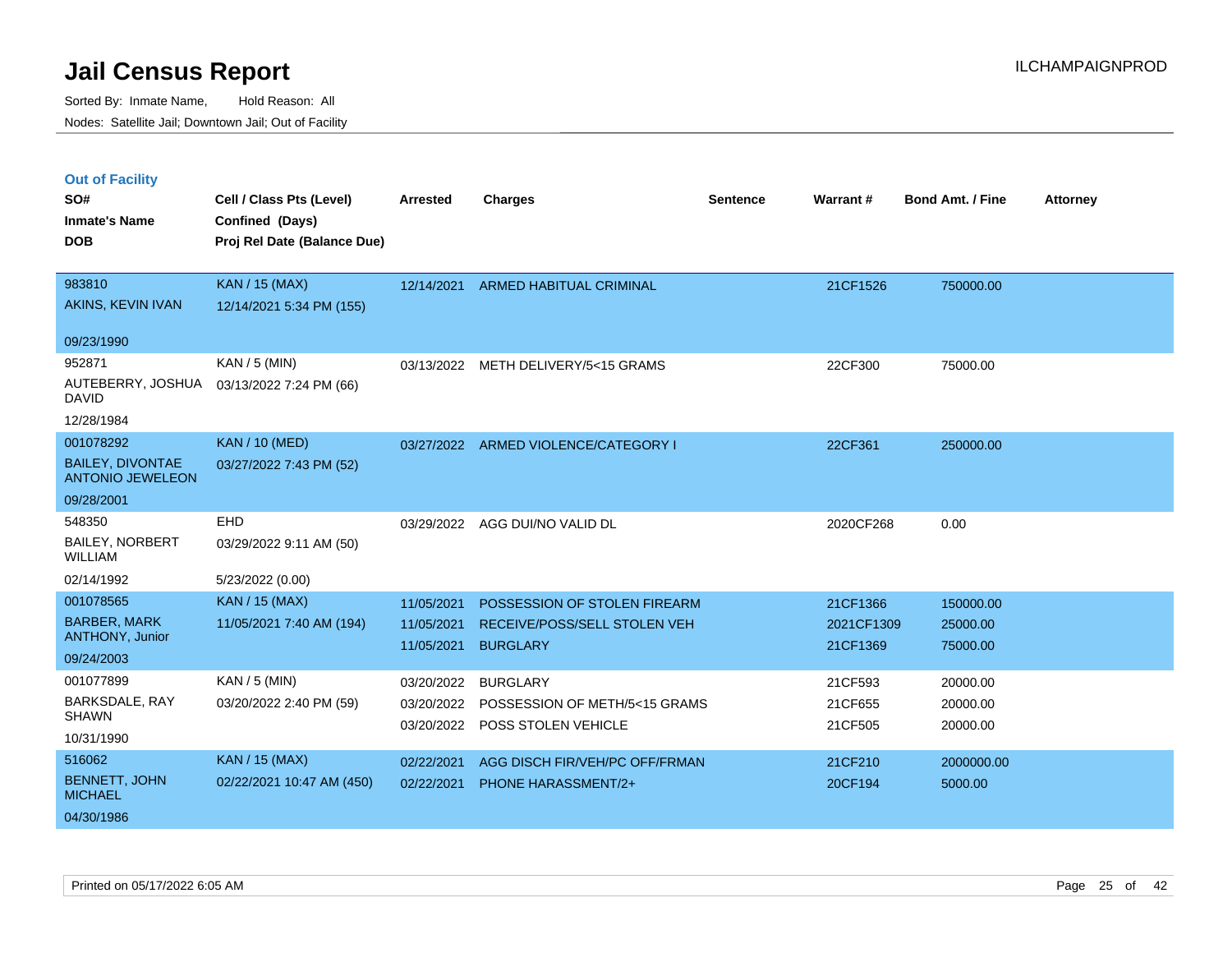| SO#                                        | Cell / Class Pts (Level)    | <b>Arrested</b> | <b>Charges</b>                            | <b>Sentence</b> | Warrant#    | <b>Bond Amt. / Fine</b> | <b>Attorney</b> |
|--------------------------------------------|-----------------------------|-----------------|-------------------------------------------|-----------------|-------------|-------------------------|-----------------|
| <b>Inmate's Name</b>                       | Confined (Days)             |                 |                                           |                 |             |                         |                 |
| <b>DOB</b>                                 | Proj Rel Date (Balance Due) |                 |                                           |                 |             |                         |                 |
|                                            |                             |                 |                                           |                 |             |                         |                 |
| 001078969                                  | <b>KAN / 10 (MED)</b>       |                 | 03/22/2022 AGG UNLAWFUL USE WEAPON/PERSON |                 | 22CF345     | 100000.00               |                 |
| <b>BEVERLY, SAYVION</b><br><b>LAMONTE</b>  | 03/22/2022 10:20 PM (57)    |                 |                                           |                 |             |                         |                 |
| 11/20/2002                                 |                             |                 |                                           |                 |             |                         |                 |
| 35366                                      | EHD                         | 04/05/2022      | DRIVING RVK/SUSP DUI/SSS 4-9              |                 | 2020CF1405  | 0.00                    |                 |
| <b>BRADLEY, EARNEST</b><br>ANGELO VALENTIN | 04/05/2022 8:58 AM (43)     | 04/05/2022      | DRIVING RVK/SUSP DUI/SSS 4-9              |                 | 2021CF361   | 0.00                    |                 |
| 07/30/1968                                 | 6/2/2022 (0.00)             |                 |                                           |                 |             |                         |                 |
| 1074315                                    | <b>KAN / 15 (MAX)</b>       | 07/27/2021      | AGG DISCHARGE FIREARM/VEH/SCH             |                 | 21CF927     | 2000000.00              |                 |
| <b>BRIGGS, PATRICK</b><br><b>MONTAY</b>    | 08/03/2021 4:56 PM (288)    |                 |                                           |                 |             |                         |                 |
| 08/05/2001                                 |                             |                 |                                           |                 |             |                         |                 |
| 001078880                                  | KAN / 15 (MAX)              | 02/25/2022      | <b>PAROLE REVOCATION</b>                  |                 | HN-2200660  | 0.00                    |                 |
| <b>BROACH, CAREU</b>                       | 02/25/2022 3:58 PM (82)     | 02/25/2022      | AGG DISCHARGE FIREARM/BLDG/SCH            |                 | 22600096201 | 0.00                    |                 |
| 02/27/2003                                 |                             |                 | 02/25/2022 ARMED VIOLENCE/CATEGORY I      |                 | 22CF237     | 0.00                    |                 |
| 001079000                                  | <b>KAN / 15 (MAX)</b>       |                 | 04/01/2022 MURDER/STRONG PROB KILL/INJURE |                 | 22CF102     | 2000000.00              |                 |
| <b>BROCK, TONY LAMAR</b>                   | 04/01/2022 9:02 AM (47)     |                 |                                           |                 |             |                         |                 |
|                                            |                             |                 |                                           |                 |             |                         |                 |
| 04/01/2004                                 |                             |                 |                                           |                 |             |                         |                 |
| 001078065<br>BROWN, CHARMAN                | KAN / 10 (ADS)              | 06/17/2021      | AGG BATTERY/DISCHARGE FIREARM             |                 | 21CF704     | 1000000.00              |                 |
| LAKEEF                                     | 06/17/2021 12:32 PM (335)   |                 |                                           |                 |             |                         |                 |
| 11/30/2002                                 |                             |                 |                                           |                 |             |                         |                 |
| 001078008                                  | <b>KAN / 15 (MAX)</b>       |                 | 02/15/2022 AGG BATTERY/DISCHARGE FIREARM  | 2y (DOC)        | 21CF1090    | 500000.00               |                 |
| <b>BROWN, CODY</b><br><b>RUSSELL</b>       | 02/15/2022 9:17 AM (92)     |                 | 02/15/2022 FIREARM/FOID INVALID/NOT ELIG  | 3y/6m (DOC)     |             | 0.00                    |                 |
| 02/15/2004                                 |                             |                 |                                           |                 |             |                         |                 |
| 1038554                                    | KAN / 15 (MAX)              | 08/18/2021      | DELIVERY OF OR POSSESSION OF W/INT        |                 | 21CF1009    | 500000.00               |                 |
| <b>BROWN, CORRION</b><br><b>DEVONTAE</b>   | 08/18/2021 5:40 PM (273)    | 08/18/2021      | ARMED HABITUAL CRIMINAL                   |                 | 21CF1162    | 500000.00               |                 |
| 04/19/1995                                 |                             |                 |                                           |                 |             |                         |                 |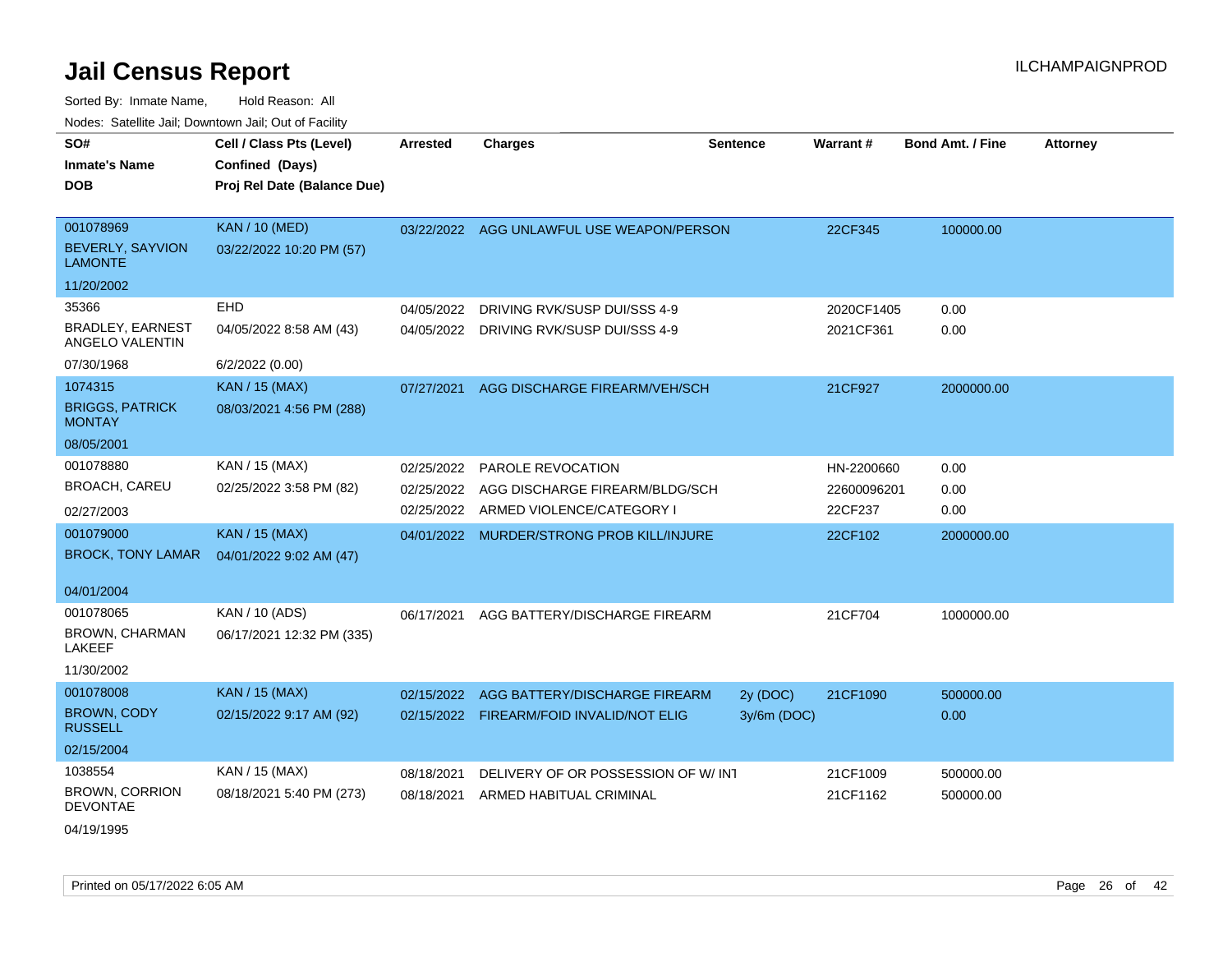| SO#<br><b>Inmate's Name</b>              | Cell / Class Pts (Level)<br>Confined (Days)  | Arrested   | <b>Charges</b>                           | <b>Sentence</b> | <b>Warrant#</b> | <b>Bond Amt. / Fine</b> | <b>Attorney</b> |
|------------------------------------------|----------------------------------------------|------------|------------------------------------------|-----------------|-----------------|-------------------------|-----------------|
| <b>DOB</b>                               | Proj Rel Date (Balance Due)                  |            |                                          |                 |                 |                         |                 |
| 1067476                                  | <b>KAN / 10 (MED)</b>                        | 11/13/2021 | AGG DOMESTIC BATTERY/STRANGLE            |                 | 20CF575         | 5000.00                 |                 |
| <b>BROWN, JAMES</b><br><b>BRONELL</b>    | 11/13/2021 2:35 AM (186)                     | 11/13/2021 | <b>RESIDENTIAL BURGLARY</b>              |                 | 21CF385         | 25000.00                |                 |
| 01/08/1996                               |                                              |            |                                          |                 |                 |                         |                 |
| 1028357                                  | KAN / 15 (MAX)                               | 03/23/2022 | DOMESTIC BATTERY/OTHER PRIOR             |                 | 22CF348         | 150000.00               |                 |
| <b>BROWN, MARCUS</b><br><b>RICKELL</b>   | 03/23/2022 7:13 PM (56)                      |            | 03/23/2022 FELON POSS/USE WEAPON/FIREARM |                 | 22CF349         | 150000.00               |                 |
| 01/06/1995                               |                                              |            |                                          |                 |                 |                         |                 |
| 1038579                                  | <b>KAN / 15 (MAX)</b>                        | 08/18/2021 | FELON POSS/USE WEAPON/FIREARM            |                 | 21CF1010        | 1000000.00              |                 |
| <b>BROWN, MARKEL</b><br><b>RIKKI</b>     | 08/18/2021 2:05 PM (273)                     |            |                                          |                 |                 |                         |                 |
| 01/06/1995                               |                                              |            |                                          |                 |                 |                         |                 |
| 1003006                                  | KAN / 15 (MAX)                               | 08/19/2021 | FELON POSS/USE MACHINE GUN               |                 | 21CF1011        | 750000.00               |                 |
| <b>BROWN, ROCKEITH</b><br><b>JAVONTE</b> | 08/19/2021 12:55 AM (272)                    |            |                                          |                 |                 |                         |                 |
| 07/23/1991                               |                                              |            |                                          |                 |                 |                         |                 |
| 1068812                                  | <b>KAN / 15 (MAX)</b>                        | 12/21/2021 | FELON POSS/USE FIREARM PRIOR             |                 | 21CF1568        | 150000.00               |                 |
| BRYANT, DANNY<br><b>EUGENE</b>           | 12/21/2021 1:50 PM (148)                     | 12/21/2021 | AGG DISCHARGE FIREARM/OCC VEH            |                 | 21CF741         | 0.00                    |                 |
| 11/22/1989                               |                                              |            |                                          |                 |                 |                         |                 |
| 987334                                   | KAN / 15 (MAX)                               |            | 03/10/2021 ATTEMPT (FIRST DEGREE MURDER) |                 | 19CF689         | 2000000.00              |                 |
| CAIN, ISAIAH<br><b>DEPRIEST</b>          | 03/10/2021 2:22 PM (434)                     |            |                                          |                 |                 |                         |                 |
| 12/23/1990                               |                                              |            |                                          |                 |                 |                         |                 |
| 001077954                                | <b>KAN / 10 (MED)</b>                        | 12/21/2021 | <b>RESIDENTIAL BURGLARY</b>              |                 | 21CF1570        | 250000.00               |                 |
|                                          | CALKINS, STEVEN RAY 12/21/2021 6:35 AM (148) |            |                                          |                 |                 |                         |                 |
| 01/01/1992                               |                                              |            |                                          |                 |                 |                         |                 |
| 992962                                   | KAN / 15 (ADS)                               | 05/25/2021 | MURDER/INTENT TO KILL/INJURE             |                 | 2018CF1045      | 1000000.00              |                 |
| CAMPBELL, KEITH<br>KNAQEEB               | 05/25/2021 1:19 PM (358)                     |            |                                          |                 |                 |                         |                 |
| 07/22/1991                               |                                              |            |                                          |                 |                 |                         |                 |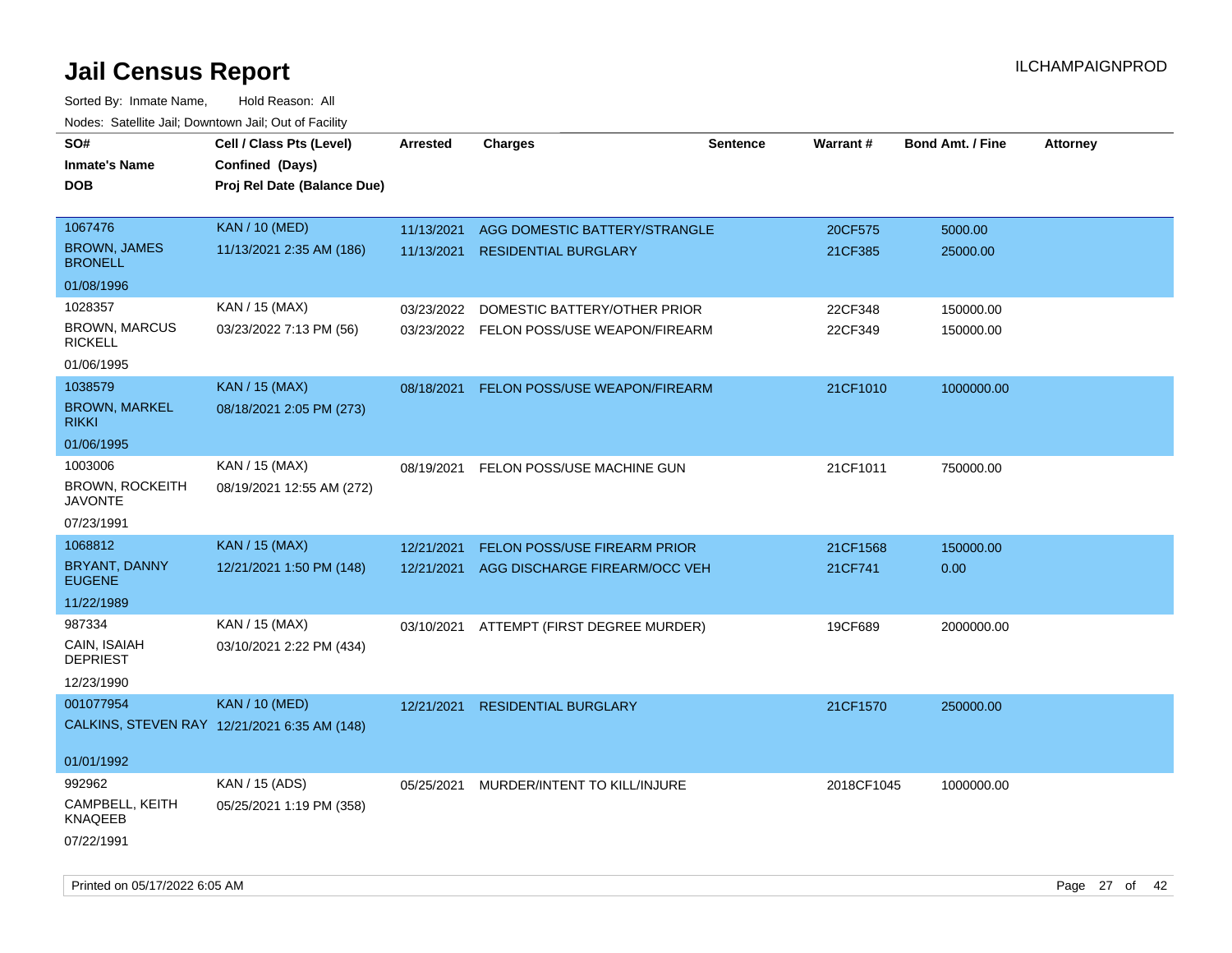Sorted By: Inmate Name, Hold Reason: All Nodes: Satellite Jail; Downtown Jail; Out of Facility

| SO#<br><b>Inmate's Name</b><br><b>DOB</b>                       | Cell / Class Pts (Level)<br>Confined (Days)<br>Proj Rel Date (Balance Due) | <b>Arrested</b> | <b>Charges</b>                          | <b>Sentence</b> | Warrant#   | <b>Bond Amt. / Fine</b> | <b>Attorney</b> |
|-----------------------------------------------------------------|----------------------------------------------------------------------------|-----------------|-----------------------------------------|-----------------|------------|-------------------------|-----------------|
| 001078953<br>CAMPBELL,<br><b>MOHAMMED BURNELL</b><br>09/25/1991 | <b>KAN / 10 (MED)</b><br>03/15/2022 10:50 PM (64)                          | 03/15/2022      | POSSESSION OF STOLEN FIREARM            |                 | 2022CF319  | 150000.00               |                 |
| 1045467                                                         | KAN / 15 (MAX)                                                             | 04/01/2022      | MFG/DEL CANNABIS/30-500 GRAMS           |                 | 20CF87     | 100000.00 / 34.00       |                 |
| CARPENTER-MOORE,<br><b>JOSEPH CARL, Junior</b>                  | 04/02/2022 5:22 PM (46)                                                    | 04/01/2022      | MFG/DEL CANNABIS/30-500 GRAMS           |                 | 19CF1770   | 100000.00 / 34.00       |                 |
| 04/18/1992                                                      |                                                                            |                 |                                         |                 |            |                         |                 |
| 001078576                                                       | <b>KAN / 15 (MAX)</b>                                                      | 11/09/2021      | UNLAWFUL USE OF A WEAPON                |                 | 21CF1383   | 350000.00               |                 |
| CARTER, DEMONDRE<br><b>DAVON</b>                                | 11/09/2021 6:01 PM (190)                                                   |                 |                                         |                 |            |                         |                 |
| 05/27/2001                                                      |                                                                            |                 |                                         |                 |            |                         |                 |
| 1060436                                                         | KAN / 10 (MED)                                                             | 01/06/2022      | AGGRAVATED UNLAWFUL RESTRAINT           |                 | 22CF29     | 50000.00                |                 |
| CARTER, DERESHEO<br><b>DEWAYNE</b>                              | 01/06/2022 8:43 PM (132)                                                   | 01/06/2022      | FELON ESCAPE/PEACE OFFICER              |                 | 22CF28     | 25000.00                |                 |
| 09/10/1991                                                      |                                                                            |                 |                                         |                 |            |                         |                 |
| 1064838                                                         | <b>KAN / 15 (MAX)</b>                                                      | 04/13/2022      | <b>VIOLATE OP/OTHER PRIOR</b>           |                 | 2022CM68   | 5000.00                 |                 |
| CARTER, JAMAL<br><b>ANTONIO</b>                                 | 04/13/2022 6:34 PM (35)                                                    | 04/13/2022      | DRIVING DURING SUSPENSION               |                 | 2022MT403  | 200.00                  |                 |
| 09/25/1997                                                      |                                                                            | 04/13/2022      | <b>FELON POSS/USE WEAPON/FIREARM</b>    |                 | 2022CF464  | 75000.00                |                 |
|                                                                 |                                                                            | 04/18/2022      | <b>CRIMINAL TRESPASS TO PROPERTY</b>    |                 | 2020CF1015 | 5000.00                 |                 |
| 001077353                                                       | KAN / 15 (MAX)                                                             | 02/12/2022      | ALCOHOL SALES - MINOR 19-20             |                 | 2020OV127  | 1000.00                 |                 |
| CARTER, JAMES<br><b>IVORY</b>                                   | 02/13/2022 1:19 AM (94)                                                    | 02/12/2022      | FELON POSS/USE WEAPON/FIREARM           |                 | 22CF173    | 200000.00               |                 |
| 08/12/2000                                                      |                                                                            |                 |                                         |                 |            |                         |                 |
| 1064992                                                         | KAN / 15 (MAX)                                                             | 09/20/2021      | ARMED VIOLENCE/CATEGORY I               |                 | 21CF1137   | 500000.00               |                 |
| <b>CARTER, KEJUAN</b><br><b>JAVONTE</b>                         | 09/20/2021 11:42 PM (240)                                                  |                 |                                         |                 |            |                         |                 |
| 06/27/1998                                                      |                                                                            |                 |                                         |                 |            |                         |                 |
| 001078729                                                       | KAN / 15 (ADS)                                                             |                 | 01/02/2022 MURDER/INTENT TO KILL/INJURE |                 | 20CF396    | 1000000.00              |                 |
| CARTER, TROY<br><b>DEMON</b>                                    | 01/02/2022 10:29 AM (136)                                                  |                 |                                         |                 |            |                         |                 |
| 01/02/2004                                                      |                                                                            |                 |                                         |                 |            |                         |                 |

Printed on 05/17/2022 6:05 AM Page 28 of 42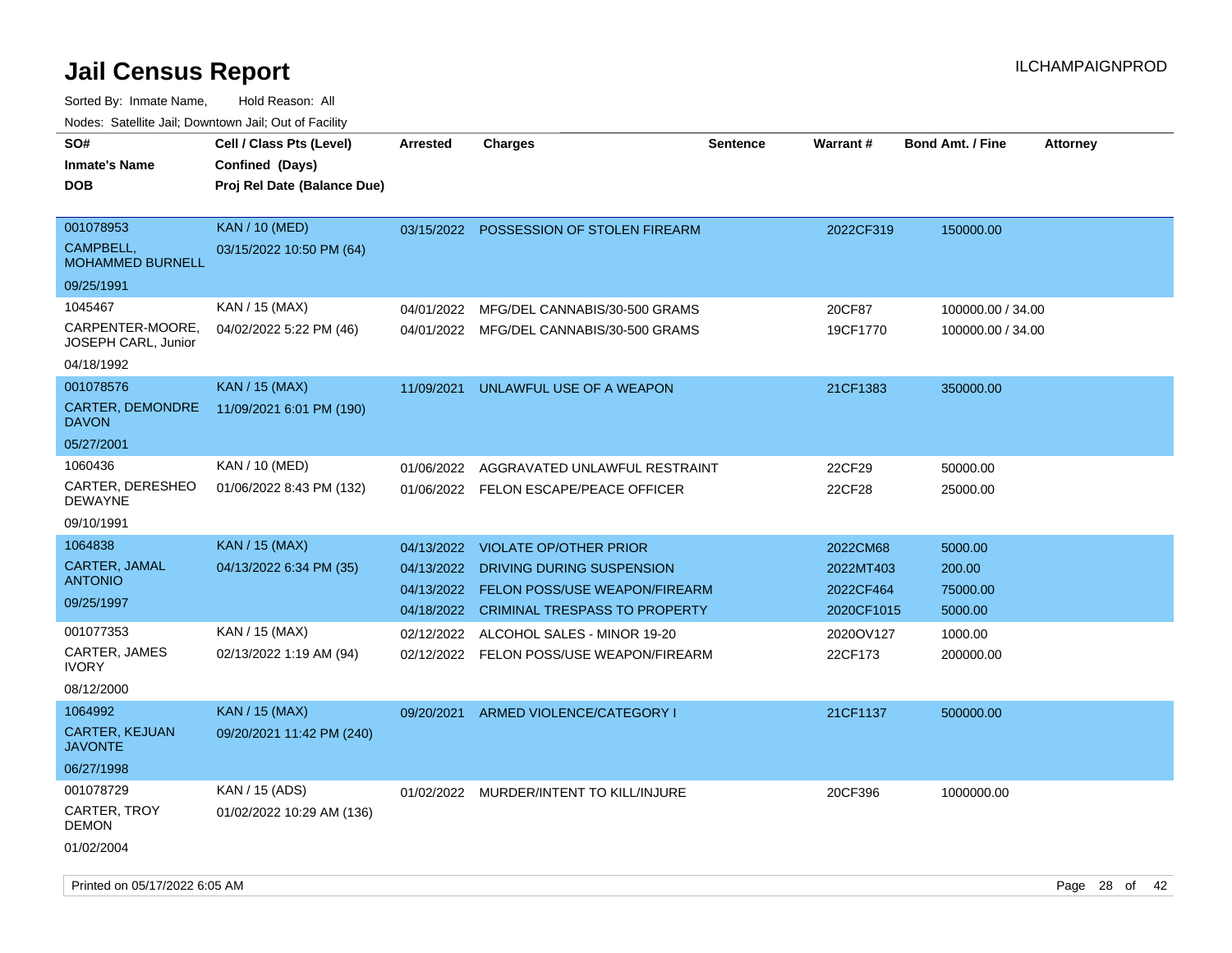Sorted By: Inmate Name, Hold Reason: All Nodes: Satellite Jail; Downtown Jail; Out of Facility

| roaco. Catolino cali, Domntonn cali, Out of Facility |                             |            |                                               |                 |            |                         |                 |
|------------------------------------------------------|-----------------------------|------------|-----------------------------------------------|-----------------|------------|-------------------------|-----------------|
| SO#                                                  | Cell / Class Pts (Level)    | Arrested   | <b>Charges</b>                                | <b>Sentence</b> | Warrant#   | <b>Bond Amt. / Fine</b> | <b>Attorney</b> |
| <b>Inmate's Name</b>                                 | Confined (Days)             |            |                                               |                 |            |                         |                 |
| <b>DOB</b>                                           | Proj Rel Date (Balance Due) |            |                                               |                 |            |                         |                 |
|                                                      |                             |            |                                               |                 |            |                         |                 |
| 957936                                               | KAN / 15 (MAX)              |            | 03/10/2022 DELIVERY OF OR POSSESSION OF W/INT |                 | 22CF295    | 500000.00               |                 |
| CAVETTE, JUSTIN<br><b>EUGENE</b>                     | 03/10/2022 12:10 PM (69)    |            |                                               |                 |            |                         |                 |
| 08/02/1988                                           |                             |            |                                               |                 |            |                         |                 |
| 001078812                                            | KAN / 15 (MAX)              | 02/01/2022 | ARMED ROBBERY/ARMED W/FIREARM                 |                 | 22CF145    | 500000.00               |                 |
| COBB, SINTRAE<br>SANCHEZ                             | 02/01/2022 8:33 PM (106)    |            |                                               |                 |            |                         |                 |
| 07/05/2002                                           |                             |            |                                               |                 |            |                         |                 |
| 1048488                                              | <b>KAN / 10 (ADS)</b>       | 12/30/2021 | ARMED VIOLENCE/CATEGORY I                     |                 | 2022CF4    | 500000.00               |                 |
| COLSON, WAYNE<br><b>ARTHUR, Third</b>                | 12/30/2021 8:27 AM (139)    |            |                                               |                 |            |                         |                 |
| 10/14/1995                                           |                             |            |                                               |                 |            |                         |                 |
| 57733                                                | KAN / 15 (SPH)              | 02/25/2020 | <b>HOMICIDE</b>                               |                 | 2020-CF250 | 0.00                    |                 |
| <b>CRAIG, ANTOINE</b><br><b>DARRELL</b>              | 02/25/2020 4:08 PM (813)    | 02/25/2020 | FELON POSS/USE WEAPON/FIREARM                 |                 | 19CF-1827  | 0.00                    |                 |
| 10/09/1982                                           |                             |            |                                               |                 |            |                         |                 |
| 526864                                               | <b>EHD</b>                  |            | 05/10/2022 DRIVING RVK/SUSP DUI/SSS 2ND       |                 | 2020CF913  | 0.00                    |                 |
| <b>CROOM, STEVEN</b><br><b>NATE</b>                  | 05/10/2022 10:32 AM (8)     |            |                                               |                 |            |                         |                 |
| 08/04/1984                                           | 6/8/2022 (0.00)             |            |                                               |                 |            |                         |                 |
| 001077939                                            | KAN / 10 (MED)              | 05/10/2021 | FIREARM/FOID INVALID/NOT ELIG                 |                 | 21CF526    | 350000.00               |                 |
| CROSS, PATRICK<br><b>DONTRELLE</b>                   | 05/10/2021 7:31 PM (373)    | 06/02/2021 | POSS STOLEN VEHICLE > \$25,000                |                 | 21CF612    | 10000.00                |                 |
| 11/07/2001                                           |                             |            |                                               |                 |            |                         |                 |
| 1023587                                              | <b>KAN / 15 (MAX)</b>       | 09/24/2021 | MFG/DEL CANNABIS/2.5-10 GRAMS                 |                 | 21CF1155   | 50000.00                |                 |
| <b>DAVIS, MARTIN</b><br><b>DENNIS</b>                | 09/24/2021 9:38 PM (236)    | 09/24/2021 | <b>ARMED HABITUAL CRIMINAL</b>                |                 | 2021-CF681 | 500000.00               |                 |
| 12/02/1994                                           |                             |            |                                               |                 |            |                         |                 |
| 001077214                                            | KAN / 15 (MAX)              | 12/20/2021 | <b>MURDER</b>                                 |                 | 21CF1572   | 5000000.00              |                 |
| DAVIS-MURDOCK,<br><b>ERION VASSHAD</b>               | 12/21/2021 10:13 AM (148)   |            |                                               |                 |            |                         |                 |
| 06/22/1998                                           |                             |            |                                               |                 |            |                         |                 |

Printed on 05/17/2022 6:05 AM Page 29 of 42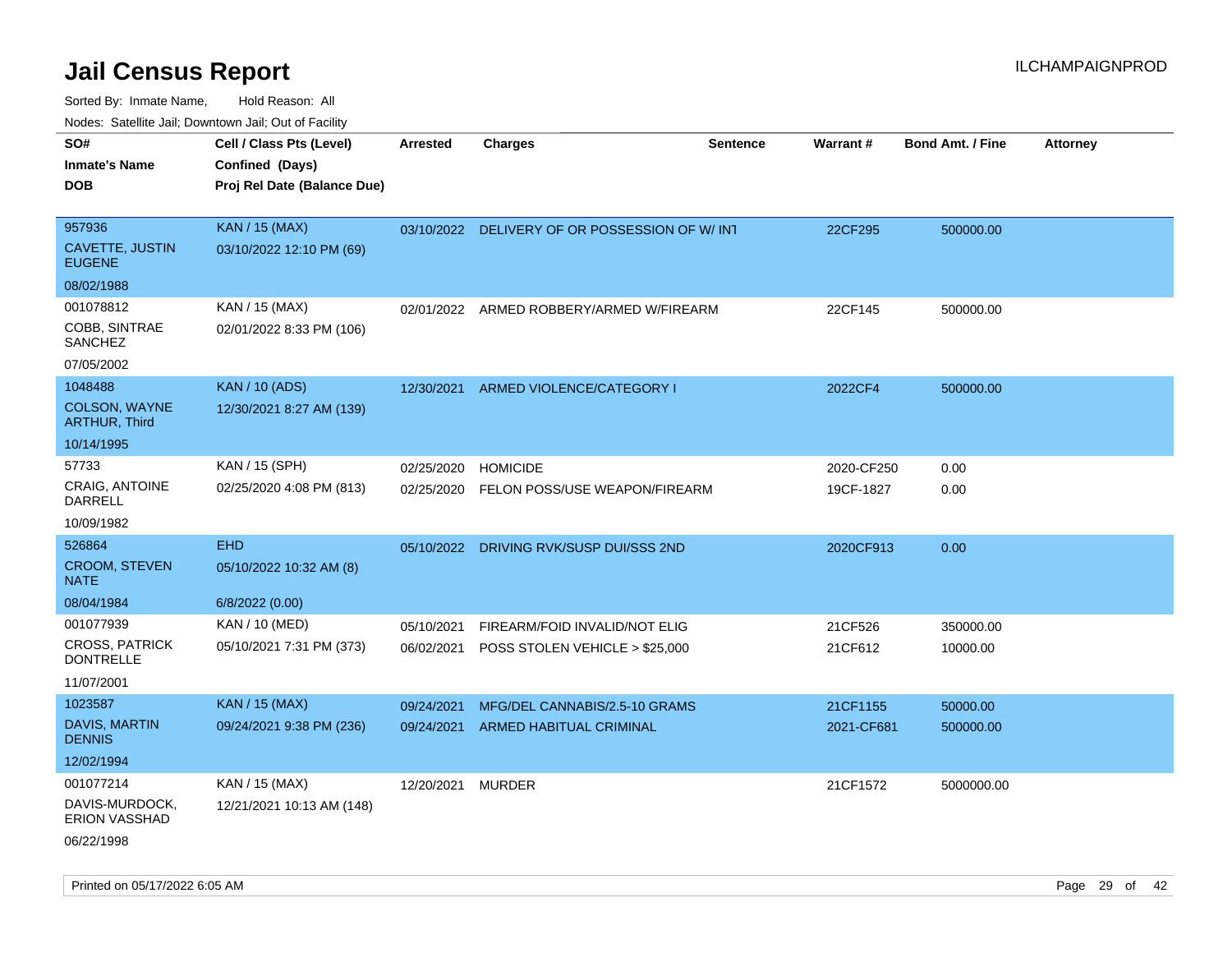| Noues. Sateme Jan, Downtown Jan, Out of Facility |                             |                     |                               |                 |            |                         |                 |
|--------------------------------------------------|-----------------------------|---------------------|-------------------------------|-----------------|------------|-------------------------|-----------------|
| SO#                                              | Cell / Class Pts (Level)    | Arrested            | <b>Charges</b>                | <b>Sentence</b> | Warrant#   | <b>Bond Amt. / Fine</b> | <b>Attorney</b> |
| <b>Inmate's Name</b>                             | Confined (Days)             |                     |                               |                 |            |                         |                 |
| DOB                                              | Proj Rel Date (Balance Due) |                     |                               |                 |            |                         |                 |
|                                                  |                             |                     |                               |                 |            |                         |                 |
| 001078538                                        | <b>KAN / 10 (ADS)</b>       | 10/26/2021          | <b>CRIM SEX ASSAULT/FORCE</b> |                 | 21CF1301   | 250000.00               |                 |
| DAWKINS, LEN                                     | 10/26/2021 8:18 PM (204)    |                     |                               |                 |            |                         |                 |
| 03/23/1987                                       |                             |                     |                               |                 |            |                         |                 |
| 64070                                            | KAN / 10 (MED)              | 02/18/2022 BURGLARY |                               |                 | 21CF1176   | 20000.00                |                 |
| DECKER, ANTHONY V                                | 02/18/2022 6:52 PM (89)     |                     |                               |                 |            |                         |                 |
|                                                  |                             |                     |                               |                 |            |                         |                 |
| 11/27/1982                                       |                             |                     |                               |                 |            |                         |                 |
| 001078223                                        | <b>KAN / 5 (MIN)</b>        | 11/09/2021          | AGG DUI/NO VALID DL           |                 | 21CF1382   | 250000.00               |                 |
| DIEGO-MATEO,<br><b>JOAQUIN</b>                   | 11/09/2021 10:52 PM (190)   |                     |                               |                 |            |                         |                 |
| 01/23/2002                                       |                             |                     |                               |                 |            |                         |                 |
| 1061304                                          | KAN / 15 (MAX)              | 10/11/2021          | ARMED HABITUAL CRIMINAL       |                 | 21CF1226   | 750000.00               |                 |
| DORRIS, KEMION                                   | 10/11/2021 7:30 PM (219)    | 10/11/2021          | ARMED HABITUAL CRIMINAL       |                 | 21CF1227   | 750000.00               |                 |
| DAETOCE                                          |                             | 10/11/2021          | <b>HOME INVASION/FIREARM</b>  |                 | 21CF1228   | 1000000.00              |                 |
| 11/19/1997                                       |                             |                     |                               |                 |            |                         |                 |
| 959292                                           | <b>KAN / 15 (ADS)</b>       | 04/01/2021          | ATTEMPT (FIRST DEGREE MURDER) |                 | 2020CF565  | 2000000.00              |                 |
| <b>DUNCAN, COREYON</b><br><b>ANTHONY</b>         | 04/01/2021 8:46 PM (412)    | 12/17/2021          | <b>MURDER</b>                 |                 | 21CF1542   | 2500000.00              |                 |
| 01/17/1989                                       |                             |                     |                               |                 |            |                         |                 |
| 665841                                           | <b>EHD</b>                  | 05/03/2022          | DRIVING RVK/SUSP DUI/SSS 2ND  |                 | 2021CF1492 | 0.00                    |                 |
| EVELAND, JEREMY<br><b>DOUGLAS</b>                | 05/03/2022 8:55 AM (15)     |                     |                               |                 |            |                         |                 |
| 12/03/1973                                       | 6/15/2022 (0.00)            |                     |                               |                 |            |                         |                 |
| 1053207                                          | <b>KAN / 15 (SPH)</b>       | 06/06/2019          | MURDER/INTENT TO KILL/INJURE  |                 | 2019-CF849 | 2000000.00              |                 |
| FAUST, JAQUAVEON<br><b>LAVELL</b>                | 06/06/2019 2:24 PM (1,077)  |                     |                               |                 |            |                         |                 |
| 07/25/1996                                       |                             |                     |                               |                 |            |                         |                 |
| 001079018                                        | <b>EHD</b>                  | 04/05/2022          | DRIVING RVK/SUSP DUI/SSS 4-9  |                 | 2022CF22   | 0.00                    |                 |
| FINLEY, KEITH DAVID                              | 04/05/2022 10:38 AM (43)    |                     |                               |                 |            |                         |                 |
|                                                  |                             |                     |                               |                 |            |                         |                 |
| 08/23/1963                                       | 10/1/2022 (0.00)            |                     |                               |                 |            |                         |                 |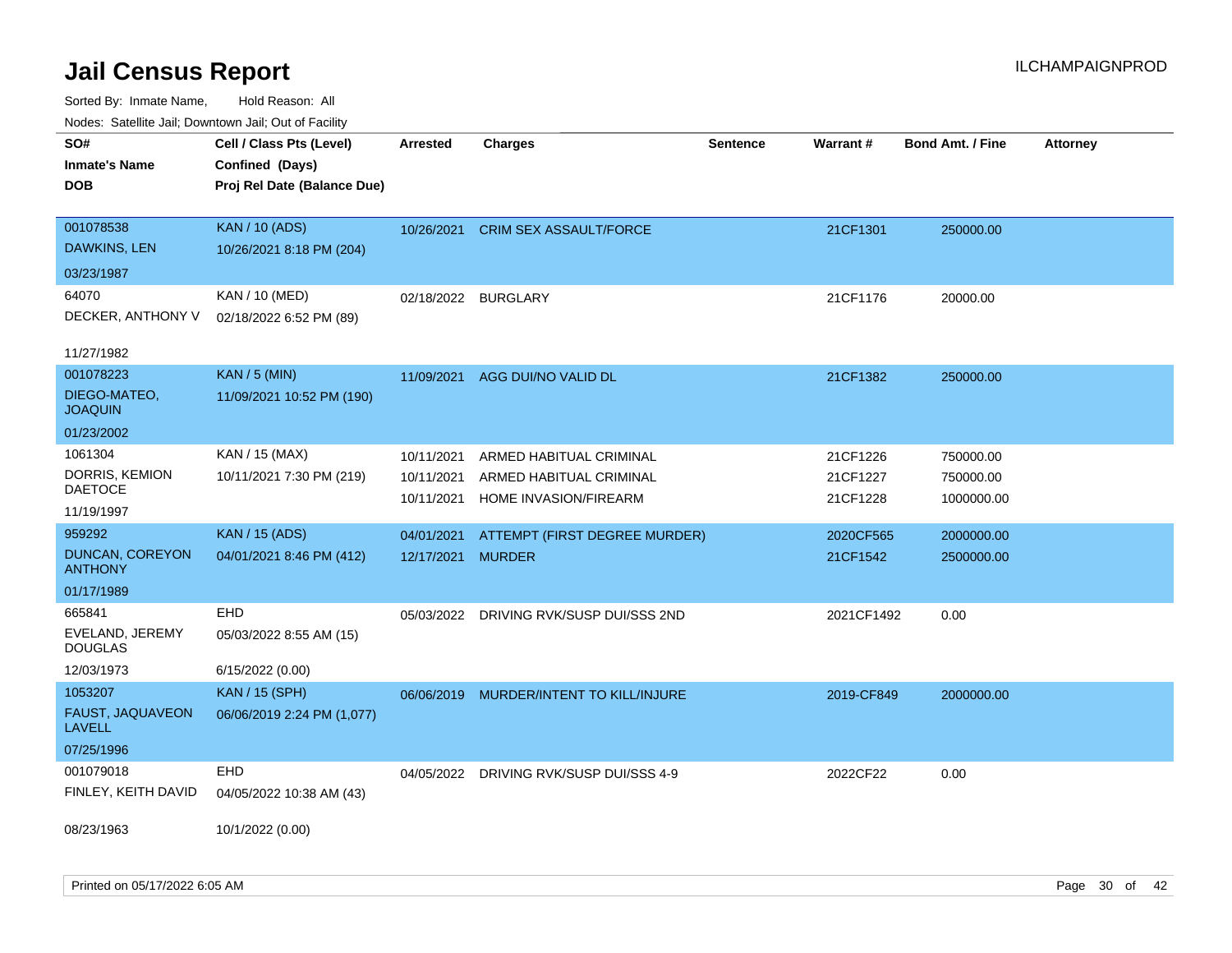| rougs. Calcing Jan, Downtown Jan, Out of Facility |                                              |            |                                           |                 |                 |                         |                 |
|---------------------------------------------------|----------------------------------------------|------------|-------------------------------------------|-----------------|-----------------|-------------------------|-----------------|
| SO#                                               | Cell / Class Pts (Level)                     | Arrested   | Charges                                   | <b>Sentence</b> | <b>Warrant#</b> | <b>Bond Amt. / Fine</b> | <b>Attorney</b> |
| <b>Inmate's Name</b>                              | Confined (Days)                              |            |                                           |                 |                 |                         |                 |
| <b>DOB</b>                                        | Proj Rel Date (Balance Due)                  |            |                                           |                 |                 |                         |                 |
|                                                   |                                              |            |                                           |                 |                 |                         |                 |
| 001078961                                         | <b>KAN / 10 (MED)</b>                        |            | 03/21/2022 AGG BATTERY/DISCHARGE FIREARM  |                 | 22CF39          | 750000.00               |                 |
| <b>FISCHER, KYRE</b><br>ORLANDO                   | 03/21/2022 1:21 PM (58)                      |            |                                           |                 |                 |                         |                 |
| 04/14/2002                                        |                                              |            |                                           |                 |                 |                         |                 |
| 524764                                            | $KAN / 5$ (MIN)                              | 09/18/2021 | METH DELIVERY/15<100 GRAMS                |                 | 21CF627         | 50000.00                |                 |
| <b>FISCUS, ROBERT</b><br>LOWELL                   | 09/18/2021 10:50 AM (242)                    |            |                                           |                 |                 |                         |                 |
| 02/17/1986                                        |                                              |            |                                           |                 |                 |                         |                 |
| 1075614                                           | <b>KAN</b> / 15 (MAX)                        | 03/19/2022 | AGGRAVATED DOMESTIC BATTERY               |                 | 22CF333         | 75000.00                |                 |
| <b>GANT, TEVIN</b><br><b>ODELROW</b>              | 03/19/2022 5:29 PM (60)                      |            | 03/19/2022 PAROLE REVOCATION              |                 | CM2201590       | 0.00                    |                 |
| 03/03/1991                                        |                                              |            |                                           |                 |                 |                         |                 |
| 1013012                                           | KAN / 15 (MAX)                               | 07/08/2021 | FELON POSS/USE FIREARM PRIOR              |                 | 21CF798         | 500000.00               |                 |
|                                                   | GARY, XAVIER LAMAR  07/08/2021 9:24 AM (314) | 07/08/2021 | ATTEMPT (FIRST DEGREE MURDER)             |                 | 2021CF790       | 1000000.00              |                 |
|                                                   |                                              | 07/08/2021 | FELON POSS/USE FIREARM PRIOR              |                 | 2020CF650       | 25000.00                |                 |
| 12/14/1991                                        |                                              |            |                                           |                 |                 |                         |                 |
| 1065946                                           | <b>KAN / 10 (MED)</b>                        | 09/04/2021 | AGG BATTERY/DISCHARGE FIREARM             |                 | 21CF1057        | 750000.00               |                 |
| <b>GODBOLT, DESMOND</b><br><b>DEVONTAE</b>        | 09/04/2021 1:17 AM (256)                     | 09/04/2021 | <b>RESIST/OBSTRUCTING A PEACE OFFICEF</b> |                 | 21CM407         | 0.00                    |                 |
| 11/15/1997                                        |                                              |            |                                           |                 |                 |                         |                 |
| 1070118                                           | KAN / 15 (MAX)                               | 08/31/2021 | AGGRAVATED DOMESTIC BATTERY               |                 | 21CF1049        | 750000.00               |                 |
| <b>GRAHAM, CORTEZ</b><br>LAMON                    | 08/31/2021 9:32 PM (260)                     | 09/02/2021 | PROBATION VIOLATION                       |                 | 21CF55          | 50000.00                |                 |
| 03/31/1976                                        |                                              |            |                                           |                 |                 |                         |                 |
| 1076506                                           | <b>KAN / 15 (MAX)</b>                        | 09/17/2021 | AGG UUW/PERSON/CM THREAT VIOL             |                 | 21CF1131        | 100000.00               |                 |
|                                                   | GRAY, JAMARH EMERE 09/17/2021 10:41 AM (243) | 09/20/2021 | <b>DOMESTIC BATTERY</b>                   |                 | 21CM430         | 5000.00                 |                 |
| 06/21/2003                                        |                                              |            |                                           |                 |                 |                         |                 |
| 1055117                                           | <b>EHD</b>                                   |            | 02/15/2022 AGG BATTERY/PUBLIC PLACE       |                 | 2021CM47        | 0.00                    |                 |
| GREAM, JOHN<br>ROBERT LEE                         | 02/15/2022 10:44 AM (92)                     |            |                                           |                 |                 |                         |                 |
| 08/23/1996                                        | 6/13/2022 (0.00)                             |            |                                           |                 |                 |                         |                 |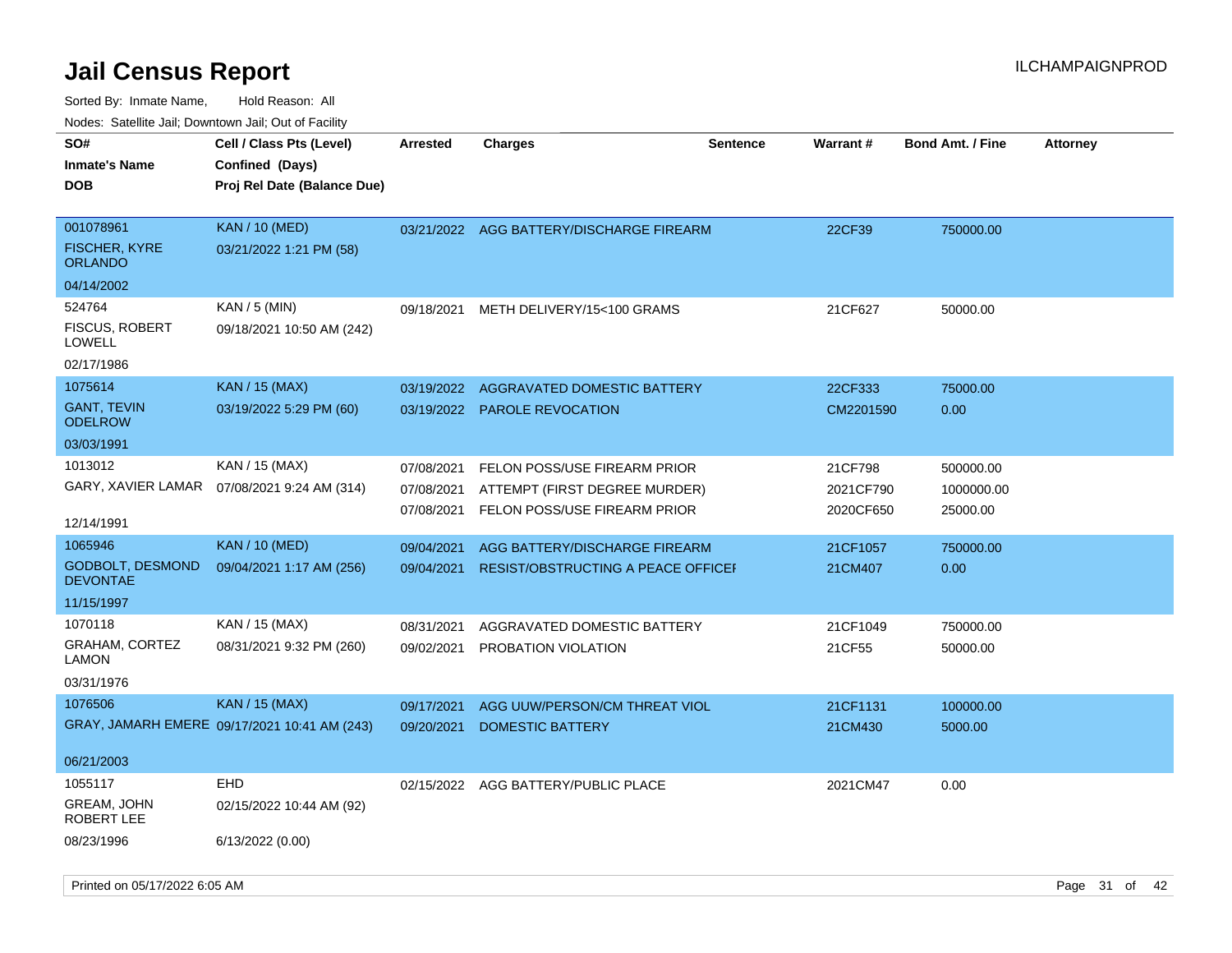| SO#                                       | Cell / Class Pts (Level)    | Arrested   | <b>Charges</b>                        | <b>Sentence</b> | Warrant#   | <b>Bond Amt. / Fine</b> | <b>Attorney</b> |
|-------------------------------------------|-----------------------------|------------|---------------------------------------|-----------------|------------|-------------------------|-----------------|
| <b>Inmate's Name</b>                      | Confined (Days)             |            |                                       |                 |            |                         |                 |
| <b>DOB</b>                                | Proj Rel Date (Balance Due) |            |                                       |                 |            |                         |                 |
|                                           |                             |            |                                       |                 |            |                         |                 |
| 001078871                                 | <b>KAN / 5 (MIN)</b>        | 02/22/2022 | <b>RESIDENTIAL BURGLARY</b>           |                 | 2020JD14   | 0.00                    |                 |
| <b>HARRIS, MARTELL</b><br><b>TE'SHAWN</b> | 02/22/2022 3:44 PM (85)     | 02/22/2022 | <b>INDIRECT CRIMINAL CONTEMPT</b>     |                 | 2020CC9    | 20000.00                |                 |
| 07/02/2003                                |                             | 02/22/2022 | <b>ESCAPE/VIOLATE ELEC MONITORING</b> |                 | 22CF316    | 150000.00               |                 |
| 001079080                                 | KAN / 15 (MAX)              | 04/18/2022 | FELON POSS/USE WEAPON/FIREARM         |                 | 22CF477    | 300000.00               |                 |
| HARRIS, MILEEK<br><b>JAEQUAN</b>          | 04/19/2022 12:10 AM (29)    |            |                                       |                 |            |                         |                 |
| 08/04/2000                                |                             |            |                                       |                 |            |                         |                 |
| 1037683                                   | <b>EHD</b>                  | 02/23/2022 | AGG DUI/LIC SUSP OR REVOKED           |                 | 2020CF350  | 0.00                    |                 |
| <b>HARRISON, HAROLD</b><br><b>RAY</b>     | 02/23/2022 10:01 AM (84)    |            | 02/23/2022 AGG DUI/3                  |                 | 2020CF1351 | 0.00                    |                 |
| 11/30/1963                                | 5/22/2022 (0.00)            |            |                                       |                 |            |                         |                 |
| 1073611                                   | KAN / 5 (MIN)               | 02/09/2021 | MFG 15>100 GR ECSTASY/ANALOG          |                 | 21CF121    | 500000.00               |                 |
| HAYES, CAMERON<br><b>TAYLOR MALEEK</b>    | 02/09/2021 3:10 PM (463)    | 02/09/2021 | DELIVERY OF OR POSSESSION OF W/INT    |                 | 21CF160    | 750000.00               |                 |
| 08/10/1998                                |                             |            |                                       |                 |            |                         |                 |
| 1045186                                   | <b>KAN / 15 (MAX)</b>       | 08/16/2021 | ARMED VIOLENCE/CATEGORY I             |                 | 21CF934    | 1000000.00              |                 |
| HOLBROOK, JOHNNIE                         | 08/16/2021 11:07 AM (275)   | 08/16/2021 | FELON POSS/USE WEAPON/FIREARM         |                 | 19CF968    | 50000.00                |                 |
| <b>MATHIS</b>                             |                             | 08/16/2021 | AGG FLEEING POLICE/21 MPH OVER        |                 | 21CF988    | 1780.00                 |                 |
| 07/19/1996                                |                             | 08/16/2021 | <b>FELON POSS/USE WEAPON/FIREARM</b>  |                 | 21CF989    | 100000.00               |                 |
|                                           |                             | 03/30/2022 | <b>MURDER</b>                         |                 |            | 2000000.00              |                 |
| 972300                                    | KAN / 10 (MED)              | 12/22/2021 | <b>RESIDENTIAL BURGLARY</b>           |                 | 18CF1691   | 25000.00                |                 |
| HOLT, MICHAEL<br><b>TERRELL</b>           | 12/22/2021 8:36 AM (147)    | 12/22/2021 | AGG CRIM SEX ABUSE/VICTIM <9          |                 | 19CF1277   | 250000.00               |                 |
| 12/25/1989                                |                             |            |                                       |                 |            |                         |                 |
| 987949                                    | <b>KAN / 10 (SPH)</b>       | 03/29/2022 | <b>FELON POSS/FIREARM</b>             |                 | 22CF365    | 150000.00               |                 |
| HOLT. TERRELL<br><b>VALENTINO</b>         | 03/29/2022 12:53 AM (50)    |            |                                       |                 |            |                         |                 |
| 02/17/1991                                |                             |            |                                       |                 |            |                         |                 |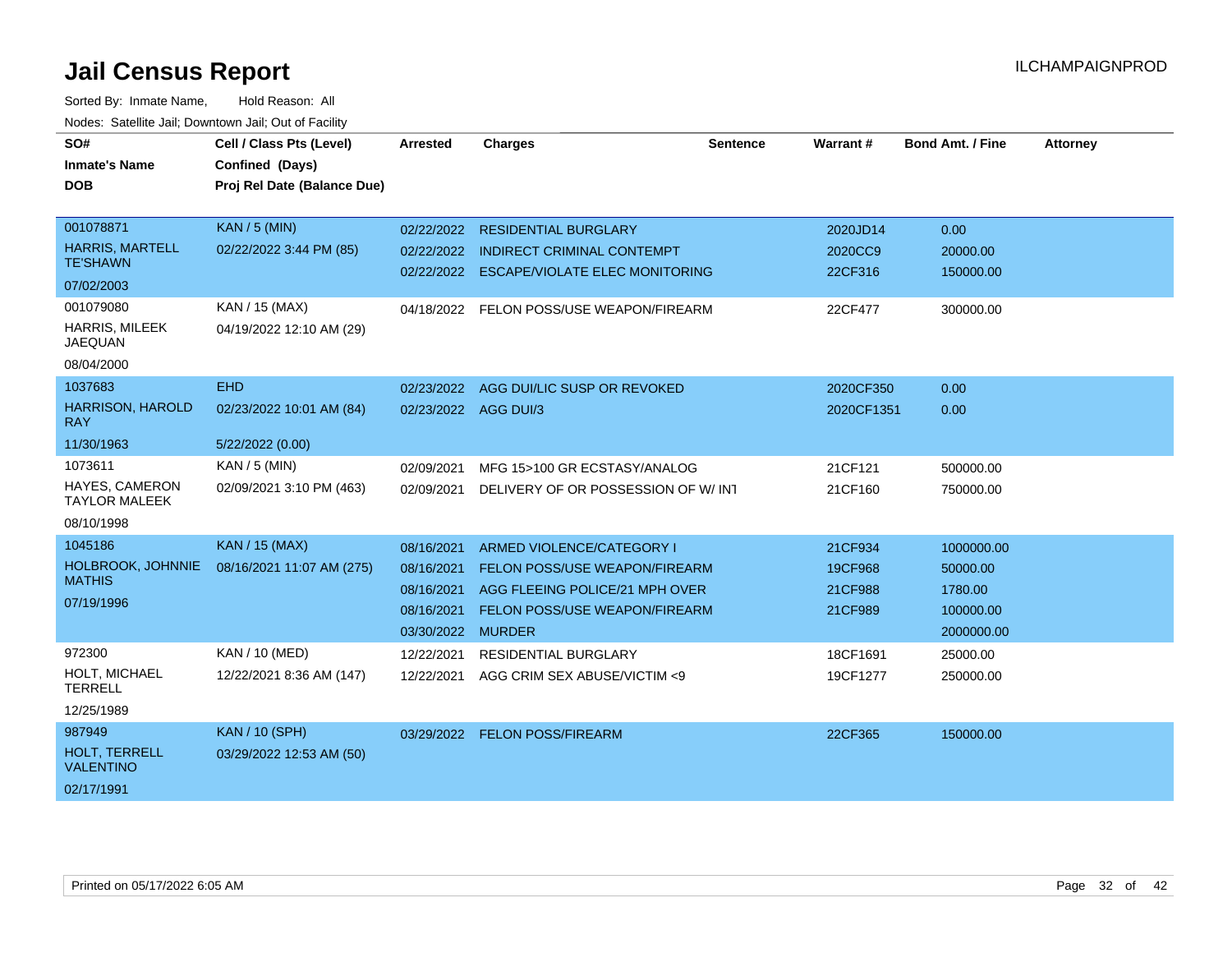| Todoo. Catolino can, Bowritown can, Oat or I domt<br>SO#<br><b>Inmate's Name</b><br><b>DOB</b> | Cell / Class Pts (Level)<br>Confined (Days)<br>Proj Rel Date (Balance Due) | <b>Arrested</b> | <b>Charges</b>                          | <b>Sentence</b> | Warrant#   | <b>Bond Amt. / Fine</b> | <b>Attorney</b> |
|------------------------------------------------------------------------------------------------|----------------------------------------------------------------------------|-----------------|-----------------------------------------|-----------------|------------|-------------------------|-----------------|
| 001078146                                                                                      | <b>KAN / 15 (MAX)</b>                                                      | 07/09/2021      | AGG BATTERY/DISCHARGE FIREARM           |                 | 21CF795    | 1000000.00              |                 |
| HUNT, TEIGAN<br><b>JAZAIREO</b>                                                                | 07/09/2021 12:41 PM (313)                                                  | 07/09/2021      | ARMED ROBBERY/ARMED W/FIREARM           |                 | 21CF806    | 1000000.00              |                 |
| 05/14/2003                                                                                     |                                                                            |                 |                                         |                 |            |                         |                 |
| 989743                                                                                         | KAN / 15 (ADS)                                                             | 04/13/2021      | AGGRAVATED DOMESTIC BATTERY             |                 | 21CF399    | 250000.00               |                 |
| <b>JACKSON, STEVE</b><br>ALLEN                                                                 | 04/13/2021 2:45 AM (400)                                                   |                 |                                         |                 |            |                         |                 |
| 06/04/1991                                                                                     |                                                                            |                 |                                         |                 |            |                         |                 |
| 001078788                                                                                      | <b>KAN / 5 (ADS)</b>                                                       | 01/21/2022      | <b>AGGRAVATED BATTERY</b>               |                 | 22CF93     | 0.00                    |                 |
| <b>JOHNSON, BRENTON</b><br>ZAE                                                                 | 01/21/2022 8:33 PM (117)                                                   |                 |                                         |                 |            |                         |                 |
| 08/07/1987                                                                                     | 7/18/2022 (0.00)                                                           |                 |                                         |                 |            |                         |                 |
| 1042582                                                                                        | KAN / 15 (MAX)                                                             |                 | 03/10/2022 VIOLATE ORDER PROTECTION     |                 | 22CM61     | 200000.00               |                 |
| JONES, DEONTA<br>DANTRAL                                                                       | 03/10/2022 4:50 AM (69)                                                    |                 |                                         |                 |            |                         |                 |
| 02/01/1993                                                                                     |                                                                            |                 |                                         |                 |            |                         |                 |
| 956822                                                                                         | <b>KAN / 15 (MAX)</b>                                                      | 11/25/2021      | AGGRAVATED DOMESTIC BATTERY             |                 | 21CF1442   | 150000.00               |                 |
| <b>JONES, MARIO</b><br><b>NATHANIEL</b>                                                        | 11/25/2021 10:37 AM (174)                                                  | 11/25/2021      | <b>PAROLE REVOCATION</b>                |                 | CH2106361  | 0.00                    |                 |
| 10/27/1987                                                                                     |                                                                            | 11/25/2021      | UNLAWFUL RESTRAINT                      |                 | 21CF1443   | 150000.00               |                 |
| 45193                                                                                          | KAN / 10 (MED)                                                             | 04/29/2022      | FELON POSS/USE FIREARM PRIOR            |                 | 22CF531    | 100000.00               |                 |
| KASPERS, JOHNNY<br>RAY                                                                         | 04/29/2022 11:00 AM (19)                                                   |                 |                                         |                 |            |                         |                 |
| 05/28/1977                                                                                     |                                                                            |                 |                                         |                 |            |                         |                 |
| 57271                                                                                          | <b>EHD</b>                                                                 | 03/08/2022      | DRIVING RVK/SUSP DUI/SSS 4-9            |                 | 2021CF34   | 0.00                    |                 |
| <b>KEYS, CAPREE</b><br><b>REMONE</b>                                                           | 03/08/2022 9:17 AM (71)                                                    |                 | 03/08/2022 DRIVING RVK/SUSP DUI/SSS 4-9 |                 | 2020CF1116 | 0.00                    |                 |
| 11/23/1982                                                                                     | 9/3/2022 (0.00)                                                            |                 |                                         |                 |            |                         |                 |
| 1036509                                                                                        | <b>EHD</b>                                                                 | 05/10/2022      | DRIVING ON SUSPENDED LICENSE            |                 | 2020TR4855 | 0.00                    |                 |
| LARRY, QUENTIN<br>CORNILUES JUWAN,                                                             | 05/10/2022 11:14 AM (8)                                                    |                 |                                         |                 |            |                         |                 |
| 05/12/1992                                                                                     | 5/19/2022 (0.00)                                                           |                 |                                         |                 |            |                         |                 |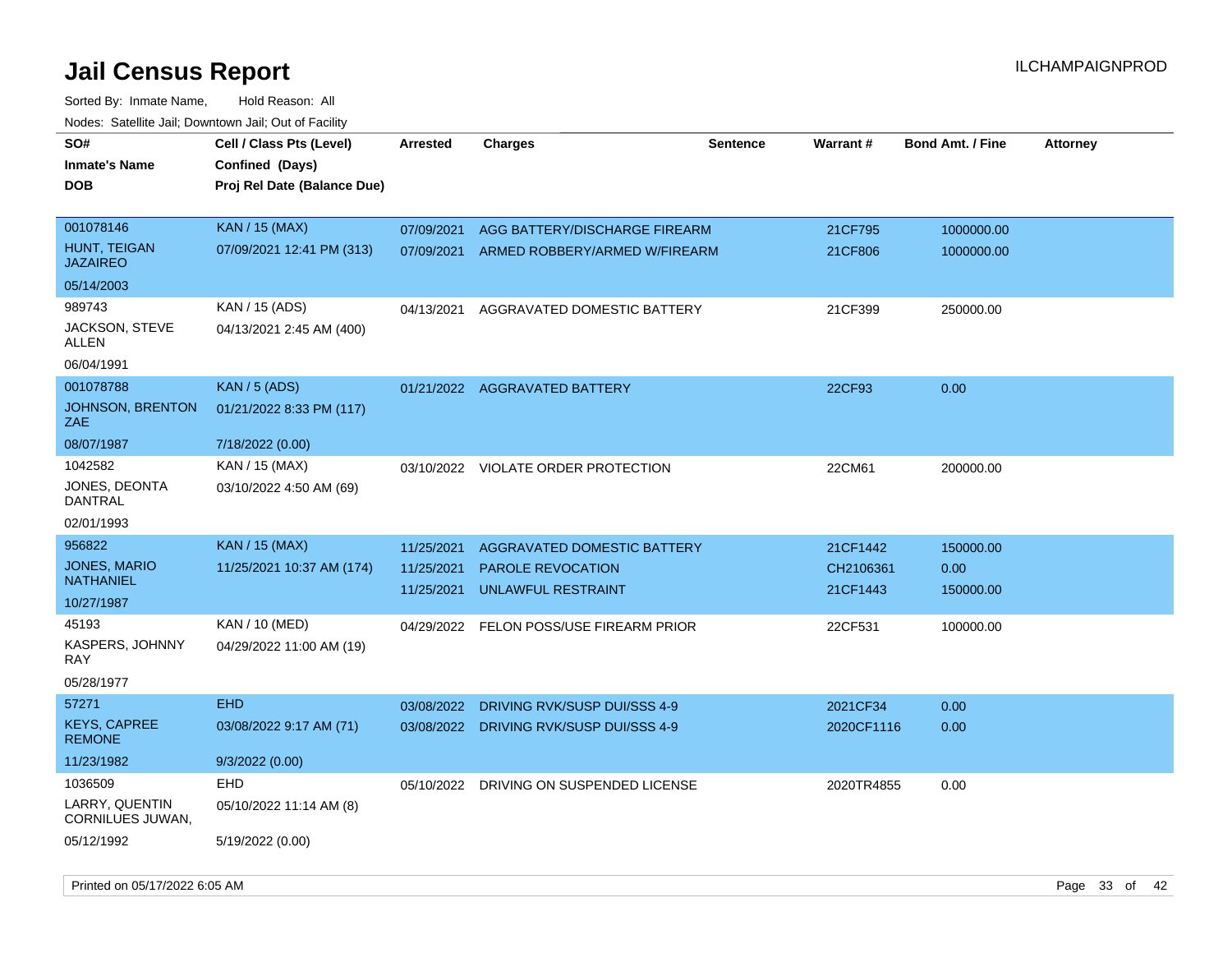Sorted By: Inmate Name, Hold Reason: All Nodes: Satellite Jail; Downtown Jail; Out of Facility

| SO#<br><b>Inmate's Name</b><br><b>DOB</b> | Cell / Class Pts (Level)<br>Confined (Days)<br>Proj Rel Date (Balance Due) | <b>Arrested</b>          | <b>Charges</b>                                                | <b>Sentence</b> | <b>Warrant#</b>     | <b>Bond Amt. / Fine</b> | <b>Attorney</b> |
|-------------------------------------------|----------------------------------------------------------------------------|--------------------------|---------------------------------------------------------------|-----------------|---------------------|-------------------------|-----------------|
| 1064445                                   | <b>KAN / 15 (MAX)</b>                                                      | 04/23/2021               | AGG DISCHARGE FIREARM/OCC VEH                                 |                 | 2021CF295           | 500000.00               |                 |
| LARUE, TERENCE<br><b>TRAMEL</b>           | 04/23/2021 11:18 AM (390)                                                  | 04/23/2021<br>04/23/2021 | POSSESS 15<100 GRAMS COCAINE<br>FELON POSS/USE FIREARM/PAROLE |                 | 19CF1052<br>21CF899 | 10000.00<br>500000.00   |                 |
| 12/23/1998                                |                                                                            |                          |                                                               |                 |                     |                         |                 |
| 001078470                                 | KAN / 15 (MAX)                                                             | 10/10/2021               | MURDER/INTENT TO KILL/INJURE                                  |                 | 21CF1221            | 1000000.00              |                 |
| LEE, AMAHRION<br><b>JA'MERE</b>           | 10/10/2021 1:23 PM (220)                                                   |                          |                                                               |                 |                     |                         |                 |
| 11/05/2002                                |                                                                            |                          |                                                               |                 |                     |                         |                 |
| 1052425                                   | <b>EHD</b>                                                                 |                          | 04/26/2022 DRIVING ON SUSPENDED LICENSE                       |                 | 2021TR9328          | 0.00                    |                 |
| LEO, MICHAEL JAMES                        | 04/26/2022 9:13 AM (22)                                                    |                          |                                                               |                 |                     |                         |                 |
| 04/09/1994                                | 5/25/2022 (0.00)                                                           |                          |                                                               |                 |                     |                         |                 |
| 1005717                                   | KAN / 5 (MIN)                                                              | 03/31/2022               | AGG DUI/3                                                     |                 | 22CF372             | 100000.00               |                 |
| LEWIS, ORLANDO<br><b>DESHONE</b>          | 03/31/2022 1:56 PM (48)                                                    |                          | 03/31/2022 AGG DUI/3                                          |                 | 22CF373             | 100000.00               |                 |
| 01/31/1987                                |                                                                            |                          |                                                               |                 |                     |                         |                 |
| 56792                                     | <b>KAN / 10 (MED)</b>                                                      | 02/02/2021               | <b>ARMED HABITUAL CRIMINAL</b>                                |                 | 2021CF141           | 500000.00               |                 |
| LILLARD, LAWRENCE<br><b>TYRONE</b>        | 02/02/2021 2:11 PM (470)                                                   | 02/22/2021               | DRIVING ON REVOKED LICENSE                                    |                 | 21TR426             | 5000.00                 |                 |
| 10/20/1982                                |                                                                            |                          |                                                               |                 |                     |                         |                 |
| 001077850                                 | EHD                                                                        |                          | 05/04/2022 DRIVING RVK/SUSP DUI/SSS 4-9                       |                 | 2021CF303           | 0.00                    |                 |
| MALDONADO-<br>GUITIERREZ, FELIX           | 05/04/2022 10:11 AM (14)                                                   |                          |                                                               |                 |                     |                         |                 |
| 06/19/1977                                | 10/30/2022 (0.00)                                                          |                          |                                                               |                 |                     |                         |                 |
| 001078896                                 | <b>KAN / 15 (MAX)</b>                                                      | 03/01/2022               | <b>ARMED HABITUAL CRIMINAL</b>                                |                 | 22CF239             | 350000.00               |                 |
| MANN, DAVID<br><b>WILBERT, Junior</b>     | 03/01/2022 4:35 AM (78)                                                    |                          |                                                               |                 |                     |                         |                 |
| 04/02/1976                                |                                                                            |                          |                                                               |                 |                     |                         |                 |
| 1004137                                   | KAN / 15 (MAX)                                                             | 02/14/2022               | AGG CRIM SEX ABUSE/VIC 13-17                                  |                 | 22CF165             | 250000.00               |                 |
| MCDONALD, DAVON D                         | 02/14/2022 4:21 PM (93)                                                    |                          |                                                               |                 |                     |                         |                 |

11/08/1992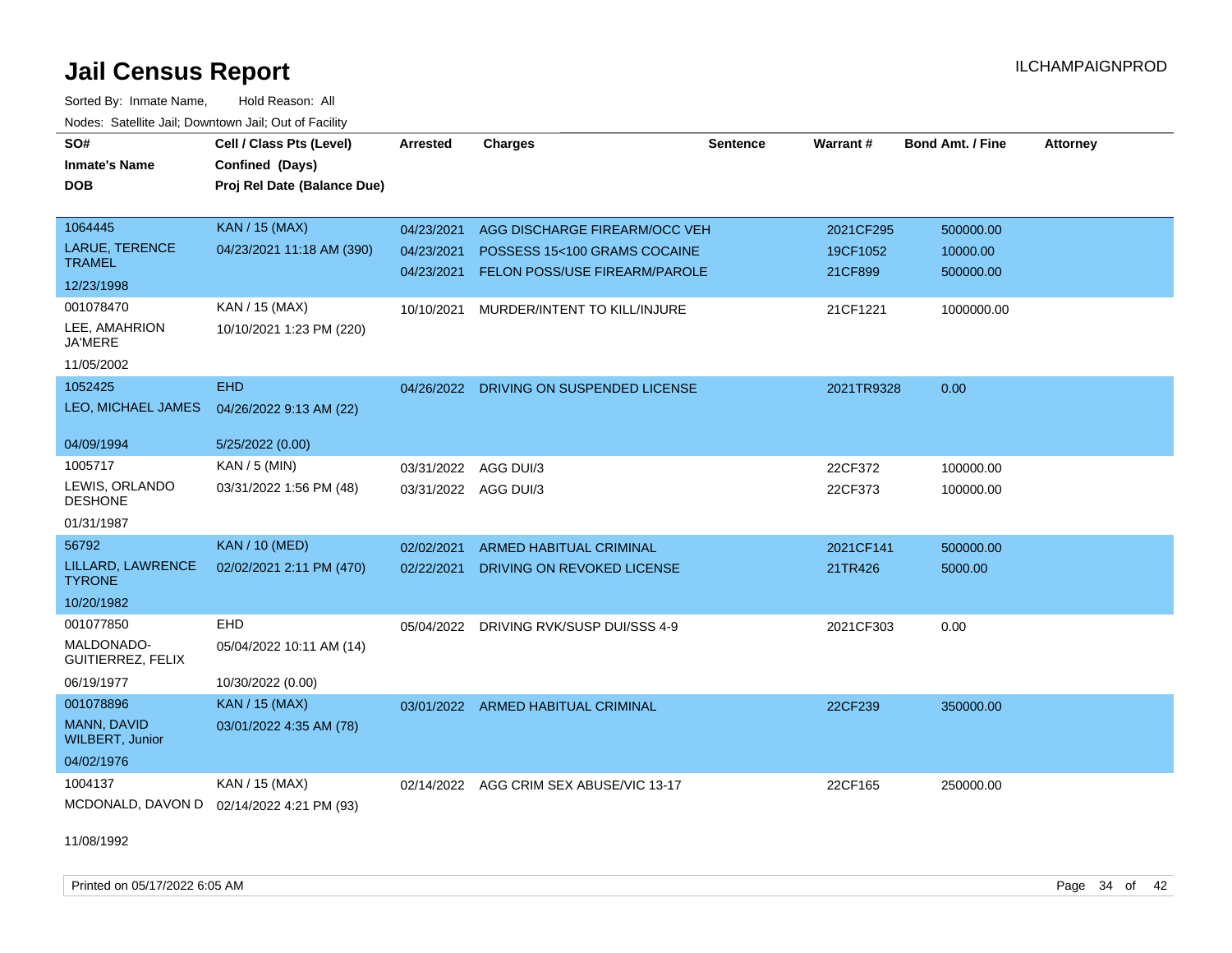Sorted By: Inmate Name, Hold Reason: All Nodes: Satellite Jail; Downtown Jail; Out of Facility

| vouco. Odichite dall, Downtown dall, Out of Facility |                                               |                   |                                          |                 |            |                  |                 |
|------------------------------------------------------|-----------------------------------------------|-------------------|------------------------------------------|-----------------|------------|------------------|-----------------|
| SO#                                                  | Cell / Class Pts (Level)                      | <b>Arrested</b>   | <b>Charges</b>                           | <b>Sentence</b> | Warrant#   | Bond Amt. / Fine | <b>Attorney</b> |
| <b>Inmate's Name</b>                                 | Confined (Days)                               |                   |                                          |                 |            |                  |                 |
| <b>DOB</b>                                           | Proj Rel Date (Balance Due)                   |                   |                                          |                 |            |                  |                 |
|                                                      |                                               |                   |                                          |                 |            |                  |                 |
| 001078575                                            | <b>KAN / 10 (MED)</b>                         | 11/09/2021        | <b>GUNRUNNING</b>                        |                 | 21CF1330   | 750000.00        |                 |
| <b>MCLAURIN, KEYON A</b>                             | 11/09/2021 12:41 PM (190)                     |                   |                                          |                 |            |                  |                 |
| 11/19/2002                                           |                                               |                   |                                          |                 |            |                  |                 |
| 1011046                                              | KAN / 15 (ADS)                                | 04/10/2021        | ATTEMPT (FIRST DEGREE MURDER)            |                 | 21CF392    | 1000000.00       |                 |
| MILES, DARRION<br><b>ANTONIO KEVONTA</b>             | 04/11/2021 12:46 AM (402)                     | 03/24/2022        | <b>MURDER</b>                            |                 | 22CF346    | 3000000.00       |                 |
| 03/18/1990                                           |                                               |                   |                                          |                 |            |                  |                 |
| 1075635                                              | <b>KAN / 10 (ADS)</b>                         | 05/11/2021        | AGG DISCHARGE FIREARM/OCC VEH            |                 | 21CF538    | 750000.00        |                 |
| MILES, DEVLON VON,                                   | 05/11/2021 10:39 PM (372)                     | 05/11/2021        | MFG/DEL CANNABIS/30-500 GRAMS            |                 | 20CF1402   | 100000.00        |                 |
| Junior                                               |                                               | 02/23/2022 MURDER |                                          |                 | 22CF219    | 1000000.00       |                 |
| 11/04/2000                                           |                                               |                   |                                          |                 |            |                  |                 |
| 001077278                                            | KAN / 15 (MAX)                                | 10/06/2020        | MURDER/INTENT TO KILL/INJURE             |                 | 2020CF146  | 2000000.00       |                 |
| MILLER, D'ANDRE                                      | 10/06/2020 12:49 PM (589)                     | 10/06/2020        | AGG FLEEING POLICE/21 MPH OVER           |                 | 2019CF1171 | 50000.00         |                 |
| 09/08/1986                                           |                                               |                   |                                          |                 |            |                  |                 |
| 001078712                                            | <b>KAN / 10 (MED)</b>                         | 12/23/2021        | AGG DISCH FIREARM/1ST AID PERS           |                 | 21CF1581   | 200000.00        |                 |
| MONTGOMERY,<br><b>RASHARD MYKI</b>                   | 12/23/2021 4:27 PM (146)                      |                   |                                          |                 |            |                  |                 |
| 11/05/2001                                           |                                               |                   |                                          |                 |            |                  |                 |
| 001078517                                            | KAN / 15 (MAX)                                |                   | 10/19/2021 ATTEMPT (FIRST DEGREE MURDER) |                 | 21CF1267   | 1000000.00       |                 |
| NELSON, RORY<br><b>DEMOND</b>                        | 10/19/2021 3:55 AM (211)                      |                   |                                          |                 |            |                  |                 |
| 08/14/1984                                           |                                               |                   |                                          |                 |            |                  |                 |
| 1026477                                              | <b>KAN / 15 (ADS)</b>                         | 09/21/2021        | AGG DISCHARGE FIREARM/OCC VEH            |                 | 21CF1138   | 2000000.00       |                 |
| NEWBILL, DEVONTRE<br><b>LAMONT</b>                   | 09/21/2021 2:27 AM (239)                      | 09/22/2021        | PROBATION VIOLATION                      |                 | 20CF577    | 10000.00         |                 |
| 11/22/1993                                           |                                               |                   |                                          |                 |            |                  |                 |
| 001078063                                            | <b>KAN / 15 (MAX)</b>                         | 06/15/2021        | AGG CRIM SEX ASSAULT/WEAPON              |                 | 2021CF678  | 1000000.00       |                 |
|                                                      | PERRY, ROBERT Junior 06/15/2021 4:37 PM (337) | 06/15/2021        | <b>ROBBERY</b>                           |                 | 2021CF159  | 25000.00         |                 |

12/21/1990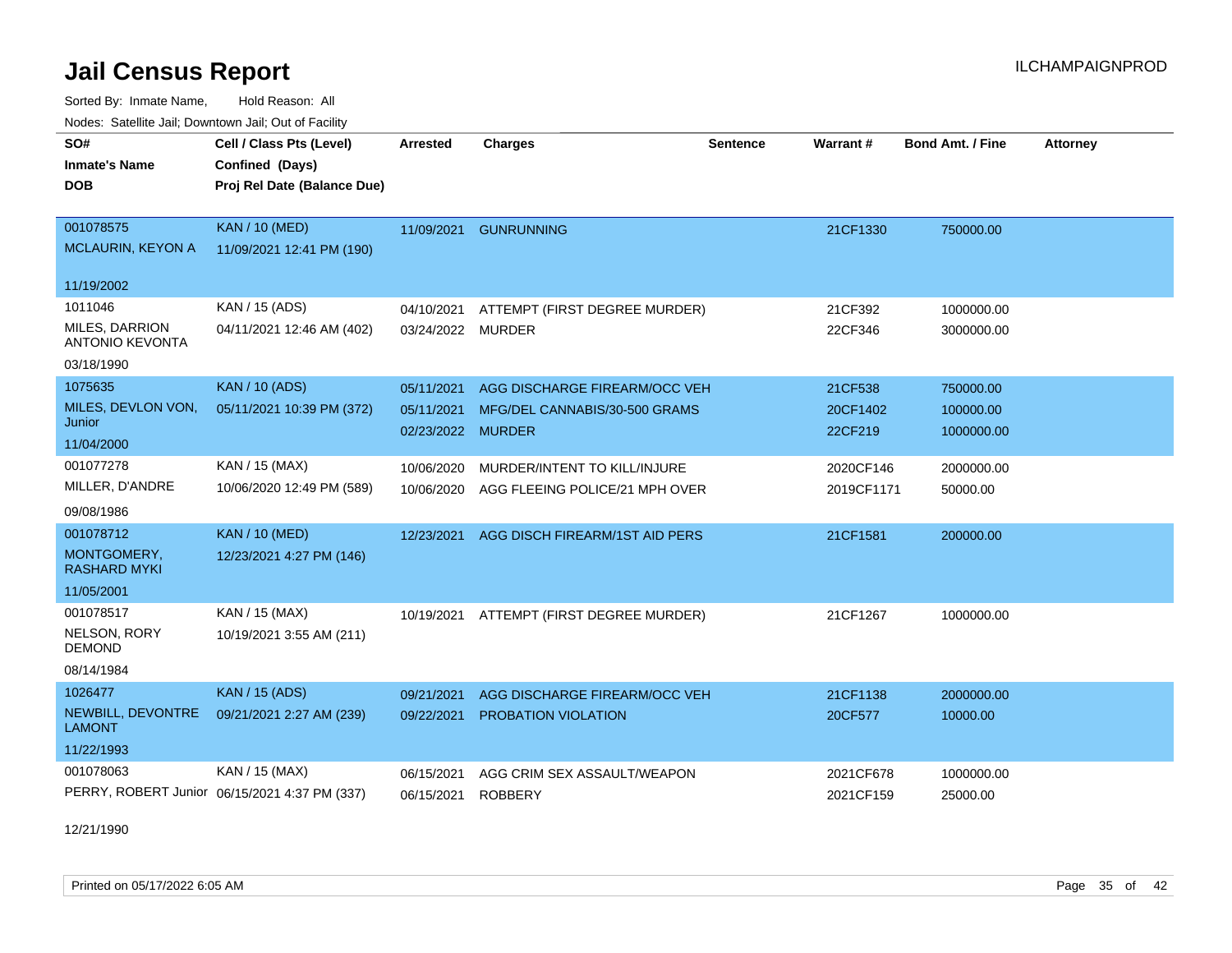| SO#                                   | Cell / Class Pts (Level)                       | <b>Arrested</b>     | <b>Charges</b>                           | <b>Sentence</b> | <b>Warrant#</b> | <b>Bond Amt. / Fine</b> | <b>Attorney</b> |
|---------------------------------------|------------------------------------------------|---------------------|------------------------------------------|-----------------|-----------------|-------------------------|-----------------|
| <b>Inmate's Name</b><br><b>DOB</b>    | Confined (Days)<br>Proj Rel Date (Balance Due) |                     |                                          |                 |                 |                         |                 |
| 1059512                               | <b>KAN / 10 (MED)</b>                          | 04/12/2022          | <b>DOMESTIC BATTERY</b>                  | 2y (DOC)        | 2019-CF-589     | 0.00                    |                 |
| PHILLIPS, LAMAR<br><b>DESHAWN</b>     | 04/12/2022 5:15 PM (36)                        |                     | 04/12/2022 RESIST/OBSTRUCT WITH INJURY   |                 | 22CF451         | 30000.00                |                 |
| 04/02/1996                            |                                                |                     |                                          |                 |                 |                         |                 |
| 1015033                               | KAN / 10 (MED)                                 | 03/05/2022          | POSSESSION OF STOLEN FIREARM             |                 | 21CF1172        | 500000.00               |                 |
| PICKENS, DANTE<br><b>DEVON</b>        | 03/05/2022 4:01 AM (74)                        |                     |                                          |                 |                 |                         |                 |
| 01/05/1993                            |                                                |                     |                                          |                 |                 |                         |                 |
| 001078799                             | <b>KAN / 10 (MED)</b>                          |                     | 01/27/2022 FIREARM/FOID INVALID/NOT ELIG |                 | 22CF116         | 100000.00               |                 |
| PURNELL, MARKISE<br><b>MONROE</b>     | 01/27/2022 9:50 AM (111)                       |                     |                                          |                 |                 |                         |                 |
| 07/13/2002                            |                                                |                     |                                          |                 |                 |                         |                 |
| 001078942                             | KAN / 5 (MIN)                                  | 03/13/2022          | MFG/DEL CANNABIS/500<2000 GR             |                 | 22CF307         | 350000.00               |                 |
| QATTOUM, ADHAM M                      | 03/13/2022 11:31 PM (66)                       |                     |                                          |                 |                 |                         |                 |
| 07/22/1994                            |                                                |                     |                                          |                 |                 |                         |                 |
| 001078482                             | <b>KAN / 10 (MED)</b>                          |                     | 03/14/2022 AGG DISCHARGE FIREARM/VEH/SCH |                 | 22CF299         | 250000.00               |                 |
| <b>REED, MONTRES</b><br><b>ANTRON</b> | 03/14/2022 12:06 PM (65)                       |                     |                                          |                 |                 |                         |                 |
| 02/26/2004                            |                                                |                     |                                          |                 |                 |                         |                 |
| 982660                                | KAN / 10 (MED)                                 | 03/22/2022 BURGLARY |                                          |                 | 22CF339         | 200000.00               |                 |
| REYNOLDS, DAVID<br>ALLEN              | 03/22/2022 4:11 AM (57)                        |                     |                                          |                 |                 |                         |                 |
| 03/27/2002                            |                                                |                     |                                          |                 |                 |                         |                 |
| 24139                                 | <b>EHD</b>                                     |                     | 05/11/2022 DRIVING RVK/SUSP DUI/SSS 4-9  |                 | 2021CF437       | 0.00                    |                 |
| <b>ROBERTS, ERIC</b><br><b>BRYANT</b> | 05/11/2022 10:28 AM (7)                        |                     |                                          |                 |                 |                         |                 |
| 03/15/1964                            | 11/6/2022 (0.00)                               |                     |                                          |                 |                 |                         |                 |
| 1072114                               | KAN / 15 (SPH)                                 | 01/17/2021          | ATTEMPT (FIRST DEGREE MURDER)            |                 | 2021CF65        | 500000.00               |                 |
| ROBINSON, DONNELL<br><b>LEVON</b>     | 01/17/2021 2:40 PM (486)                       | 01/17/2021          | ARMED ROBBERY/NO FIREARM                 |                 | 2020CF824       | 75000.00                |                 |
| 10/23/2000                            |                                                | 02/17/2021          | AGGRAVATED BATTERY                       | 4y (DOC)        |                 | 250000.00               |                 |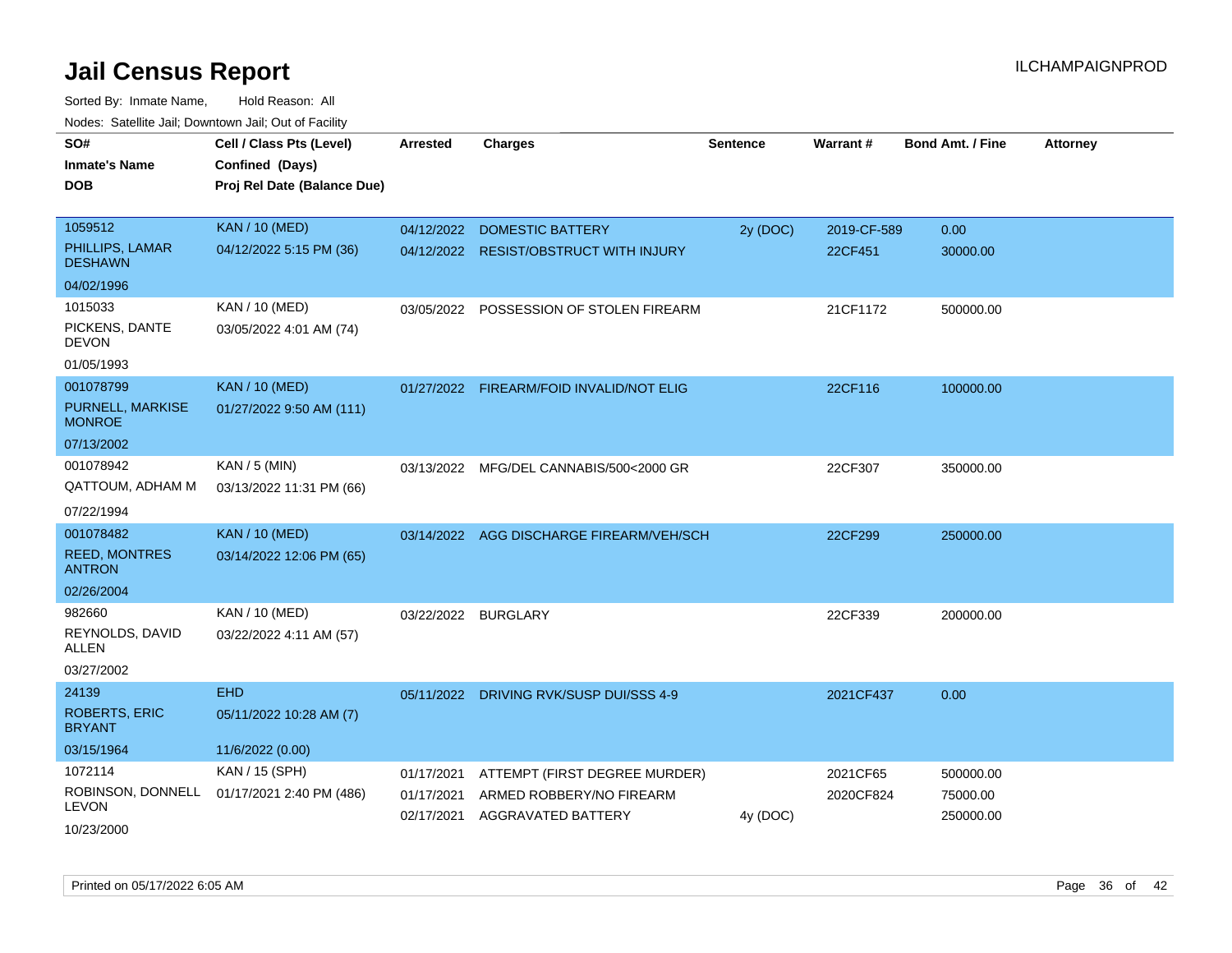| SO#                                     | Cell / Class Pts (Level)                    | <b>Arrested</b> | <b>Charges</b>                 | <b>Sentence</b> | <b>Warrant#</b> | <b>Bond Amt. / Fine</b> | <b>Attorney</b> |
|-----------------------------------------|---------------------------------------------|-----------------|--------------------------------|-----------------|-----------------|-------------------------|-----------------|
| <b>Inmate's Name</b>                    | Confined (Days)                             |                 |                                |                 |                 |                         |                 |
| <b>DOB</b>                              | Proj Rel Date (Balance Due)                 |                 |                                |                 |                 |                         |                 |
|                                         |                                             |                 |                                |                 |                 |                         |                 |
| 001077614                               | <b>KAN / 15 (MAX)</b>                       | 01/17/2021      | ATTEMPT (FIRST DEGREE MURDER)  |                 | 21CF66          | 500000.00               |                 |
| <b>DEVON</b>                            | ROBINSON, DONTRELL 01/17/2021 3:08 PM (486) |                 |                                |                 |                 |                         |                 |
| 09/22/2002                              |                                             |                 |                                |                 |                 |                         |                 |
| 982614                                  | <b>EHD</b>                                  | 05/11/2022      | DRIVING ON SUSPENDED LICENSE   |                 | 2019TR10982     | 0.00                    |                 |
| RODGERS, DAVID<br><b>BENARD</b>         | 05/11/2022 9:34 AM (7)                      |                 |                                |                 |                 |                         |                 |
| 11/17/1990                              | 6/9/2022 (0.00)                             |                 |                                |                 |                 |                         |                 |
| 1061216                                 | <b>KAN / 10 (MED)</b>                       | 06/22/2021      | <b>HOME INVASION/FIREARM</b>   |                 | 21CF727         | 750000.00               |                 |
| <b>RUNGE, ANDRE</b><br><b>MARSEAN</b>   | 06/22/2021 4:42 PM (330)                    |                 |                                |                 |                 |                         |                 |
| 12/05/1997                              |                                             |                 |                                |                 |                 |                         |                 |
| 650295                                  | PIA / 50 (MAX)                              | 04/22/2020      | CRIMINAL SEXUAL ASSAULT        |                 | 2020-CF407      | 750000.00               |                 |
| SANDAGE, JERALD                         | 04/22/2020 6:30 AM (756)                    | 04/22/2020      | <b>CRIMINAL SEXUAL ASSAULT</b> |                 | 2020-CF408      | 750000.00               |                 |
| <b>EUGENE</b>                           |                                             | 04/22/2020      | <b>CRIMINAL SEXUAL ABUSE</b>   |                 | 2020-CF409      | 750000.00               |                 |
| 06/07/1971                              |                                             | 04/22/2020      | <b>CRIMINAL SEXUAL ASSAULT</b> |                 | 2020-CF410      | 750000.00               |                 |
|                                         |                                             | 04/22/2020      | OFFICIAL MISCONDUCT            |                 | 2019-CF1811     | 25000.00                |                 |
| 1075386                                 | <b>KAN / 15 (MAX)</b>                       | 04/13/2022      | AGG UNLAWFUL USE OF WEAPON/VEH |                 | 2022CF463       | 25000.00                |                 |
| <b>SANDERS, MARQUIS</b><br><b>JOVON</b> | 04/13/2022 7:18 PM (35)                     |                 |                                |                 |                 |                         |                 |
| 01/19/2002                              |                                             |                 |                                |                 |                 |                         |                 |
| 59178                                   | KAN / 15 (MAX)                              | 12/13/2021      | AGG DISCHARGE FIREARM/OCC VEH  |                 | 21CF1274        | 1500000.00              |                 |
| SANDERS, MICHAEL<br>JEAN                | 12/13/2021 4:17 PM (156)                    |                 |                                |                 |                 |                         |                 |
| 12/22/1967                              |                                             |                 |                                |                 |                 |                         |                 |
| 001078898                               | <b>KAN / 15 (MAX)</b>                       | 03/02/2022      | <b>AGG DISCHARGE FIREARM</b>   |                 | 22CF254         | 800000.00               |                 |
| SAROLAS, JONATHAN<br>E.                 | 03/02/2022 9:20 AM (77)                     |                 |                                |                 |                 |                         |                 |
| 07/16/1988                              |                                             |                 |                                |                 |                 |                         |                 |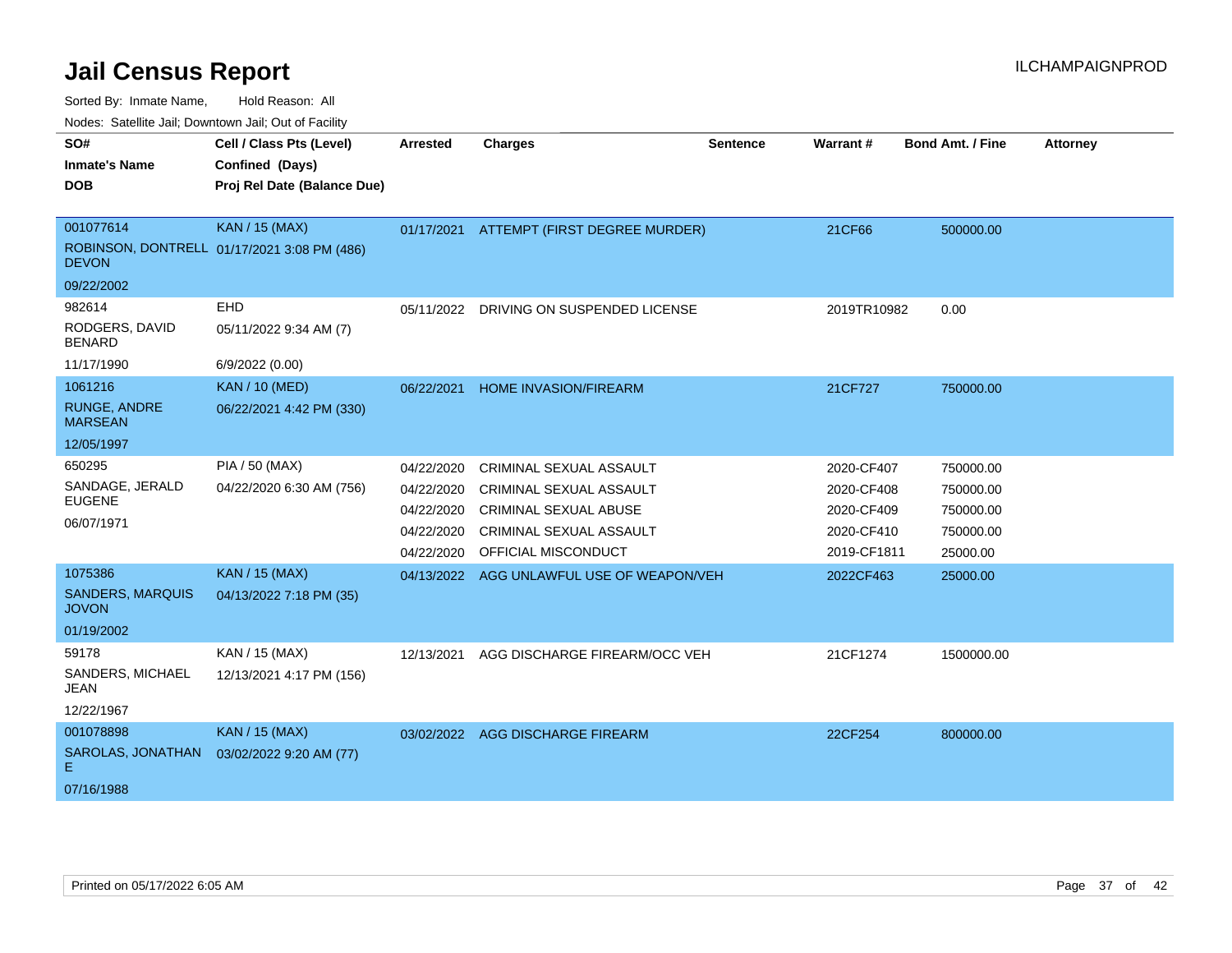| roucs. Calcillic Jali, Downtown Jali, Out of Facility |                                            |                 |                                        |                 |                 |                         |                 |
|-------------------------------------------------------|--------------------------------------------|-----------------|----------------------------------------|-----------------|-----------------|-------------------------|-----------------|
| SO#                                                   | Cell / Class Pts (Level)                   | <b>Arrested</b> | <b>Charges</b>                         | <b>Sentence</b> | <b>Warrant#</b> | <b>Bond Amt. / Fine</b> | <b>Attorney</b> |
| <b>Inmate's Name</b>                                  | Confined (Days)                            |                 |                                        |                 |                 |                         |                 |
| <b>DOB</b>                                            | Proj Rel Date (Balance Due)                |                 |                                        |                 |                 |                         |                 |
|                                                       |                                            |                 |                                        |                 |                 |                         |                 |
| 1000820                                               | <b>KAN / 15 (MAX)</b>                      | 01/24/2022      | FELON POSS/USE WEAPON/FIREARM          |                 | 22CF105         | 300000.00               |                 |
| <b>MICHAEL</b>                                        | SCHNEIDER, SONGAN 01/24/2022 8:20 AM (114) |                 | 01/24/2022 AGGRAVATED DOMESTIC BATTERY |                 | 21CF1433        | 25000.00                |                 |
| 08/18/1992                                            |                                            |                 |                                        |                 |                 |                         |                 |
| 001078704                                             | KAN / 15 (MAX)                             | 12/21/2021      | MURDER/INTENT TO KILL/INJURE           |                 | 21CF1575        | 5000000.00              |                 |
| SHORTER, JAQUAN<br><b>MAURICE</b>                     | 12/23/2021 1:23 AM (146)                   |                 |                                        |                 |                 |                         |                 |
| 10/08/1998                                            |                                            |                 |                                        |                 |                 |                         |                 |
| 47195                                                 | <b>KAN / 5 (MIN)</b>                       | 12/27/2021      | <b>RESIDENTIAL BURGLARY</b>            |                 | 2020CF1222      | 10000.00                |                 |
| SIMMONS, JAMES<br><b>ROBERT</b>                       | 12/27/2021 8:42 AM (142)                   | 12/28/2021      | <b>RESIDENTIAL BURGLARY</b>            |                 | 2021CF1596      | 10000.00                |                 |
| 03/13/1975                                            |                                            |                 |                                        |                 |                 |                         |                 |
| 1062194                                               | KAN / 15 (MAX)                             | 02/27/2020      | MURDER/OTHER FORCIBLE FELONY           |                 | 20CF-247        | 1000000.00              |                 |
| SIMMONS, MICHAEL<br>JAMAL                             | 02/27/2020 1:11 PM (811)                   | 09/23/2020      | AGG BATTERY/DISCHARGE FIREARM          |                 | 20CF1061        | 500000.00               |                 |
| 11/03/1997                                            |                                            |                 |                                        |                 |                 |                         |                 |
| 1038158                                               | <b>KAN / 10 (MED)</b>                      | 02/04/2022      | <b>CRIMINAL SEX ASSAULT/CONSENT</b>    |                 | 22CF146         | 500000.00               |                 |
| SMITH, RASHAD<br><b>JARECE</b>                        | 02/04/2022 11:42 PM (103)                  |                 |                                        |                 |                 |                         |                 |
| 09/16/1995                                            |                                            |                 |                                        |                 |                 |                         |                 |
| 001077868                                             | KAN / 15 (MAX)                             | 04/21/2021      | ARMED ROBBERY/ARMED W/FIREARM          |                 | 21CF445         | 500000.00               |                 |
| SPEARMENT,<br><b>KENTRELL</b>                         | 04/21/2021 9:48 PM (392)                   | 08/19/2021      | FLEEING/ATTEMPT ELUDE OFFICER          |                 | 2021TR1053      | 1000.00                 |                 |
| 01/21/2002                                            |                                            |                 |                                        |                 |                 |                         |                 |
| 001078182                                             | EHD / 5 (MIN)                              | 12/20/2021      | DRIVING ON REVOKED LICENSE             |                 | 2021CF800       | 0.00                    |                 |
| <b>STRONG, KEVIN</b><br><b>GARDNER</b>                | 12/20/2021 4:34 PM (149)                   |                 |                                        |                 |                 |                         |                 |
| 02/12/1963                                            | 6/18/2022 (0.00)                           |                 |                                        |                 |                 |                         |                 |
| 65920                                                 | KAN / 15 (MAX)                             | 12/21/2021      | ARMED ROBBERY/ARMED W/FIREARM          |                 | 21CF1543        | 100000.00               |                 |
| TAPSCOTT,<br><b>CORNELIUS</b>                         | 12/21/2021 10:57 PM (148)                  |                 |                                        |                 |                 |                         |                 |
| 07/14/1985                                            |                                            |                 |                                        |                 |                 |                         |                 |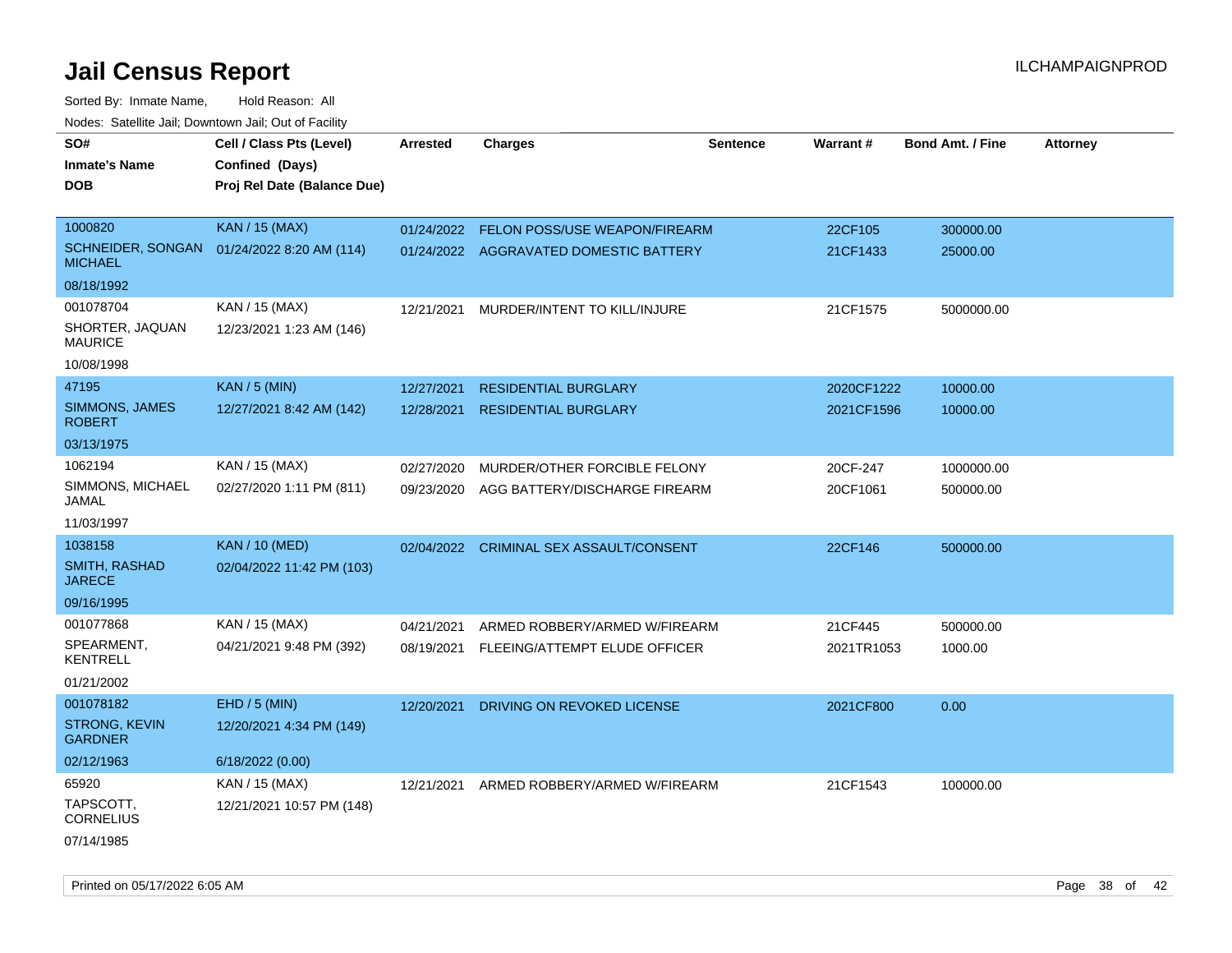| SO#<br><b>Inmate's Name</b><br><b>DOB</b> | Cell / Class Pts (Level)<br>Confined (Days)<br>Proj Rel Date (Balance Due) | <b>Arrested</b> | <b>Charges</b>                          | <b>Sentence</b>     | Warrant#   | <b>Bond Amt. / Fine</b><br><b>Attorney</b> |
|-------------------------------------------|----------------------------------------------------------------------------|-----------------|-----------------------------------------|---------------------|------------|--------------------------------------------|
| 1046632                                   | <b>KAN / 15 (MAX)</b><br>TATE, JAVON MARQUIS 09/14/2021 12:10 PM (246)     |                 | 09/14/2021 ARMED VIOLENCE/CATEGORY II   |                     | 21CF912    | 750000.00                                  |
| 08/10/1996                                |                                                                            |                 |                                         |                     |            |                                            |
| 64779                                     | EHD                                                                        |                 | 04/27/2022 DRIVING RVK/SUSP DUI/SSS 4-9 |                     | 2021CF864  | 0.00                                       |
| TERRY, MICHAEL<br><b>DWAYNE</b>           | 04/27/2022 9:57 AM (21)                                                    |                 |                                         |                     |            |                                            |
| 03/02/1963                                | 10/23/2022 (0.00)                                                          |                 |                                         |                     |            |                                            |
| 001079064                                 | <b>KAN</b> / 10 (MED)                                                      |                 | 04/15/2022 AGG UUW/VEHICLE/NO FOID      |                     | 2022CFAWOW | 250000.00                                  |
| <b>TOLBERT, ERIC</b><br><b>LAMONT</b>     | 04/15/2022 6:29 PM (33)                                                    |                 |                                         |                     |            |                                            |
| 05/27/1997                                |                                                                            |                 |                                         |                     |            |                                            |
| 1033031                                   | KAN / 15 (MAX)                                                             | 08/19/2020      | *AGG BATTERY W/FIREARM/PERSON           |                     | 2020-CF923 | 500000.00                                  |
| TOMS, ANDREW<br><b>CHUCKY</b>             | 08/19/2020 5:59 PM (637)                                                   |                 |                                         |                     |            |                                            |
| 09/28/1978                                |                                                                            |                 |                                         |                     |            |                                            |
| 1004142                                   | <b>KAN / 15 (MAX)</b>                                                      | 10/27/2021      | POSSESSION OF METH/15<100GRAMS          |                     | 2021CF1298 | 1500000.00                                 |
| TOY, KAYON LARENZ                         | 10/22/2021 1:01 PM (208)                                                   |                 |                                         |                     |            |                                            |
| 09/12/1991                                |                                                                            |                 |                                         |                     |            |                                            |
| 001078250                                 | KAN / 10 (ADS)                                                             | 08/07/2021      | FELON POSS WEAPON/BODY ARMOR            | 4y/6m (DOC) 21CF950 |            | 1000000.00                                 |
| TRAVIS, JORDAN<br><b>TESHAUN</b>          | 08/07/2021 10:27 AM (284)                                                  |                 |                                         |                     |            |                                            |
| 03/03/1996                                |                                                                            |                 |                                         |                     |            |                                            |
| 512160                                    | <b>KAN / 15 (MAX)</b>                                                      |                 | 03/10/2022 ARMED HABITUAL CRIMINAL      |                     | 22CF296    | 200000.00                                  |
| TURNER, CHARLES<br><b>EDWARD</b>          | 03/10/2022 12:00 PM (69)                                                   |                 |                                         |                     |            |                                            |
| 09/05/1986                                |                                                                            |                 |                                         |                     |            |                                            |
| 1068806                                   | EHD                                                                        | 05/04/2022      | AGG DUI/NO VALID DL                     |                     | 2020CF1474 | 0.00                                       |
| VELEZ-MENDEZ,<br><b>JAIME MANUAL</b>      | 05/04/2022 12:05 PM (14)                                                   |                 |                                         |                     |            |                                            |
| 09/03/1983                                | 6/2/2022 (0.00)                                                            |                 |                                         |                     |            |                                            |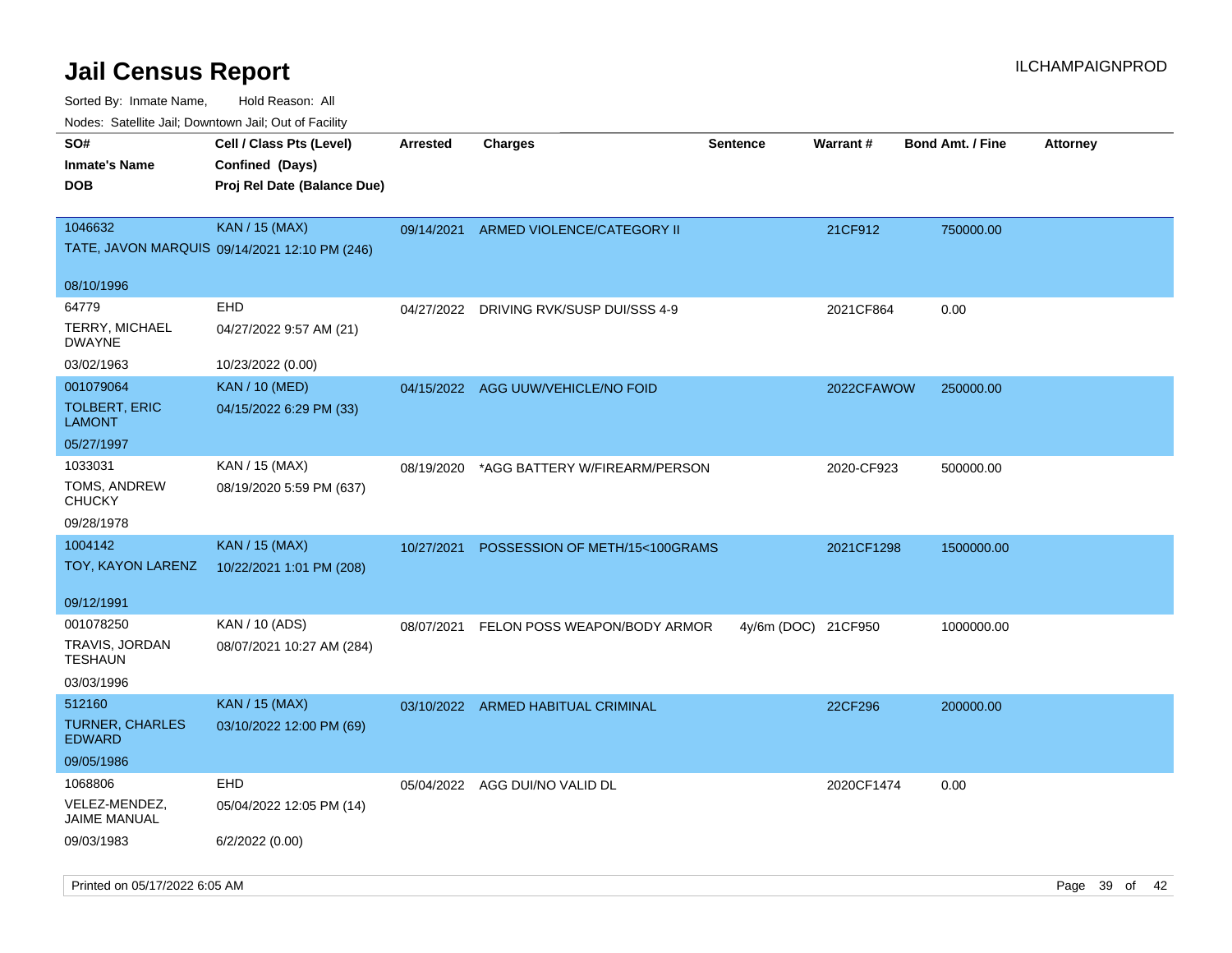| <b>Houce.</b> Catellite ball, Downtown ball, Out of Fability |                             |                 |                                          |                 |               |                         |                 |
|--------------------------------------------------------------|-----------------------------|-----------------|------------------------------------------|-----------------|---------------|-------------------------|-----------------|
| SO#                                                          | Cell / Class Pts (Level)    | <b>Arrested</b> | <b>Charges</b>                           | <b>Sentence</b> | Warrant#      | <b>Bond Amt. / Fine</b> | <b>Attorney</b> |
| <b>Inmate's Name</b>                                         | Confined (Days)             |                 |                                          |                 |               |                         |                 |
| <b>DOB</b>                                                   | Proj Rel Date (Balance Due) |                 |                                          |                 |               |                         |                 |
|                                                              |                             |                 |                                          |                 |               |                         |                 |
| 001077992                                                    | <b>KAN / 15 (MAX)</b>       |                 | 03/31/2022 ARMED ROBBERY/NO FIREARM      |                 | 21CF590       | 100000.00               |                 |
| WADE, DONTE<br><b>LAMONT</b>                                 | 03/31/2022 1:25 PM (48)     |                 |                                          |                 |               |                         |                 |
| 09/05/1986                                                   |                             |                 |                                          |                 |               |                         |                 |
| 001079004                                                    | KAN / 15 (MED)              |                 | 04/02/2022 FELON POSS/USE WEAPON/FIREARM |                 | 22CF391       | 250000.00               |                 |
| <b>WALLS, MICHAEL</b><br><b>DIANSIO</b>                      | 04/02/2022 4:16 AM (46)     |                 |                                          |                 |               |                         |                 |
| 06/21/1991                                                   |                             |                 |                                          |                 |               |                         |                 |
| 961786                                                       | <b>KAN</b> / 15 (ADS)       |                 | 01/24/2022 ARMED HABITUAL CRIMINAL       |                 | 22CF104       | 300000.00               |                 |
| <b>WARREN, DESIE</b><br><b>ARNEZ</b>                         | 01/24/2022 7:23 AM (114)    |                 |                                          |                 |               |                         |                 |
| 04/28/1988                                                   |                             |                 |                                          |                 |               |                         |                 |
| 1035462                                                      | KAN / 15 (MAX)              | 03/25/2022      | ARMED HABITUAL CRIMINAL                  |                 | 22CF186       | 750000.00               |                 |
| <b>WASHINGTON, MARK</b><br><b>ANTHONY</b>                    | 03/25/2022 8:47 AM (54)     |                 |                                          |                 |               |                         |                 |
| 01/06/1994                                                   |                             |                 |                                          |                 |               |                         |                 |
| 1062558                                                      | <b>KAN / 10 (MED)</b>       | 10/02/2021      | FELON POSS/USE WEAPON/FIREARM            |                 | 21CF1185      | 200000.00               |                 |
| <b>WELLS, JIAMANTE</b><br><b>AMORE</b>                       | 10/02/2021 8:29 PM (228)    |                 |                                          |                 |               |                         |                 |
| 09/02/1995                                                   |                             |                 |                                          |                 |               |                         |                 |
| 1002033                                                      | KAN / 15 (MAX)              | 09/08/2021      | DRIVING ON SUSPENDED LICENSE             |                 | 2019-TR-11944 | 5000.00                 |                 |
| <b>WEST, ANTONIO</b>                                         | 09/08/2021 11:01 PM (252)   | 09/08/2021      | ARMED ROBBERY/ARMED W/FIREARM            |                 | 2020-CF-1406  | 500000.00               |                 |
| <b>DEONTA</b>                                                |                             | 09/08/2021      | AGG UNLAWFUL USE OF WEAPON/VEH           |                 | 2021-CF-AWOW  | 0.00                    |                 |
| 04/15/1992                                                   |                             | 09/08/2021      | OBSTRCT JUSTICE/LEAVE STATE              |                 | 2021-CF-AWOW  | 0.00                    |                 |
|                                                              |                             | 09/08/2021      | ARMED VIOLENCE/CATEGORY I                |                 | 2021-CF-AWOW  | 0.00                    |                 |
| 001078328                                                    | <b>KAN / 15 (MAX)</b>       | 08/30/2021      | FELON POSS/USE WEAPON/FIREARM            |                 | 21CF1045      | 100000.00               |                 |
| <b>WHITE, JUSTIN</b><br><b>STEVEN</b>                        | 08/30/2021 10:48 AM (261)   |                 |                                          |                 |               |                         |                 |
| 10/25/1995                                                   |                             |                 |                                          |                 |               |                         |                 |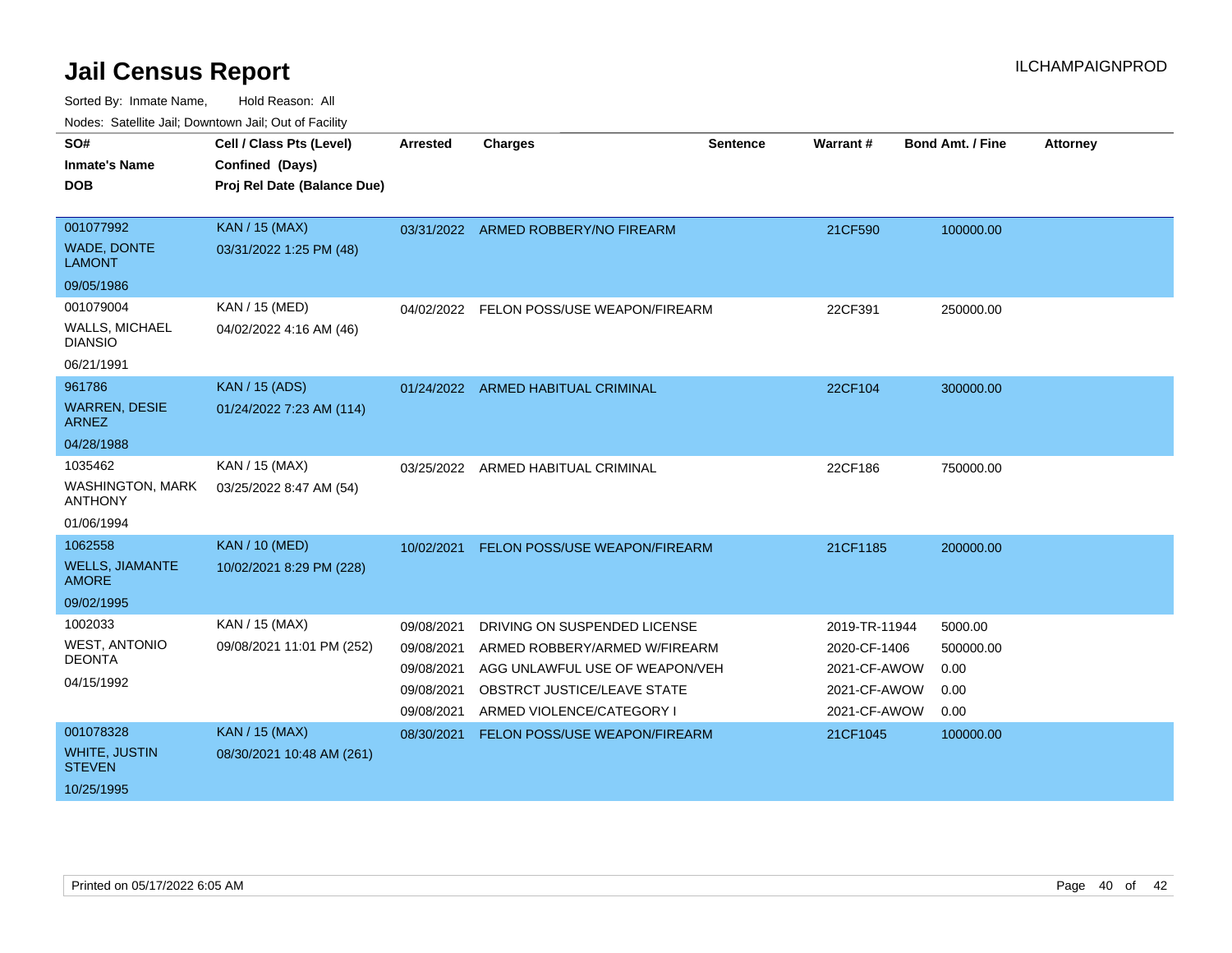|                                            | ivoues. Salellite Jali, Downtown Jali, Out of Facility |                 |                                          |                 |            |                         |                 |
|--------------------------------------------|--------------------------------------------------------|-----------------|------------------------------------------|-----------------|------------|-------------------------|-----------------|
| SO#                                        | Cell / Class Pts (Level)                               | <b>Arrested</b> | <b>Charges</b>                           | <b>Sentence</b> | Warrant#   | <b>Bond Amt. / Fine</b> | <b>Attorney</b> |
| Inmate's Name                              | Confined (Days)                                        |                 |                                          |                 |            |                         |                 |
| DOB                                        | Proj Rel Date (Balance Due)                            |                 |                                          |                 |            |                         |                 |
| 1022068                                    | <b>KAN / 15 (ADS)</b>                                  | 10/10/2021      | <b>FELON POSS/USE WEAPON/FIREARM</b>     |                 | 21CF1212   | 75000.00                |                 |
| <b>WILKINS, MICHAEL</b><br>CARL            | 10/10/2021 5:07 AM (220)                               |                 |                                          |                 |            |                         |                 |
| 07/10/1992                                 |                                                        |                 |                                          |                 |            |                         |                 |
| 001078709                                  | KAN / 15 (MAX)                                         | 12/22/2021      | ARMED VIOLENCE/CATEGORY I                |                 | 21CF1586   | 250000.00               |                 |
| WILLIAMS, DAVID LEE                        | 12/22/2021 11:00 AM (147)                              |                 |                                          |                 |            |                         |                 |
| 12/18/1989                                 |                                                        |                 |                                          |                 |            |                         |                 |
| 1049234                                    | <b>KAN / 10 (MED)</b>                                  | 01/22/2022      | AGGRAVATED DOMESTIC BATTERY              |                 | 22CF94     | 75000.00                |                 |
| WILLIAMS, KHAMRON<br>MARCELL               | 01/22/2022 9:30 AM (116)                               |                 |                                          |                 |            |                         |                 |
| 08/15/1995                                 |                                                        |                 |                                          |                 |            |                         |                 |
| 64846                                      | <b>EHD</b>                                             |                 | 05/04/2022 DRIVING RVK/SUSP DUI/SSS 3RD  |                 | 2021CF572  | 0.00                    |                 |
| WILLIAMS.<br>MUHAMMAD TIRRELL              | 05/04/2022 10:46 AM (14)                               |                 |                                          |                 |            |                         |                 |
| 11/05/1982                                 | 6/1/2022 (0.00)                                        |                 |                                          |                 |            |                         |                 |
| 1037579                                    | <b>KAN / 10 (MED)</b>                                  |                 | 08/17/2021 FELON POSS/USE WEAPON/FIREARM |                 | 2019CF73   | 0.00                    |                 |
| <b>WILLIAMS, STEVEN</b><br>PATRICK, Second | 08/17/2021 8:16 PM (274)                               |                 |                                          |                 |            |                         |                 |
| 11/25/1994                                 |                                                        |                 |                                          |                 |            |                         |                 |
| 1020914                                    | KAN / 10 (MED)                                         |                 | 03/06/2022 FELON POSS/USE WEAPON/FIREARM |                 | 21CF1337   | 250000.00               |                 |
| WILSON, BRANDON<br>LARON                   | 03/06/2022 11:46 AM (73)                               |                 |                                          |                 |            |                         |                 |
| 07/05/1994                                 |                                                        |                 |                                          |                 |            |                         |                 |
| 545746                                     | <b>KAN / 15 (ADS)</b>                                  | 08/07/2021      | <b>FELON POSS/USE WEAPON/FIREARM</b>     |                 | 21CF949    | 500000.00               |                 |
| WOODS, MICHAEL<br>LACKENDRICK              | 08/07/2021 8:40 AM (284)                               | 08/07/2021      | <b>BURGLARY</b>                          |                 | 2020CF597  | 50000.00                |                 |
| 10/06/1996                                 |                                                        | 08/07/2021      | <b>WARRANT OUT OF COUNTY</b>             |                 | 2020TR9119 | 5000.00                 |                 |
| 001078539                                  | KAN / 15 (MAX)                                         | 10/27/2021      | AGG DISCHARGE FIREARM                    |                 | 21CF1296   | 750000.00               |                 |
| WRIGHT, AMARION<br>MALIK                   | 10/27/2021 7:31 AM (203)                               |                 |                                          |                 |            |                         |                 |
| 10/31/2002                                 |                                                        |                 |                                          |                 |            |                         |                 |